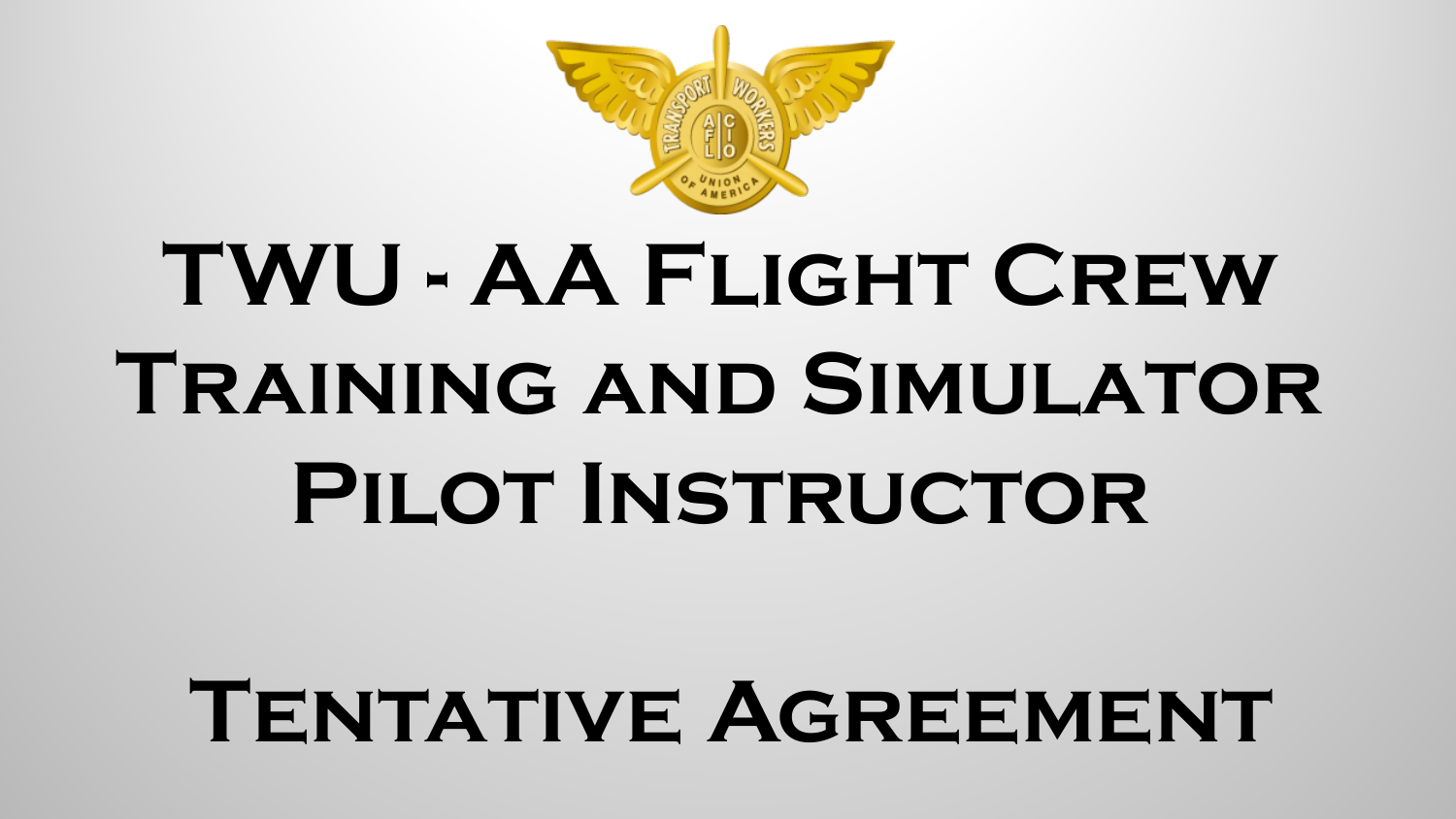## **Article 1Recognition & Scope**



• **Pilot Ground Training**

• **Pilot ground and simulator training**

- **Development (ground)**
- **Human Factors**
- **No development**
- **No human factors**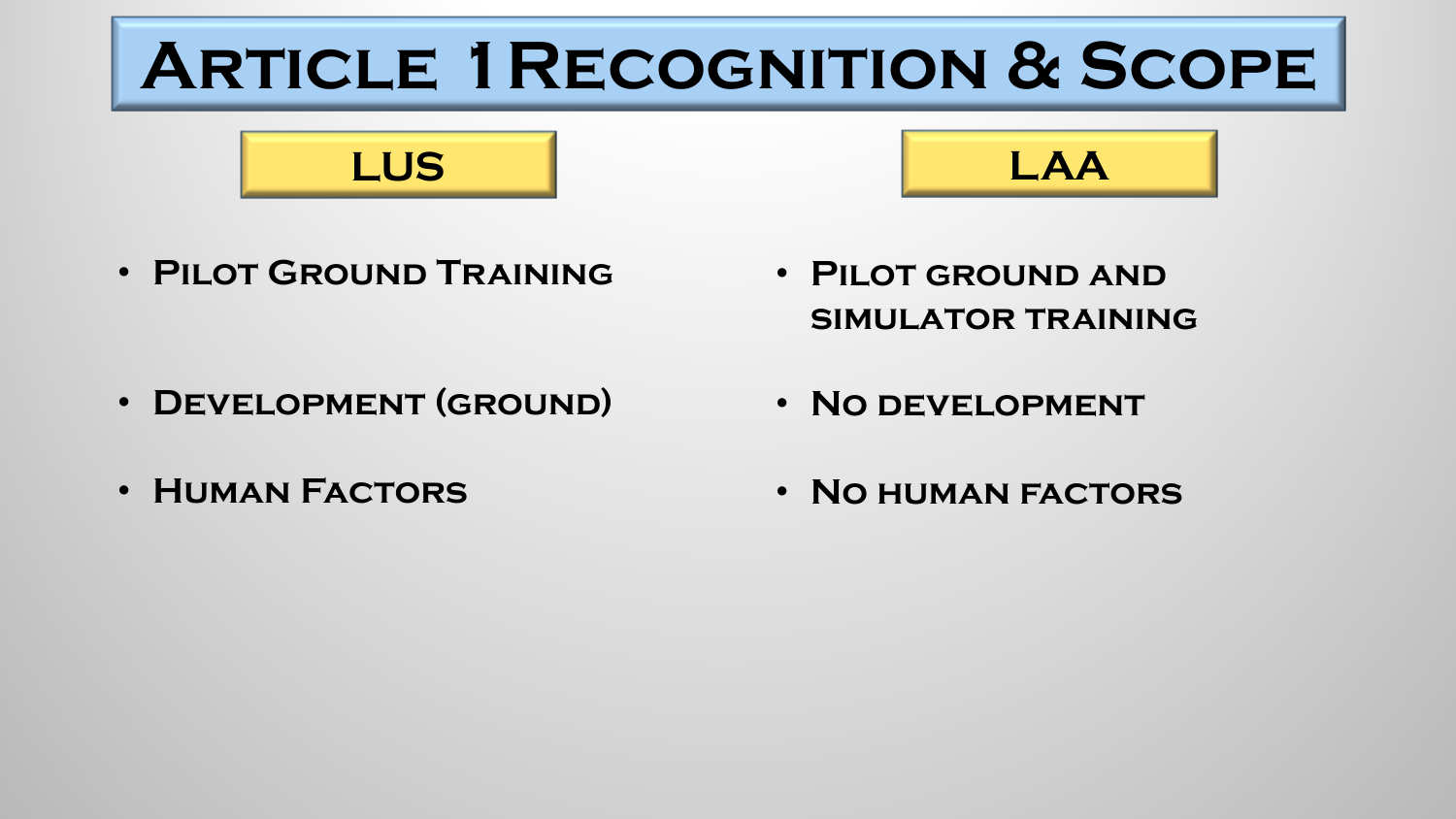### **Article 1Recognition & Scope**

- **Pilot ground and simulator training**
- **Shared development (ground)**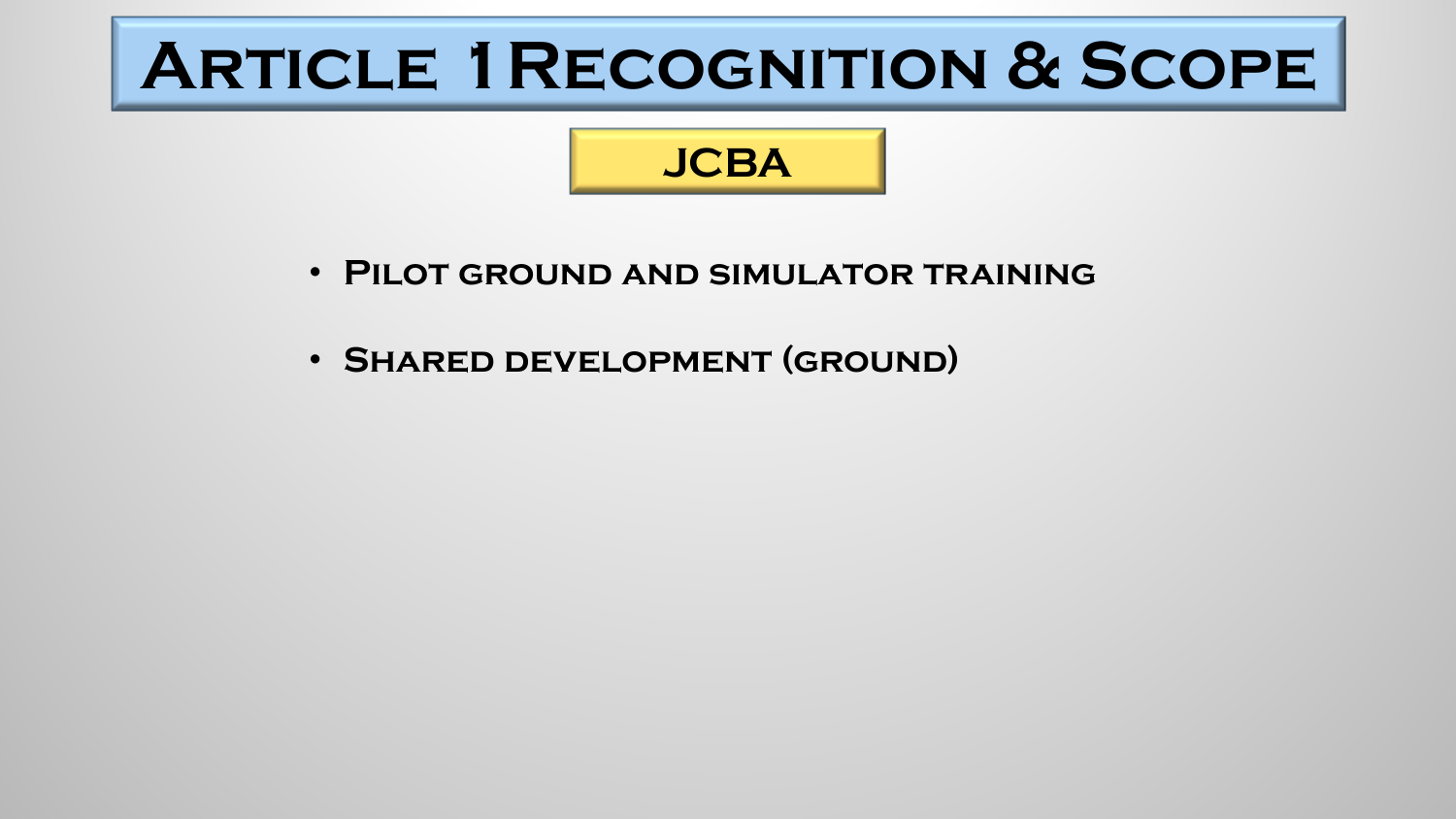## **Article 2 Definitions**

**LUS (3) LAA**

- **Flight Crew Training Instructor**
- **Senior Flight Crew Training Instructor**
- **Development Lead**
- **RSV, HRSV, RSVR**
- **Ground School Instructor**
- **Pilot Simulator Instructor**
- **Standardization Coordinator**
- **No Development Lead**
- **'W' Days**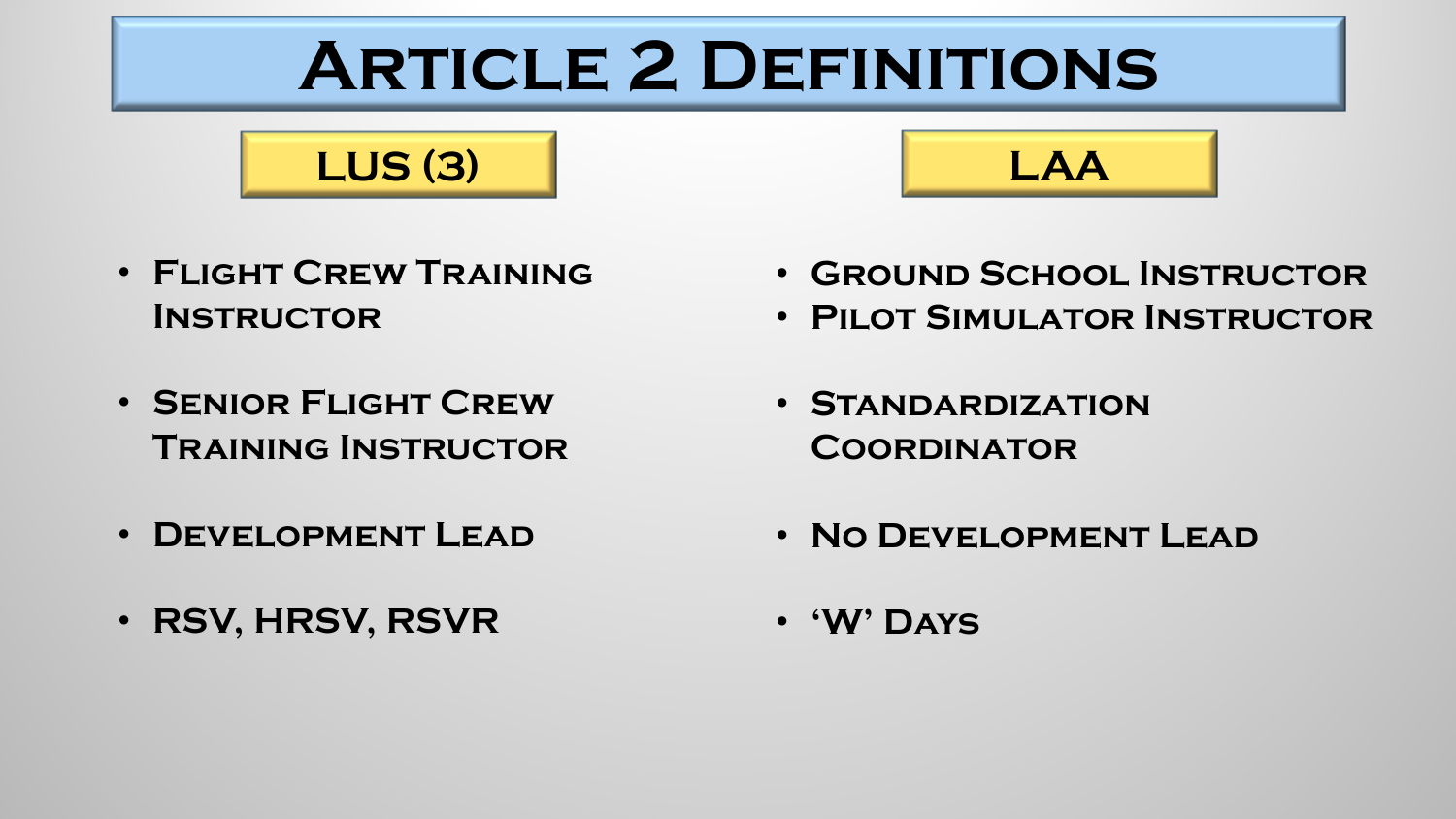### **Article 2 Definitions**

- **Flight Crew Training Instructor**
- **Simulator Pilot Instructor**
- **Standardization Coordinators**
- **Development Leads**
- **BW (bid rsv)**
- **HW (hard rsv)**
- **CW (Canceled rsv)**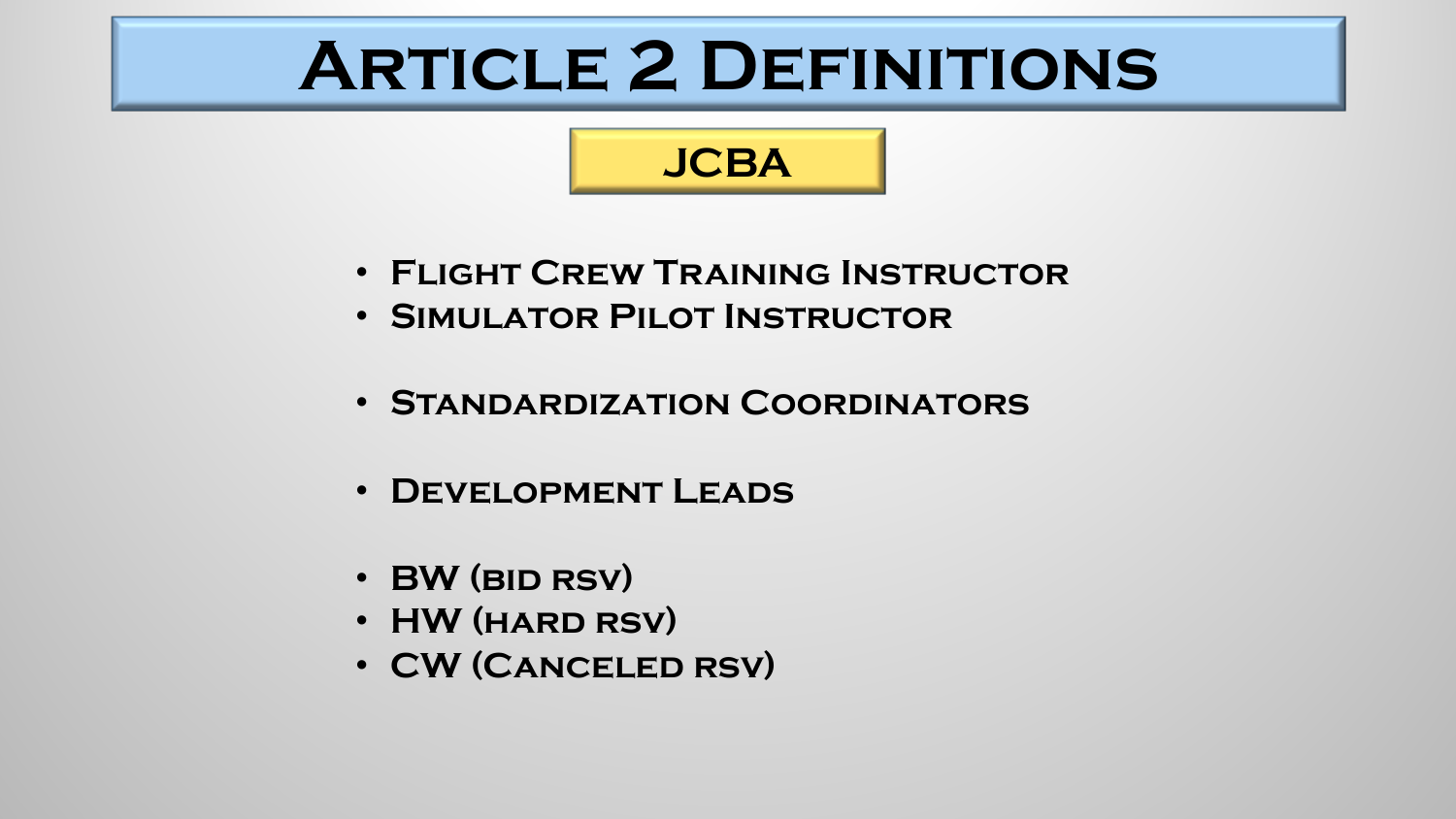**LUS (4) LAA**

- **Buffet style**
- **Up to an 8 hr day**
- **32 - 4 hr events - 16 Days**
- **Bid up to 12 hours a day**
- **Linking only for continuity with student**
- **No month to month carryover**
- **Bid RSV**
- **HRSV - fixed time/day**
- **Lines of time**
- **Up to an 8 hr day**
- **20 Days**
- **100% continuity with STUDENT**
- **No month to month carryover**
- **Assigned W Days**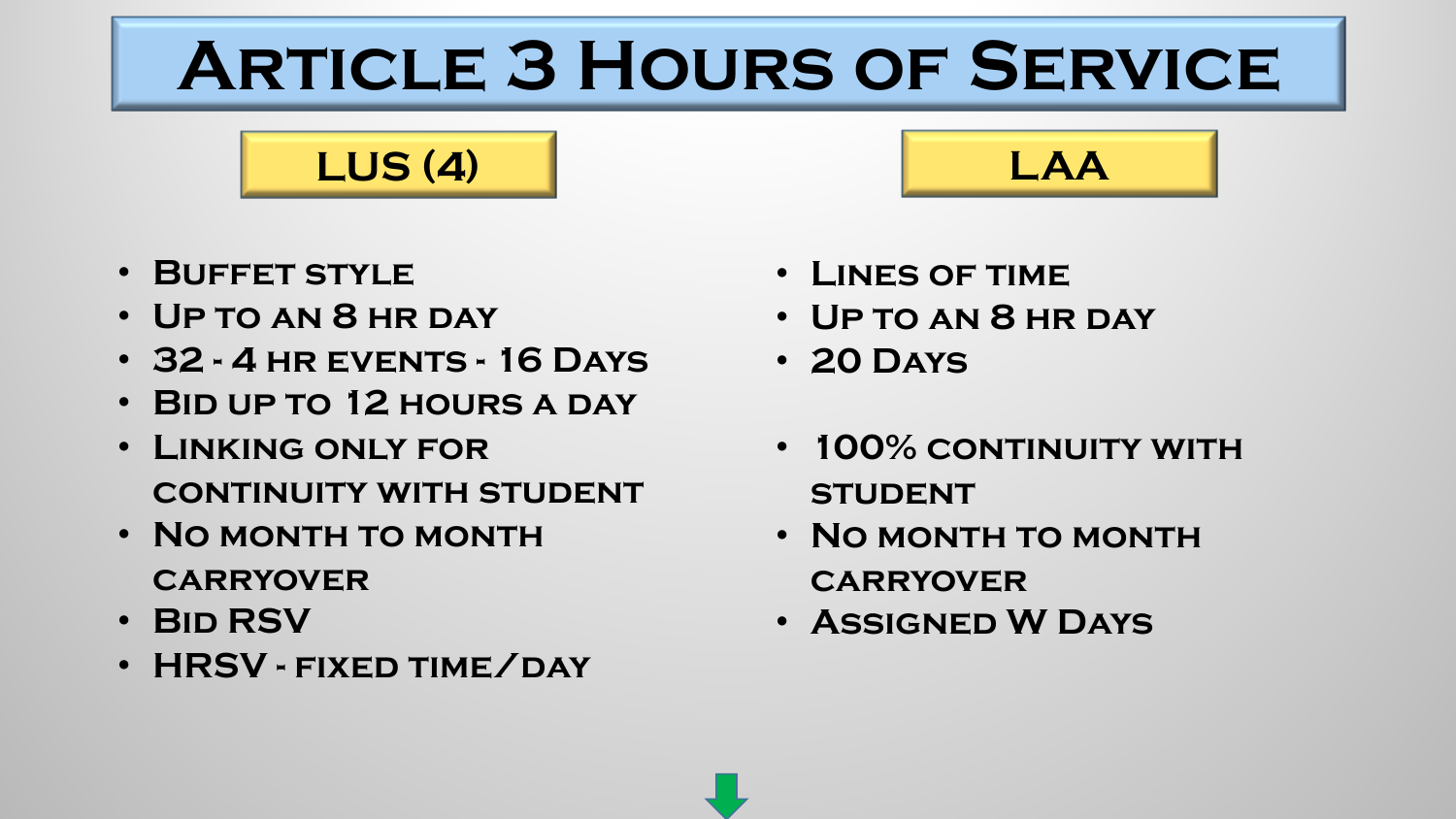**LUS (4) LAA**

- **RSVR - new assignment (day & Time) with 7 days notice**
- **No FLEX**
- **DL inside schedule**
- **Bid not more than 6 consecutive days**
- **Travel Day - pay/no credit**
- **Short month option**
- **CW - New assignment on fixed day +/- 2hrs**
- **FLEX 1 additional day monthly @ 1.0**
- **DL Inside Schedule**
- **Assign not more than 7**
- **Travel Day - pay & credit**
- **No short month option**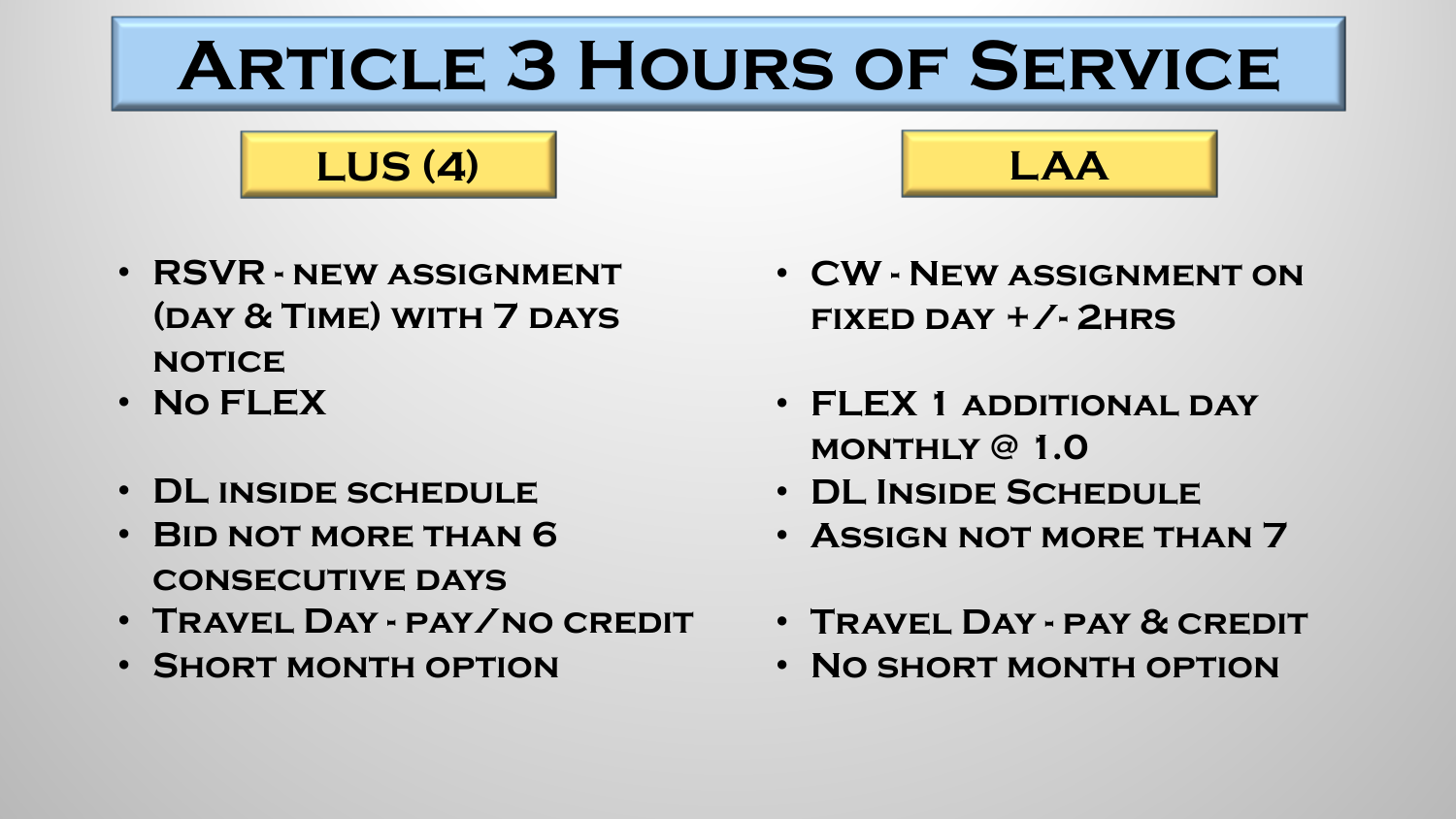- **Buffet Style**
- **Up to an 8 hr day**
- **17 - 20 days**
- **Swap designated days monthly**
- **Designate Days annually**
- **Linking only for Continuity with student**
- **Month to Month carryover permitted**
- **ALL 'W' Moveable with mutual agreement**
	- **BW - 2 hr/on call/moveable in backfill**
	- **HW - 2 hr/on call/not moveable**
	- **CW - 2 hr/on call/ +/- 2hr from original bid start time**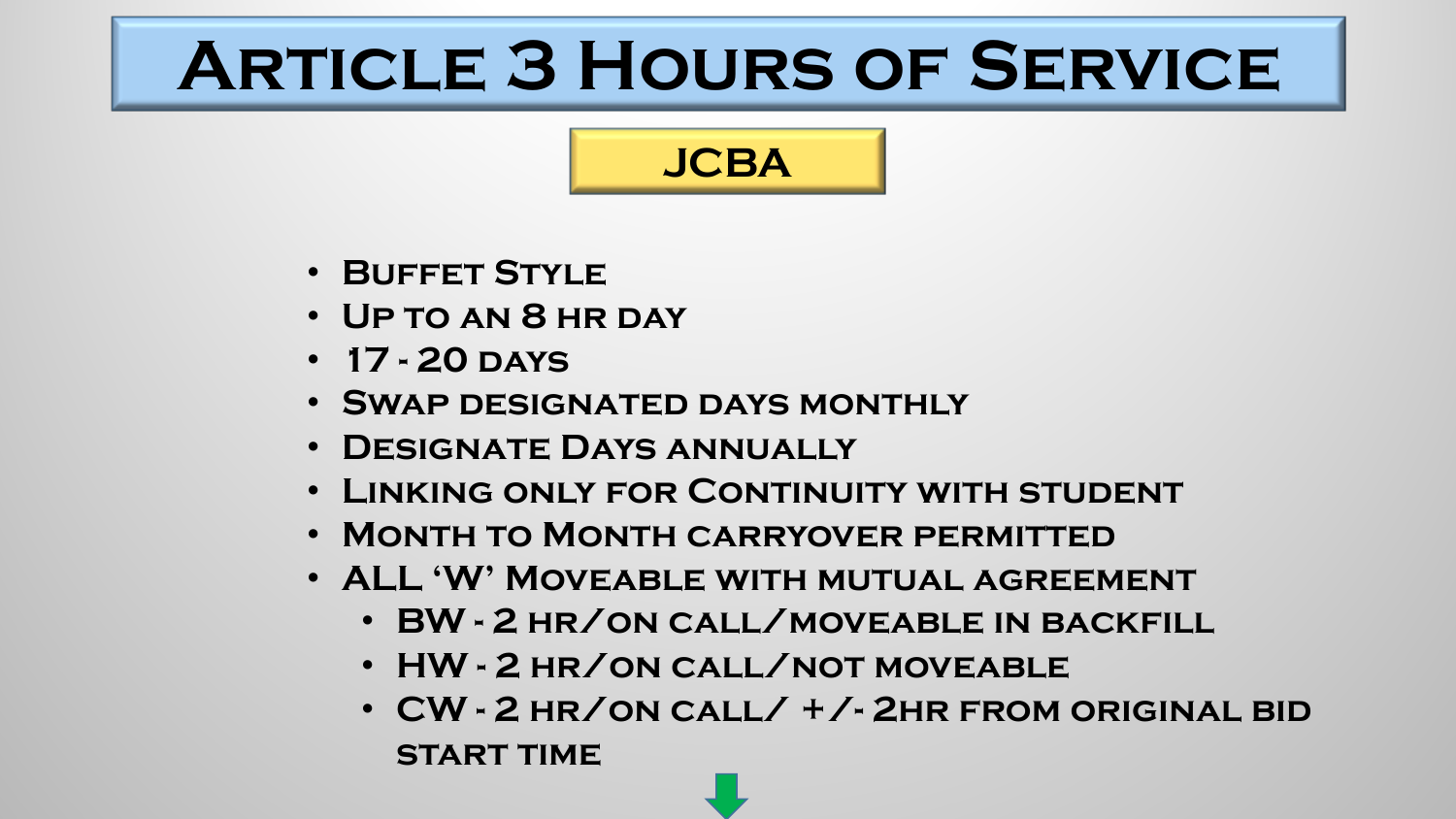- **DL outside schedule but 3 additional days of pay (jan,may,sep)**
- **FLEX 1 day above designated / Quarterly**
- **Bid up to designated days consecutively**
	- **Backfill limit 6/12**
- **Travel Day - pay & credit**
- **Short month option**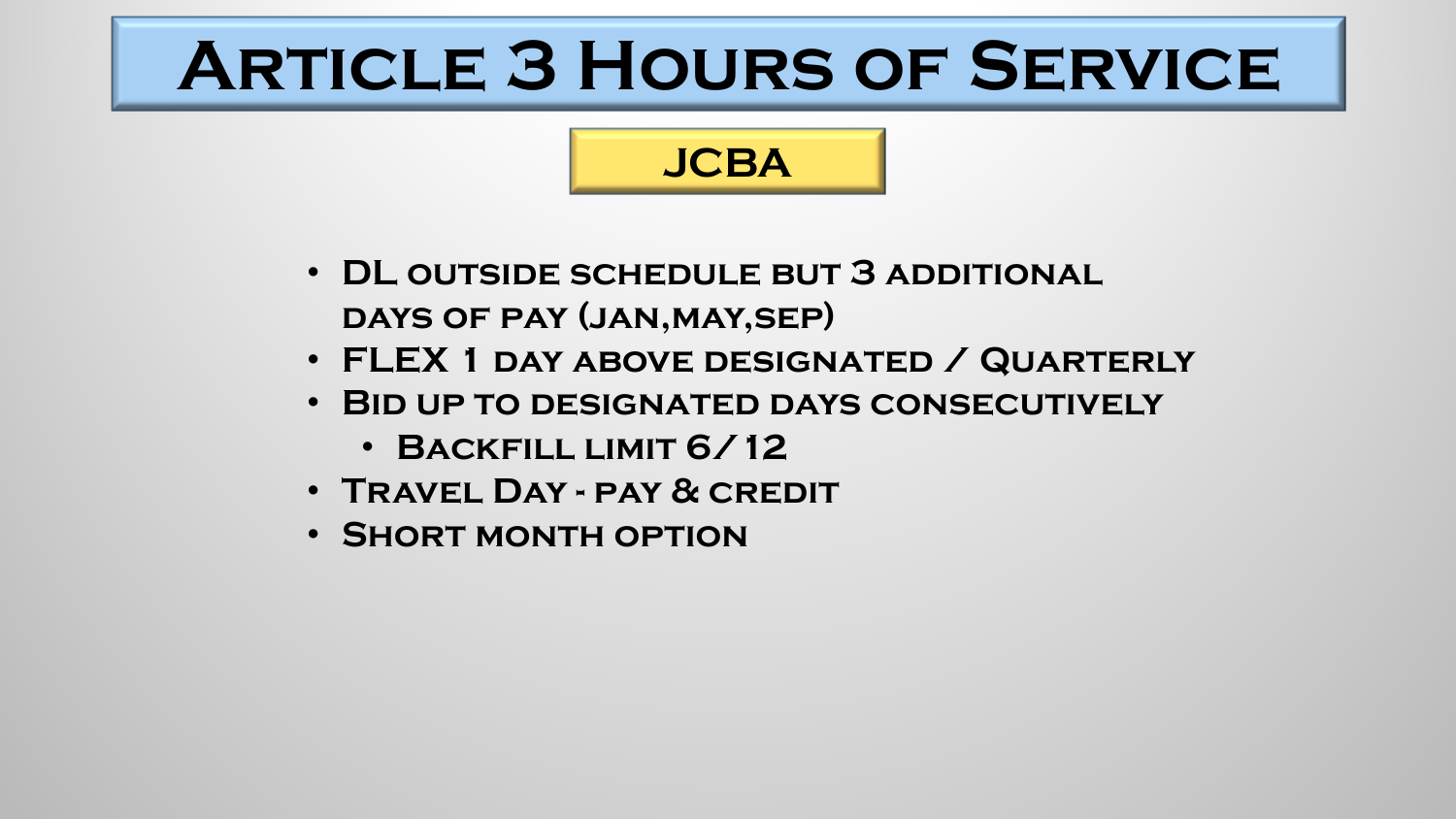- **11th\$429.39**
- **10th\$429.39**
- **9th \$413.78**
- **8th \$403.47**
- **7th \$393.30**
- **6th \$383.07**
- **5th \$372.78**
- **4th \$364.03**
- **3rd \$355.28**
- **2nd \$337.45**
- **FCTI** • **1st \$321.43**
- **11th\$490.15**
- **10th\$464.51**
- **9th \$443.35**
- **8th \$422.53**
- **7th \$401.57**
- **6th \$380.42**
- **5th \$359.52**
- **4th \$338.62**
- **3rd \$317.73**
- **2nd \$264.42**
- **FCTI** • **1st \$242.27**
- **11th\$376.00**
- **10th\$347.95**
- **9th \$332.10**
- **8th \$316.50**
- **7th \$300.80**
- **6th \$284.95**
- **5th \$269.30**
- **4th \$253.65**
- **3rd \$238.00**
- **2nd \$222.20**
- **GSI** • **1st \$213.15**

### **LUS (6) LAA**

#### **JCBA**

### **Article 4 Compensation**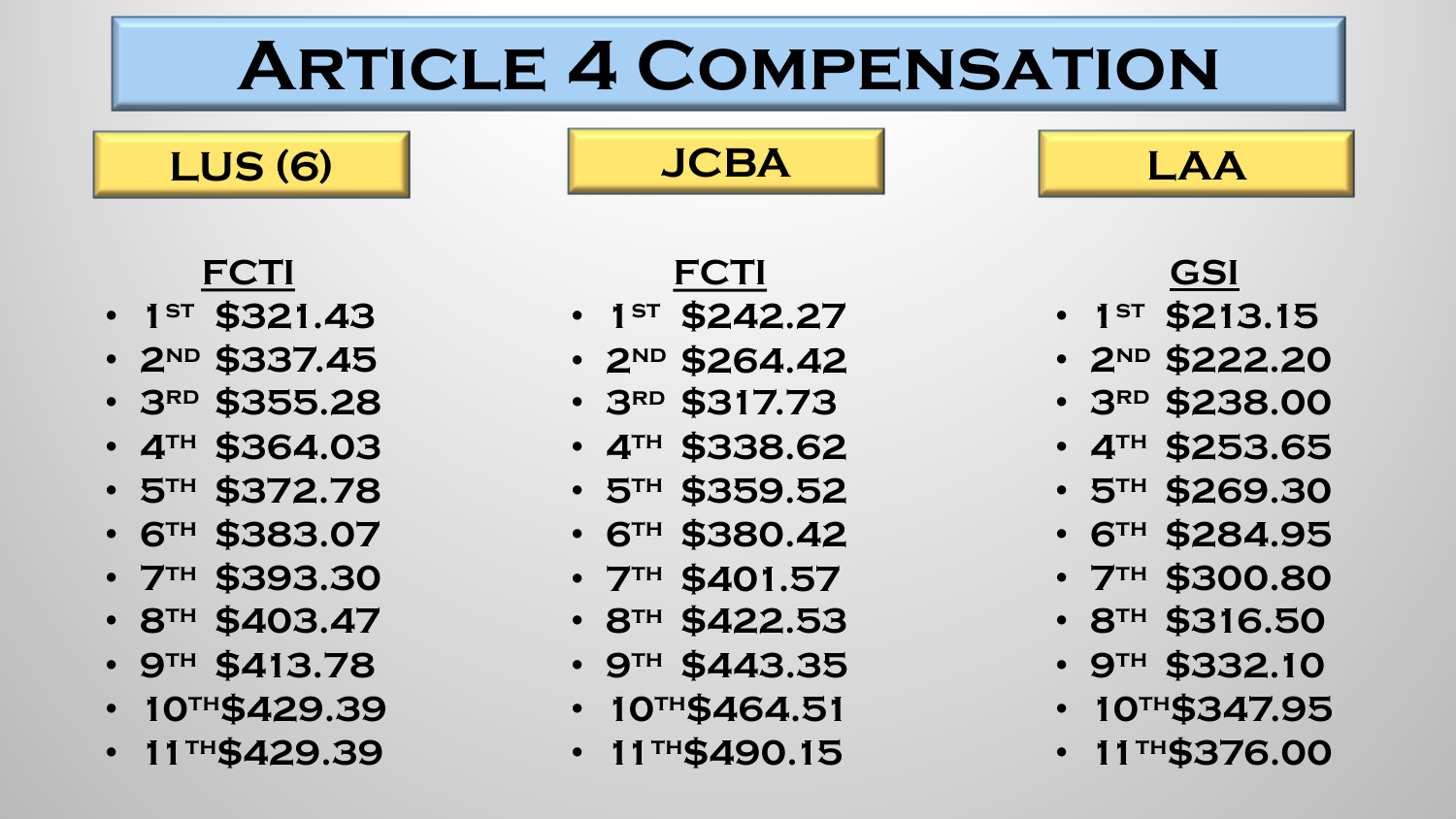- **11th\$539.17**
- **10th\$510.96**
- **9th \$487.69**
- **8th \$464.78**
- **7th \$441.73**
- **6th \$418.45**
- **5th \$395.47**
- **4th \$372.48**
- **3rd \$349.50**
- **2nd \$290.86**
- **1st \$266.50**

**SimP=FCTI + 10%**

**LUS (6) JCBA LAA**

**Article 4 Compensation**

**SimP**

• **1st \$239.90**

• **2nd \$250.15**

• **3rd \$267.75**

• **4th \$285.35**

• **5th \$302.95**

• **6th \$320.80**

• **7th \$338.35**

• **8th \$356.00**

• **9th \$373.65**

• **11th\$423.00**

• **10th\$391.45**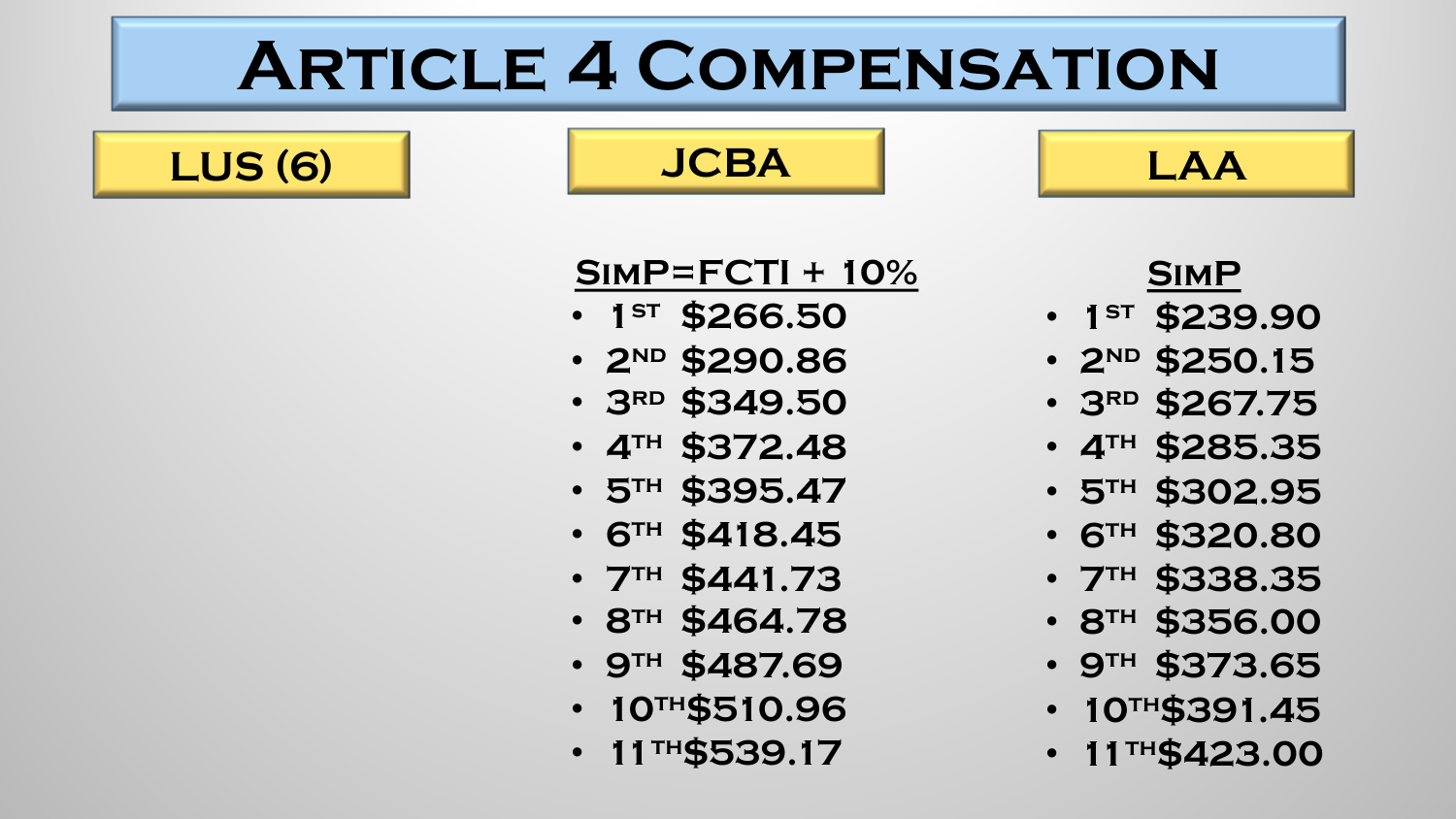



• **\$571/ month Senior**

- **\$210 GSI Occupational**
- **\$295 SimP Occupational**
- **\$150 Stand Coordinator**
- **Longevity Pay**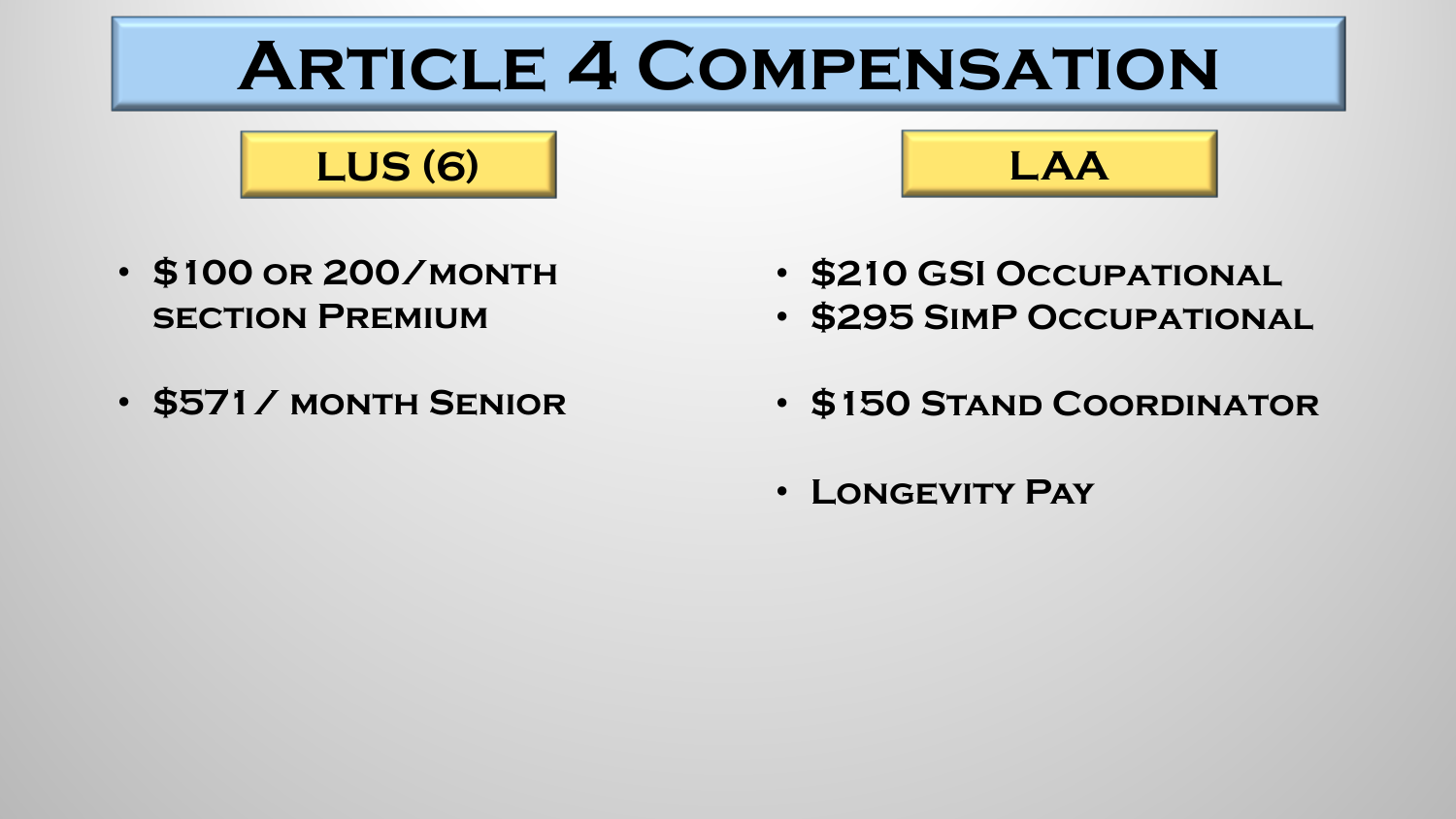- **\$15 Occupational Premium/Day**
	- **17=\$255**
	- **18=\$270**
	- **19=\$285**
	- **20=\$300**
- **\$300/month Stand Coordinators**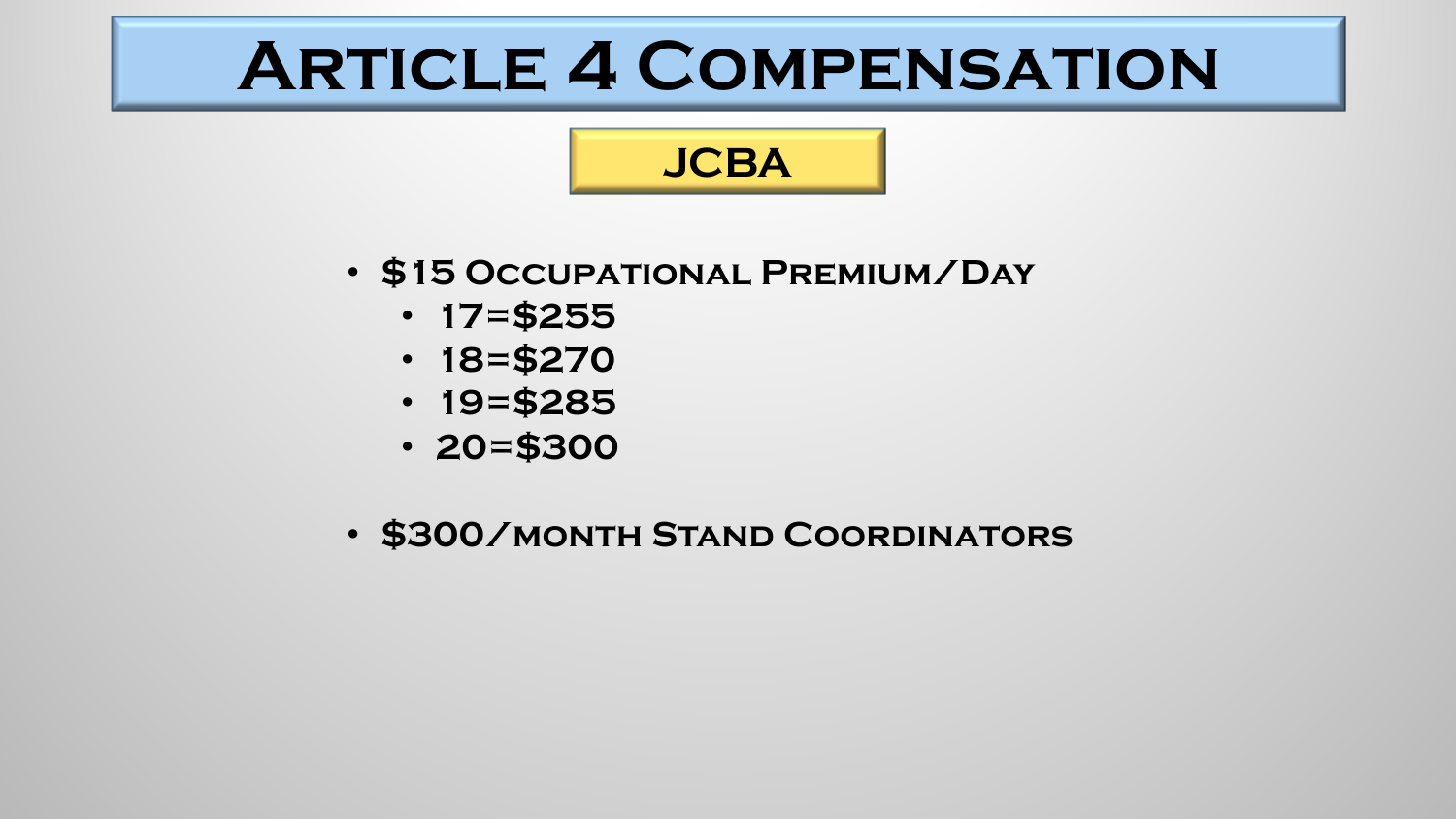| <b>Instructor Daily Rates</b> |            |            |            |            |            |  |  |
|-------------------------------|------------|------------|------------|------------|------------|--|--|
|                               | <b>DOS</b> | $DOS + 12$ | $DOS + 24$ | $DOS + 36$ | $DOS + 48$ |  |  |
| $\mathbf{1}$                  | \$242.27   | \$247.12   | \$252.06   | \$257.10   | \$262.24   |  |  |
| $\overline{2}$                | \$264.42   | \$269.71   | \$275.10   | \$280.60   | \$286.21   |  |  |
| $\overline{\mathbf{3}}$       | \$317.73   | \$324.08   | \$330.57   | \$337.18   | \$343.92   |  |  |
| $\overline{4}$                | \$338.62   | \$345.40   | \$352.30   | \$359.35   | \$366.54   |  |  |
| 5                             | \$359.52   | \$366.71   | \$374.04   | \$381.52   | \$389.15   |  |  |
| 6                             | \$380.41   | \$388.02   | \$395.78   | \$403.69   | \$411.77   |  |  |
| $\overline{\mathbf{z}}$       | \$401.57   | \$409.60   | \$417.79   | \$426.15   | \$434.67   |  |  |
| 8                             | \$422.53   | \$430.98   | \$439.60   | \$448.39   | \$457.36   |  |  |
| 9                             | \$443.35   | \$452.22   | \$461.26   | \$470.49   | \$479.90   |  |  |
| 10                            | \$464.51   | \$473.80   | \$483.28   | \$492.95   | \$502.80   |  |  |
| 11                            | \$490.15   | \$499.96   | \$509.96   | \$520.15   | \$530.56   |  |  |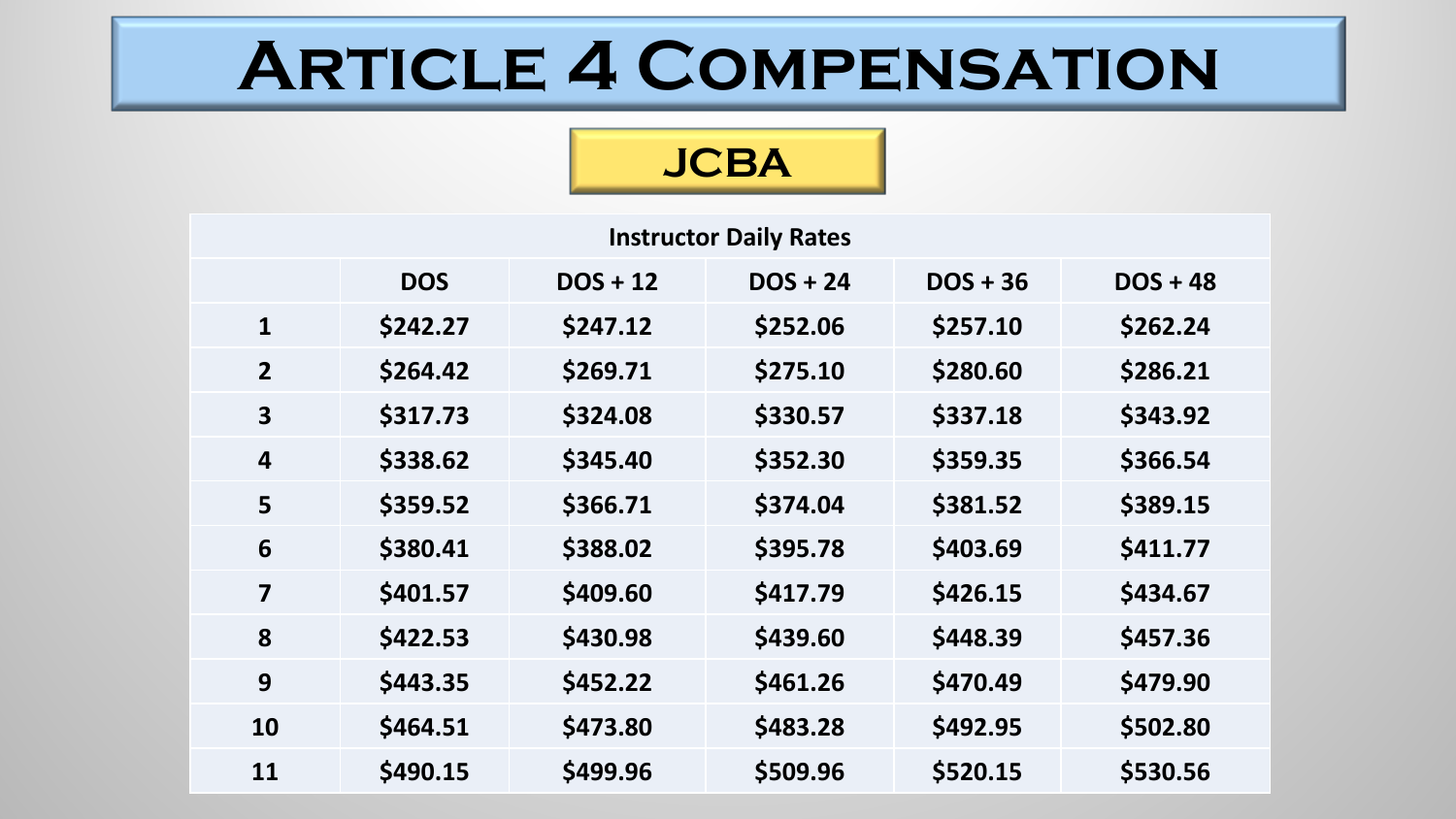

DOS

**17 Day FCTI \$505.15 Daily \$8,587.55 monthly \$103,050.60 Yearly \$5,051.50 holiday \$108,102.10** 

**20 Day FCTI \$505.15 Daily \$10,103.00 monthly \$121,236.00 Yearly \$5,051.50 holiday \$126,287.50** 

**17 Day FCTI \$545.56 Daily \$9,274.52 monthly \$111,294.24 Yearly \$5,455.60 holiday \$116,749.84** 



**20 Day FCTI \$545.56 Daily \$10,911.20 monthly \$130,934.40 Yearly \$5,455.60 holiday \$136,390.00**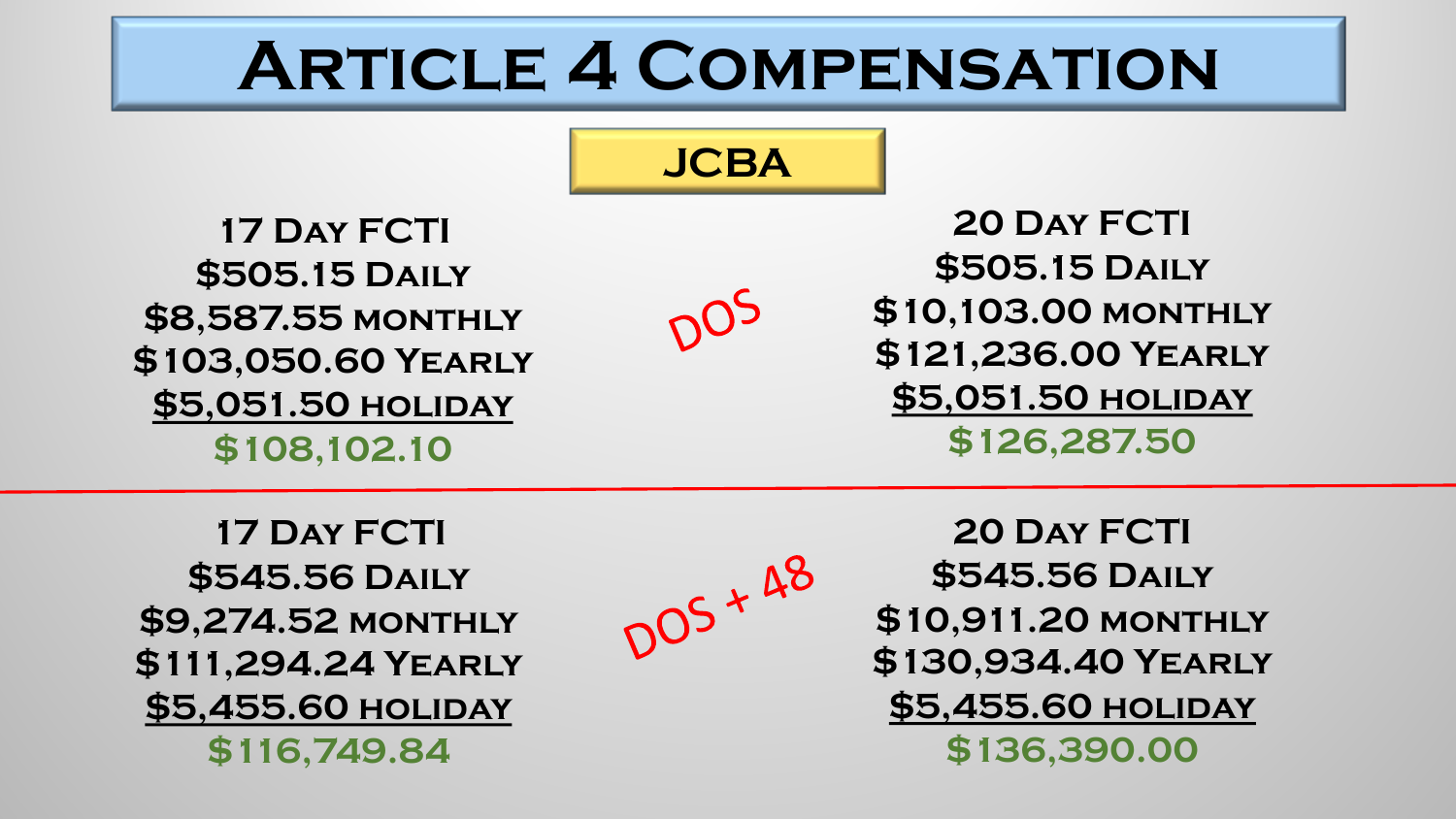#### **JCBA**

DOS

**17 Day SimP \$554.17 Daily \$9,420.81monthly \$113,049.66 Yearly \$5,541.70 holiday \$118,591.36** 

**20 Day SimP \$554.17 Daily \$11,083.40 monthly \$133,000.80 Yearly \$5,541.70 holiday \$138,542.50** 

**17 Day SimP \$598.62 Daily \$10,176.54 monthly \$122,118.48 Yearly \$5,986.16 holiday \$128,104.64** 



**20 Day SimP \$598.62 Daily \$11,972.40 monthly \$143,668.80 Yearly \$5,986.16 holiday \$149,654.96**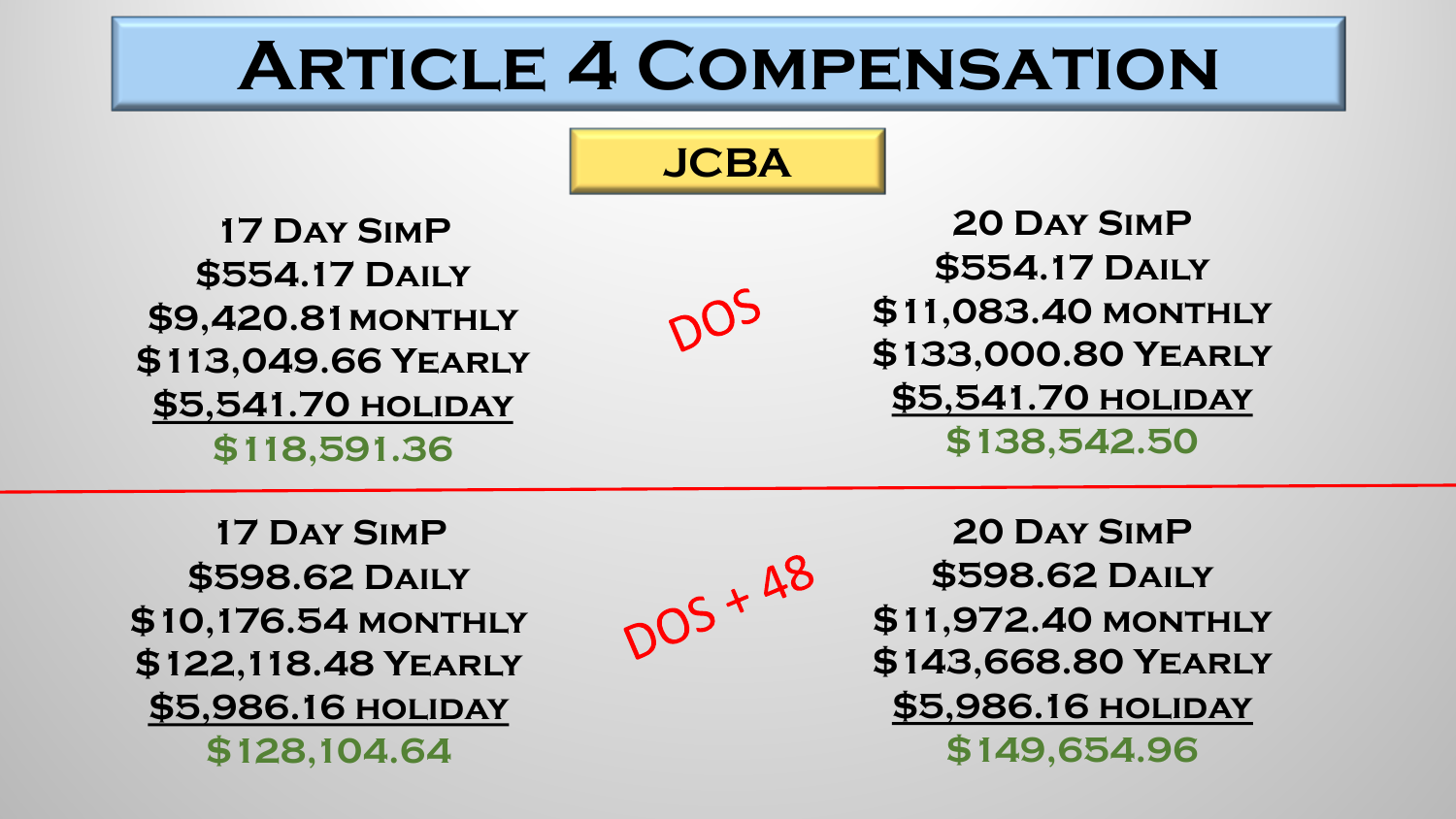### **Article 5 Blank**

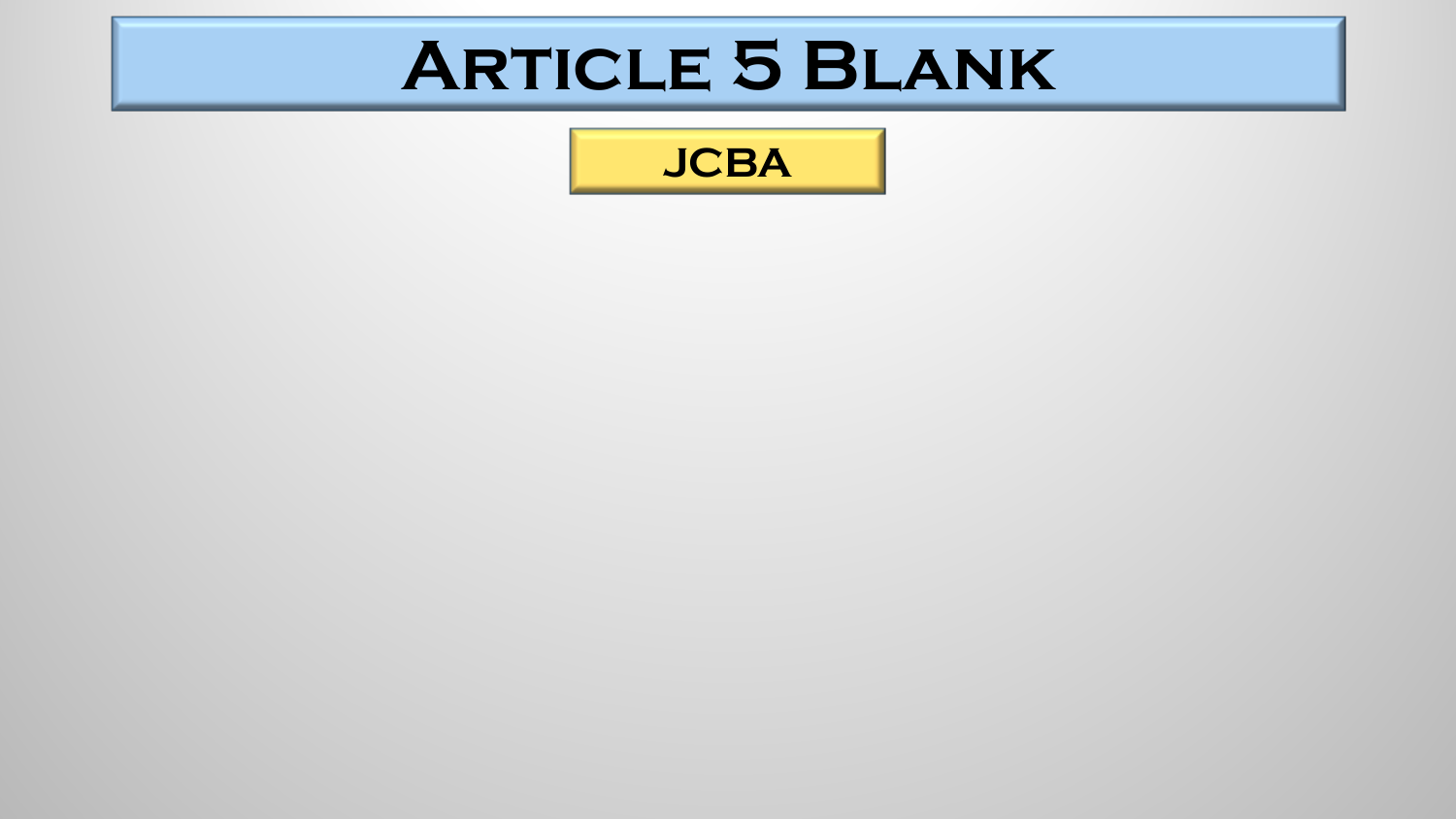### **Article 6 Overtime**





- **1.5x up to 18 days**
- **2.0x 19-22 days**

• **1.5x all OT worked**

- **Capped at 22 days** • **No Cap**
- **Forced between 0 – 6 days**
- **Equalization by hours**
- **Charged refusal**
- **Forced up to 5 Days**
- **Equalization by Day**
- **Not charged refusal**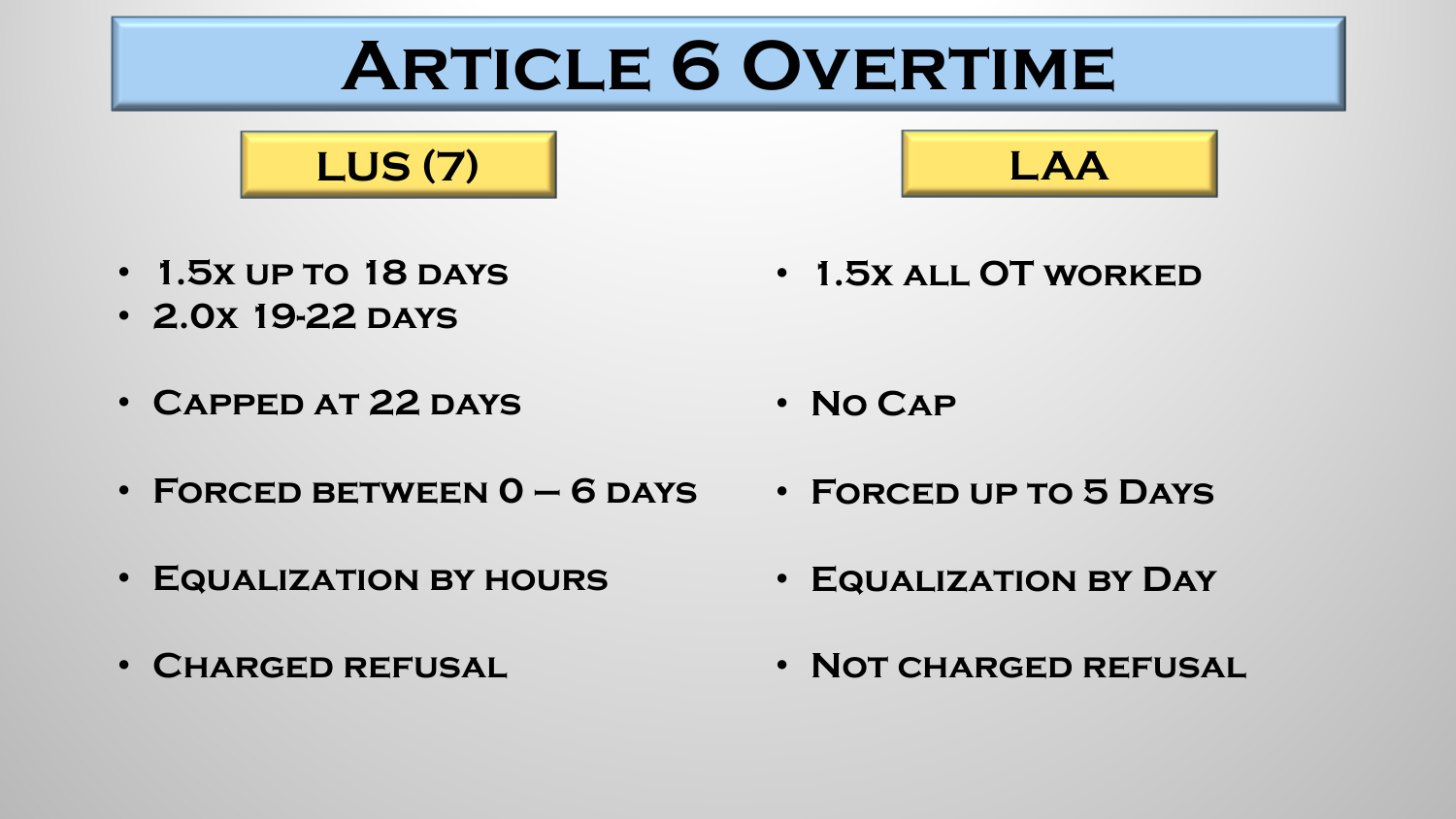### **Article 6 Overtime**

- **1.5x first two days over designated days**
- **2.0x any additional days**
- **No cap**
- **Equalization by Day**
- **Charged for refusal**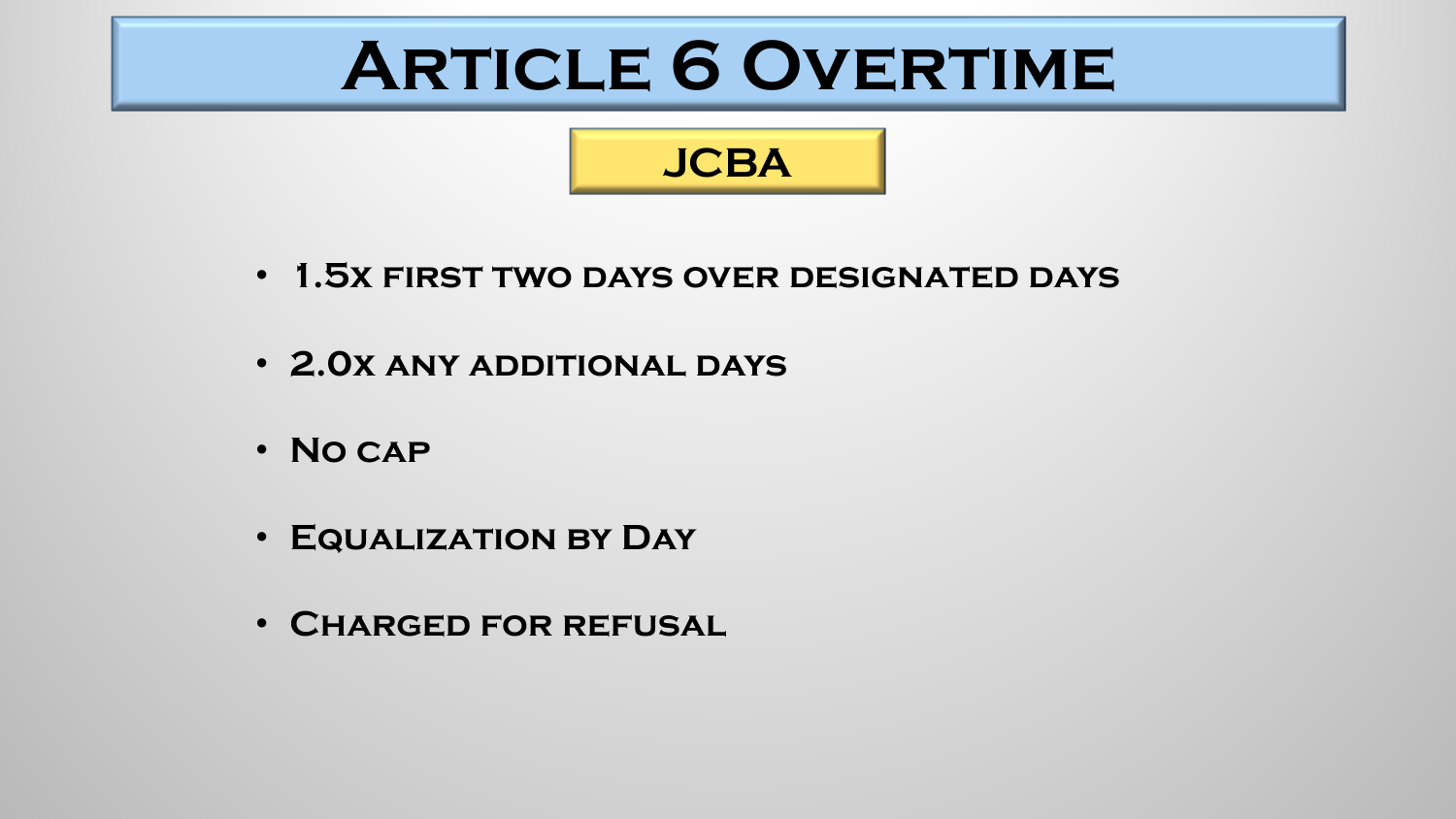### **Article 7 Holidays**

**LUS (8) LAA**

- **No Holidays 5 Holidays**
	- - **New years day**
		- **Independence Day**
		- **Labor Day**
		- **Thanksgiving Day**
		- **Christmas Day**
	- **8 pay for each**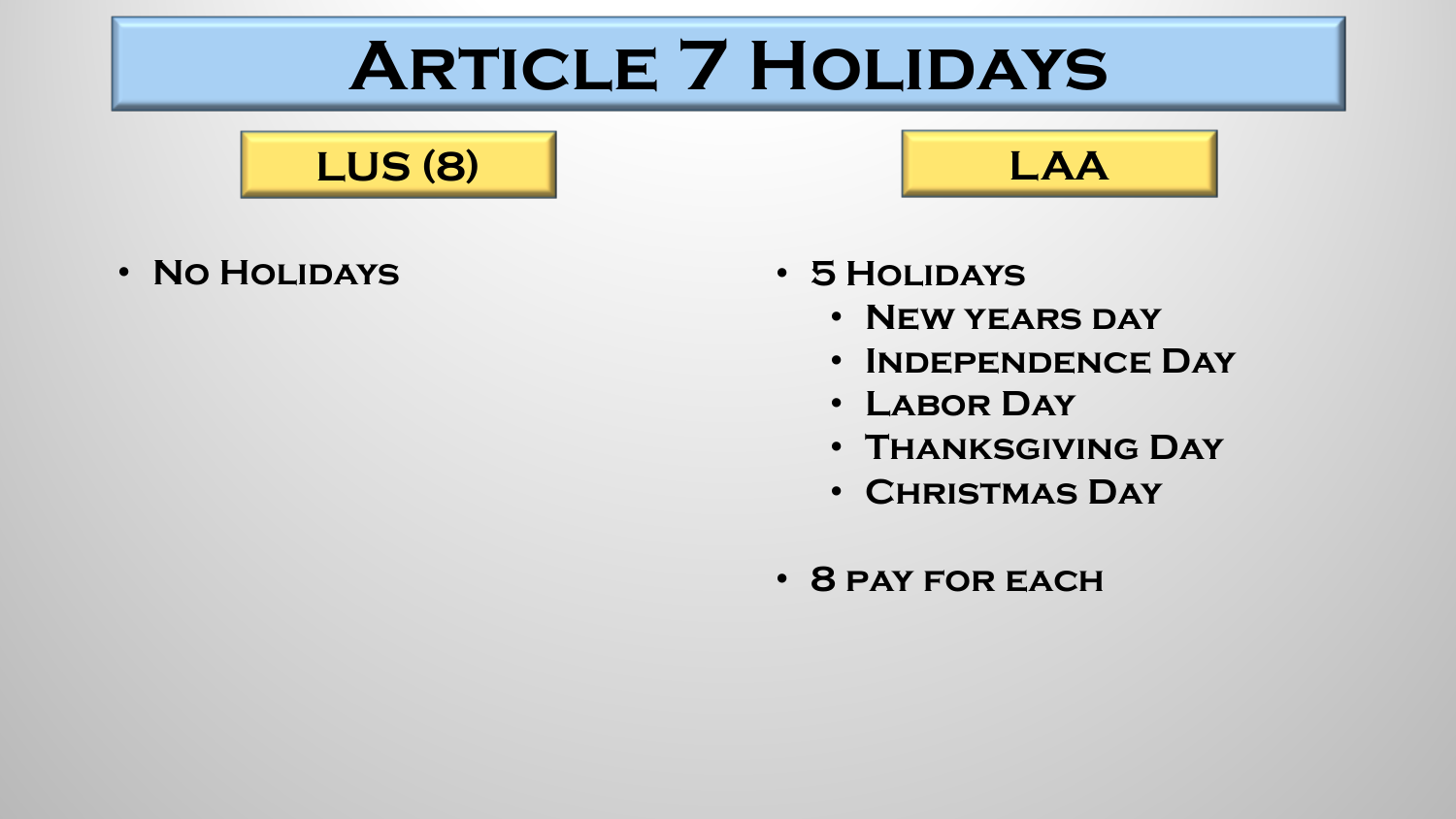### **Article 7 Holidays**

- **10 Holidays**
	- **New Years Day**
	- **President's Day**
	- **Good Friday**
	- **Memorial Day**
	- **Independence Day**
	- **Labor Day**
	- **Veterans Day**
	- **Thanksgiving**
	- **Day after Thanksgiving**
	- **Christmas Day**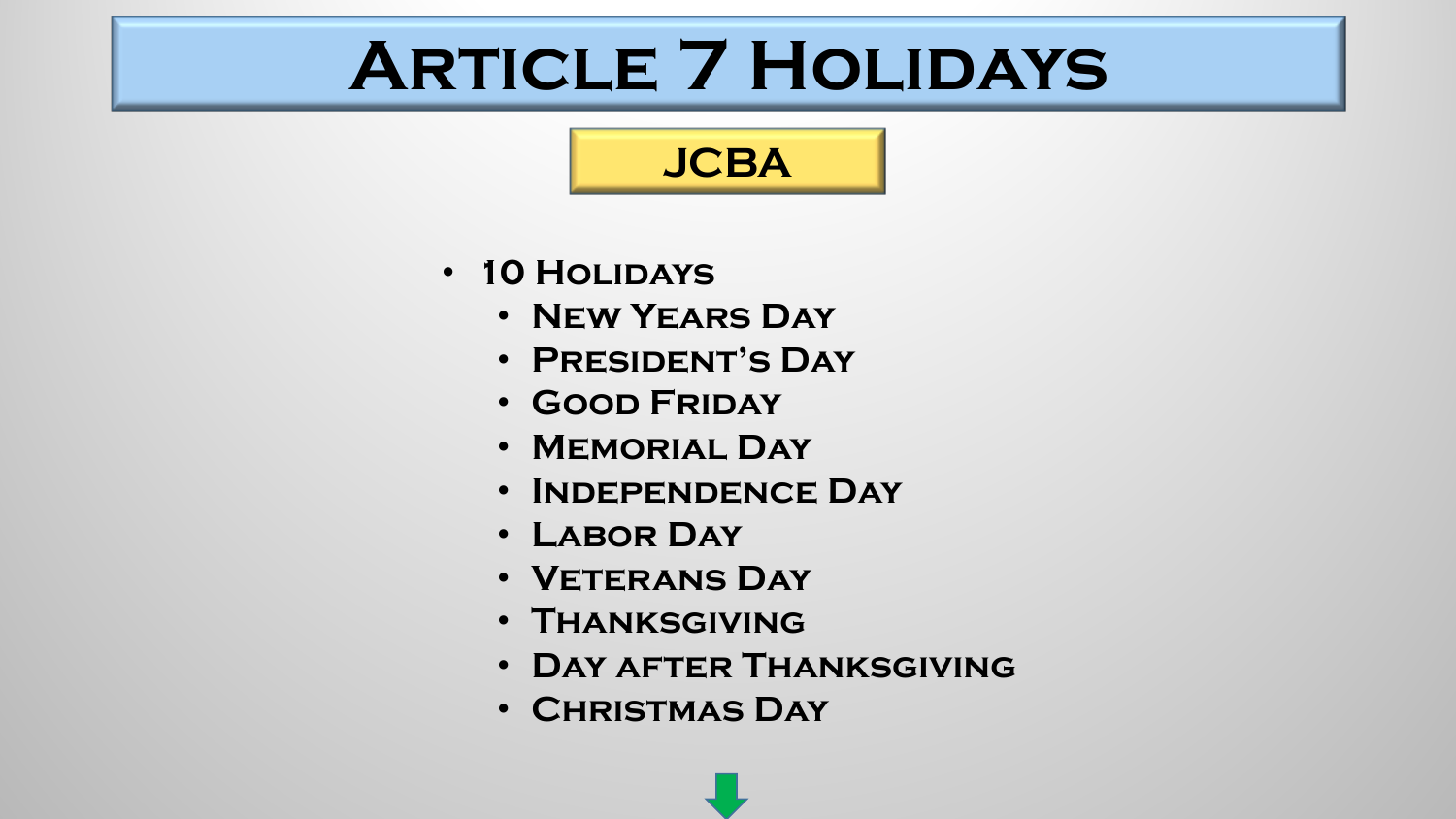### **Article 7 Holidays**

- **1.0x day for each holiday**
- **1.5x day for each holiday worked (including 'W' days)**
- **May sell vacation on holiday**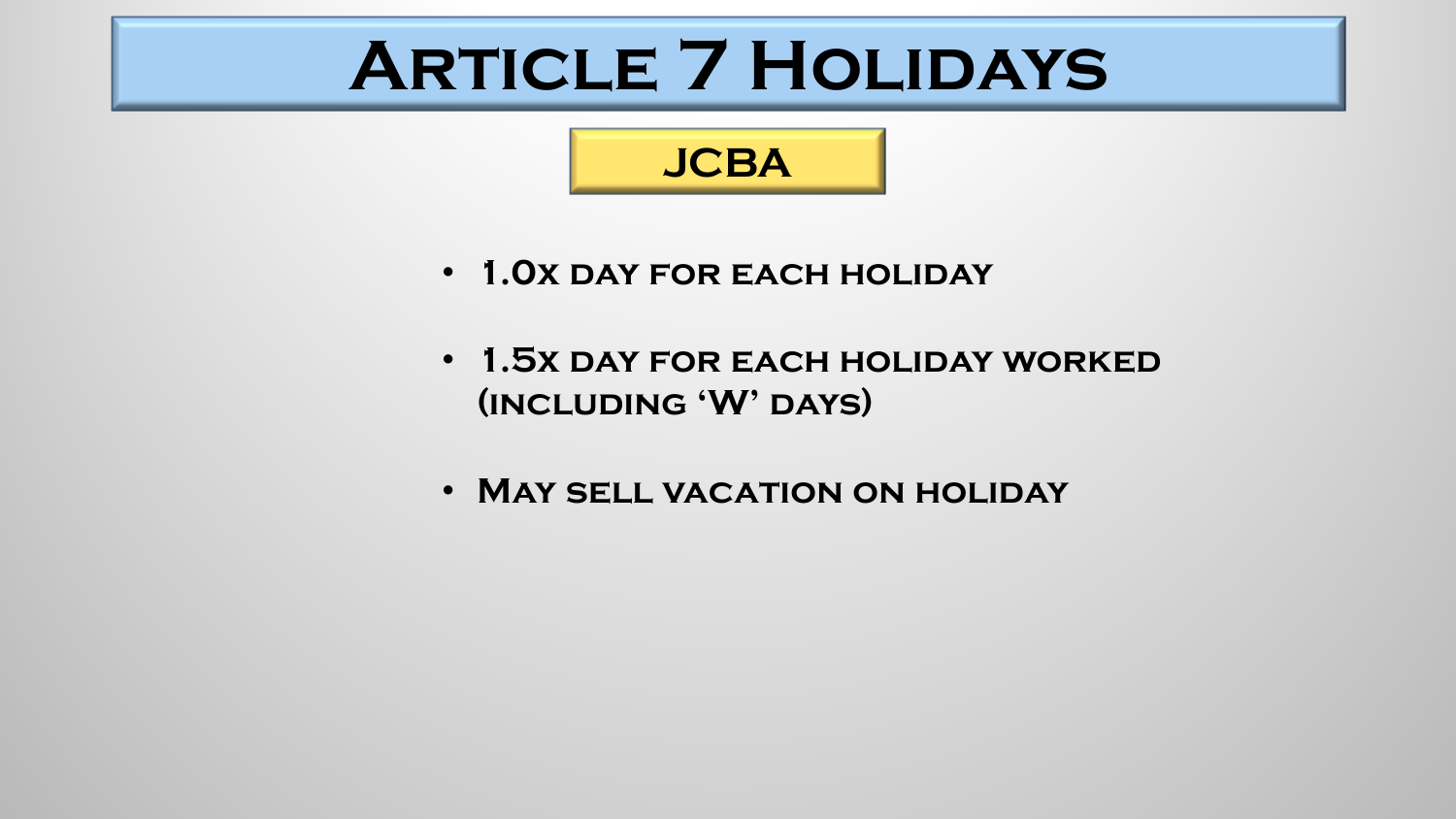### **Article 8 Vacation**

|                          | <b>LUS (9)</b> |             |  |
|--------------------------|----------------|-------------|--|
| $\bullet$ 1 ST $-$ 11 TH | <b>10 DAYS</b> | $\cdot$ <10 |  |
| $12^{TH} - 17^{TH}$      | <b>15 DAYS</b> | 10 < 17     |  |
| $18TH - 22ND$            | <b>20 DAYS</b> | 17 < 25     |  |
| $23+$                    | <b>25 DAYS</b> | 25 < 30     |  |
|                          |                |             |  |

| $\cdot$ <10 | <b>10 DAYS</b> |
|-------------|----------------|
| 10 < 17     | <b>15 DAYS</b> |
| 17 < 25     | <b>20 DAYS</b> |
| 25 < 30     | <b>25 DAYS</b> |
| 30+         | <b>30 DAYS</b> |

- **Carryover permitted**
- **Bid yearly, quarterly**
- **DAT upon needs of svc**
- **Protected days** 
	- **2 per 5**
- **No carryover**
- **Bid yearly**
- **No DAT**
- **Protected Days**
	- **4 per 5**
	- **6 per 10**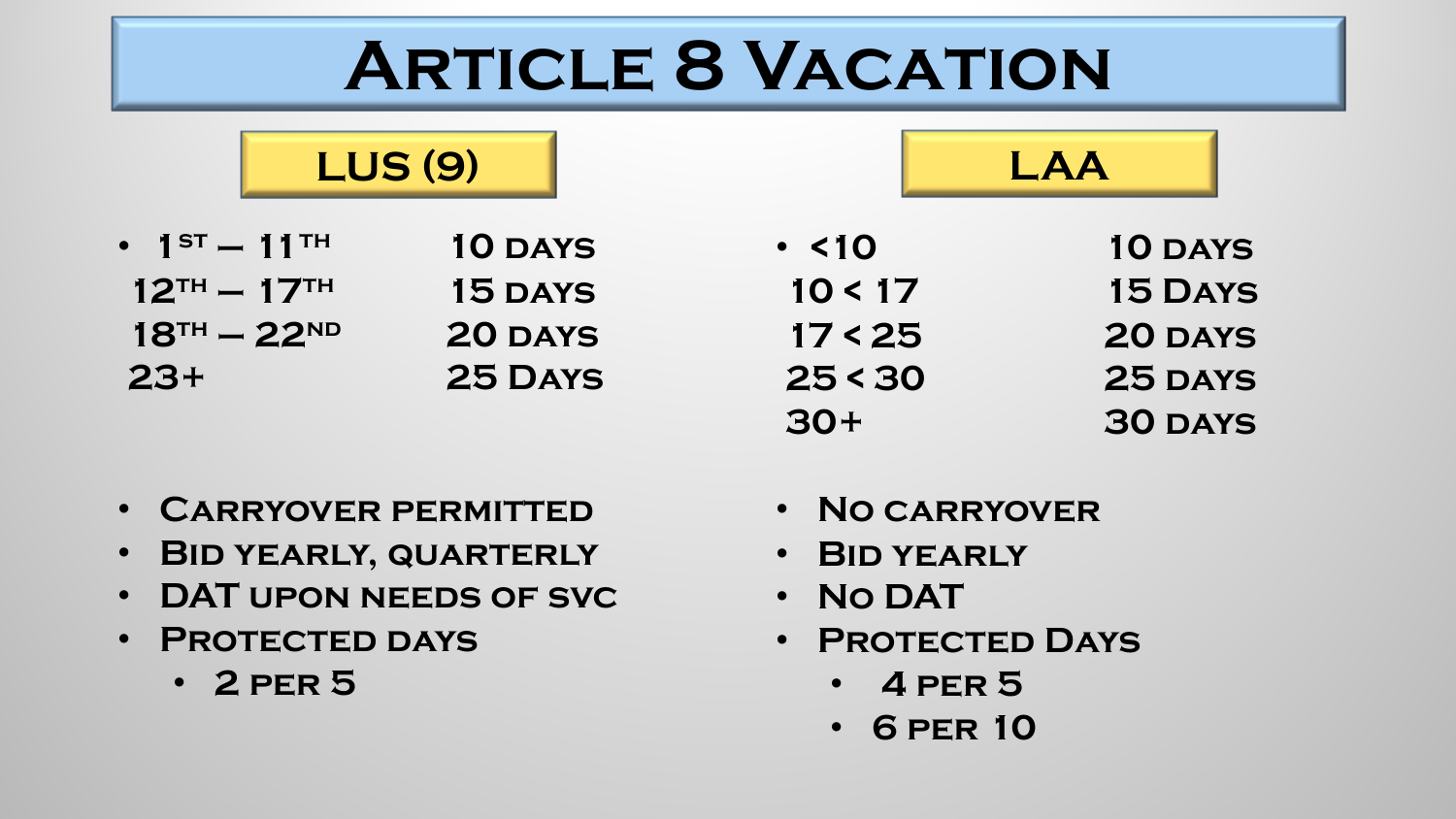### **Article 8 Vacation**

|              | <b>JCBA</b>  |             |
|--------------|--------------|-------------|
| <b>YEARS</b> | <b>MONTH</b> | <b>YEAR</b> |
| $\leq 5$     | 1.O          | 10          |
| 5 < 17       | 1.5          | 15          |
| 17 < 25      | 2.0          | 20          |
| 25 < 30      | 2.5          | 25          |
| $30 +$       | 3.0          | 30          |

- **Carryover permitted**
- **Bid yearly, quarterly**
- **DAT Permitted**
- **Protected days**
	- **4 per 5**
	- **6 per 10**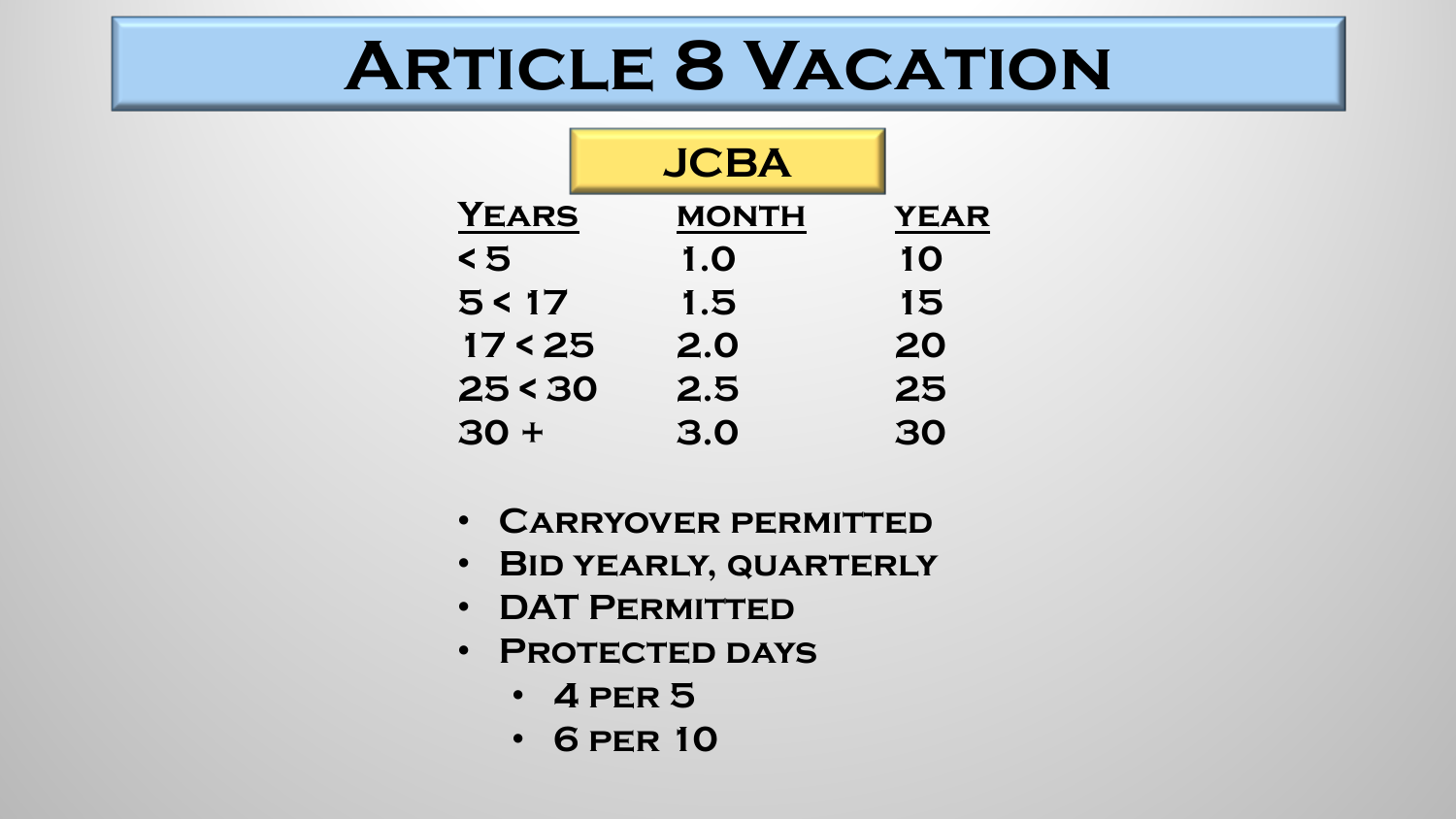### **Article 9 Probation**





• **90 days after full qualification**

• **9 months after hire or 2 months unsupervised**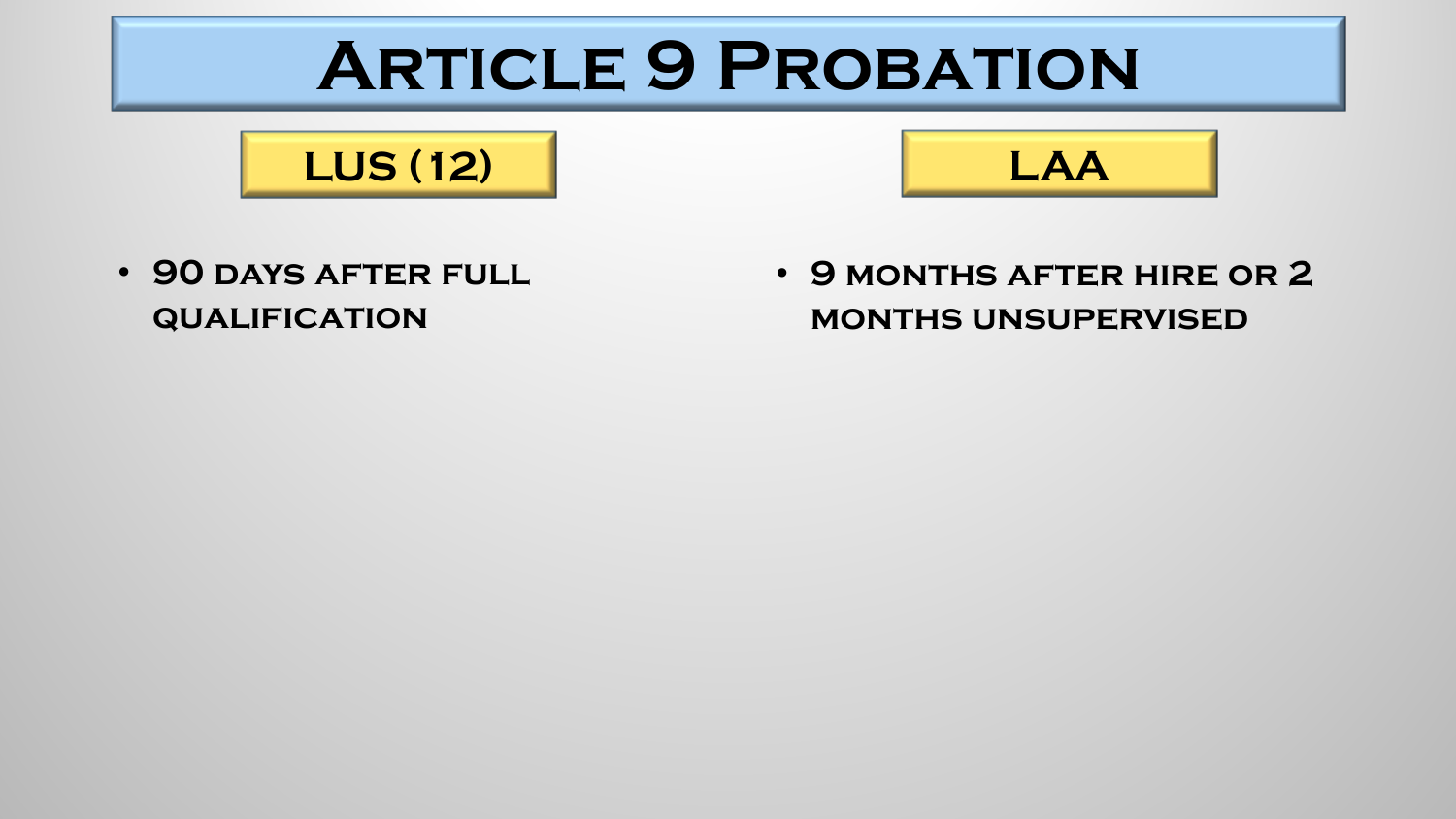### **Article 9 Probation**



• **90 days after full qualification**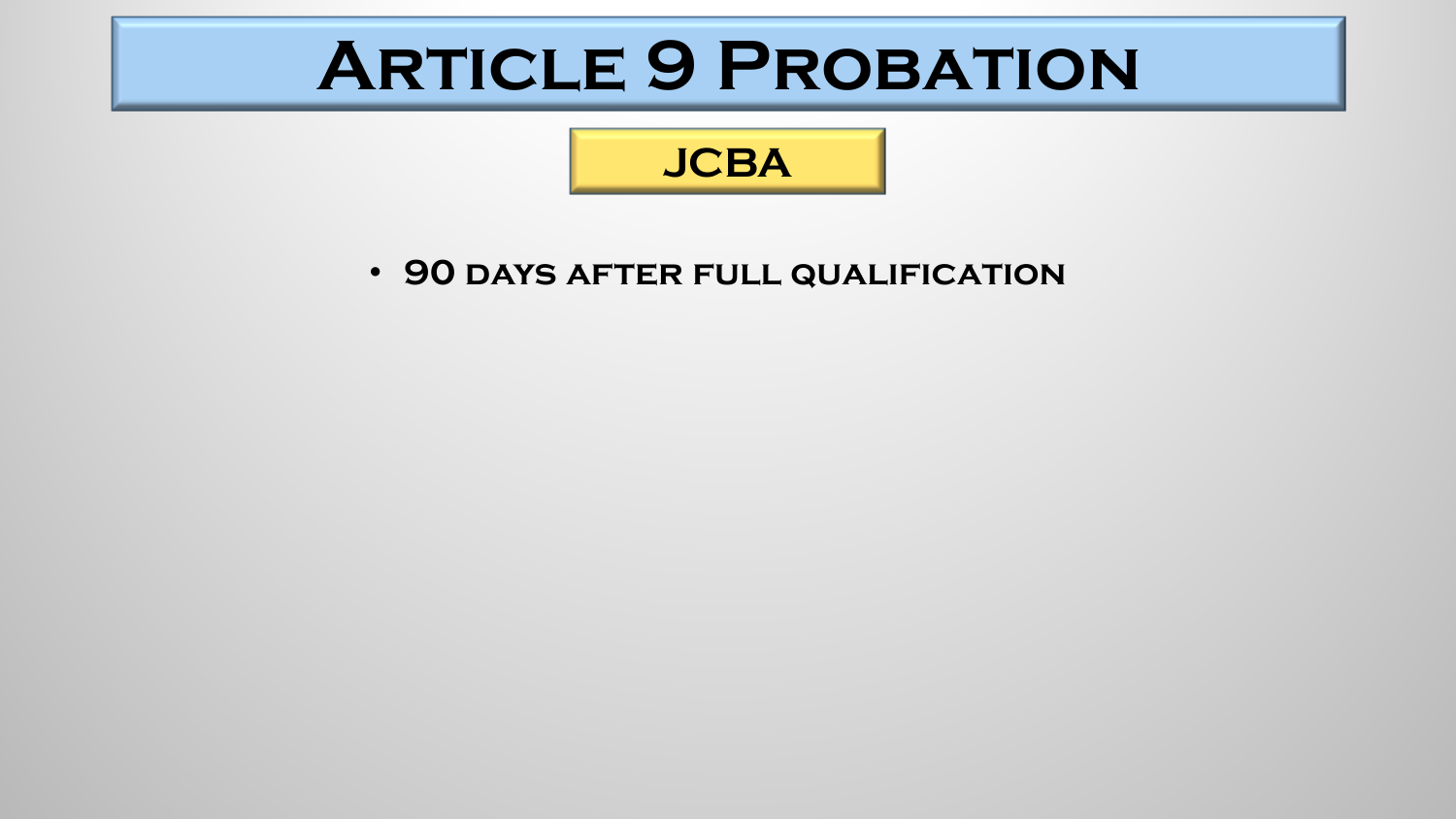## **Article 10 Seniority**

**LUS (11) LAA**

#### • **Occupational Governs:**

- **Reductions in force**
- **Demotion**
- **Displacement**
- **Work schedule bidding**
- **Vacation bidding**
- **Filing bargaining unit openings**
- **Vacancies**
- **recall**



- **Reductions in force**
- **Demotion**
- **Displacement**
- **Work schedule bidding**
- **Filing bargaining unit openings**
- **Vacancies**
- **recall**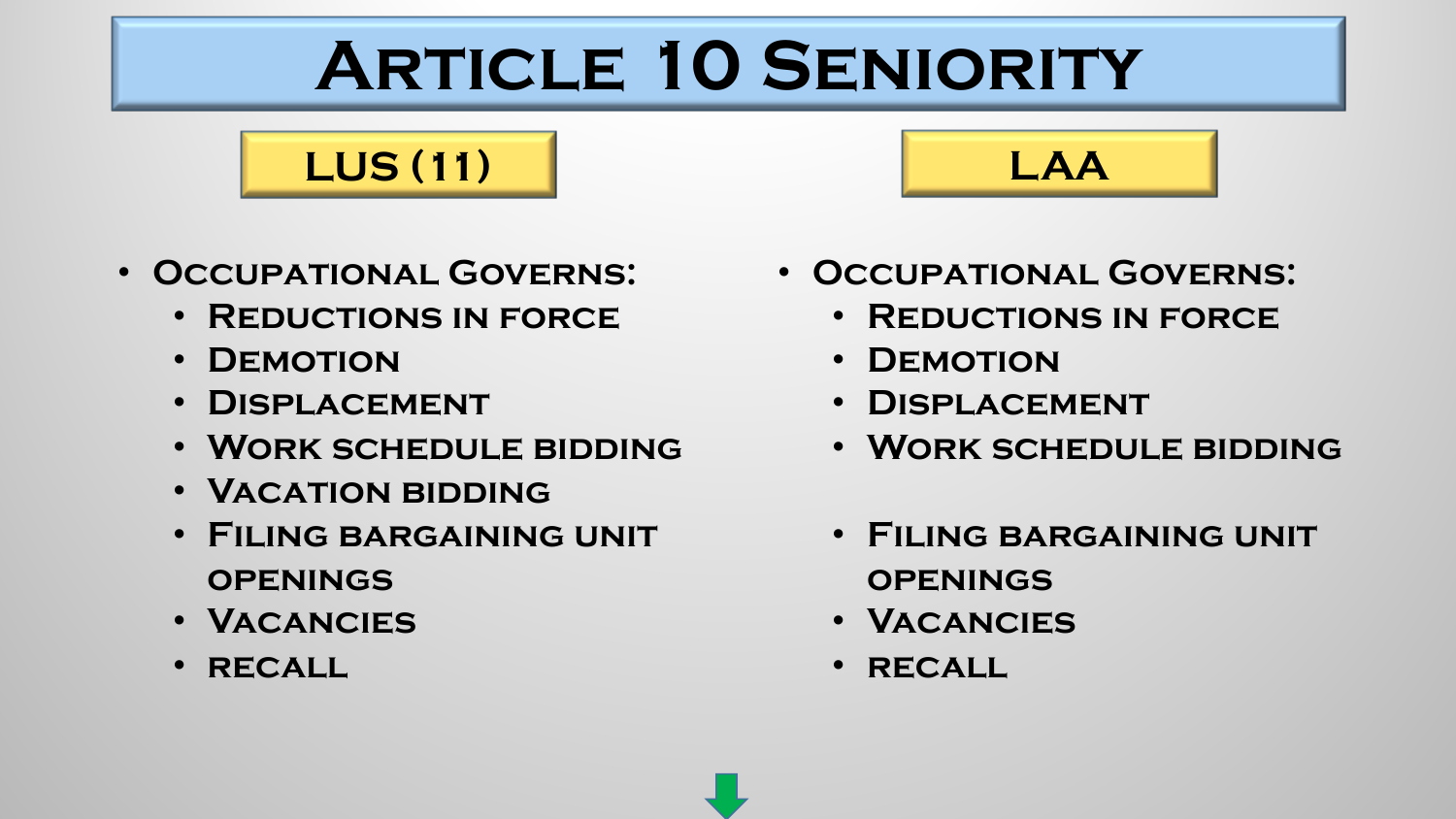### **ARTICLE 10 SENIORITY**





- **Company Governs:**
	- **Vacation accrual**
- **Company Governs:**
	- **Vacation accrual**
	- **Vacation bidding**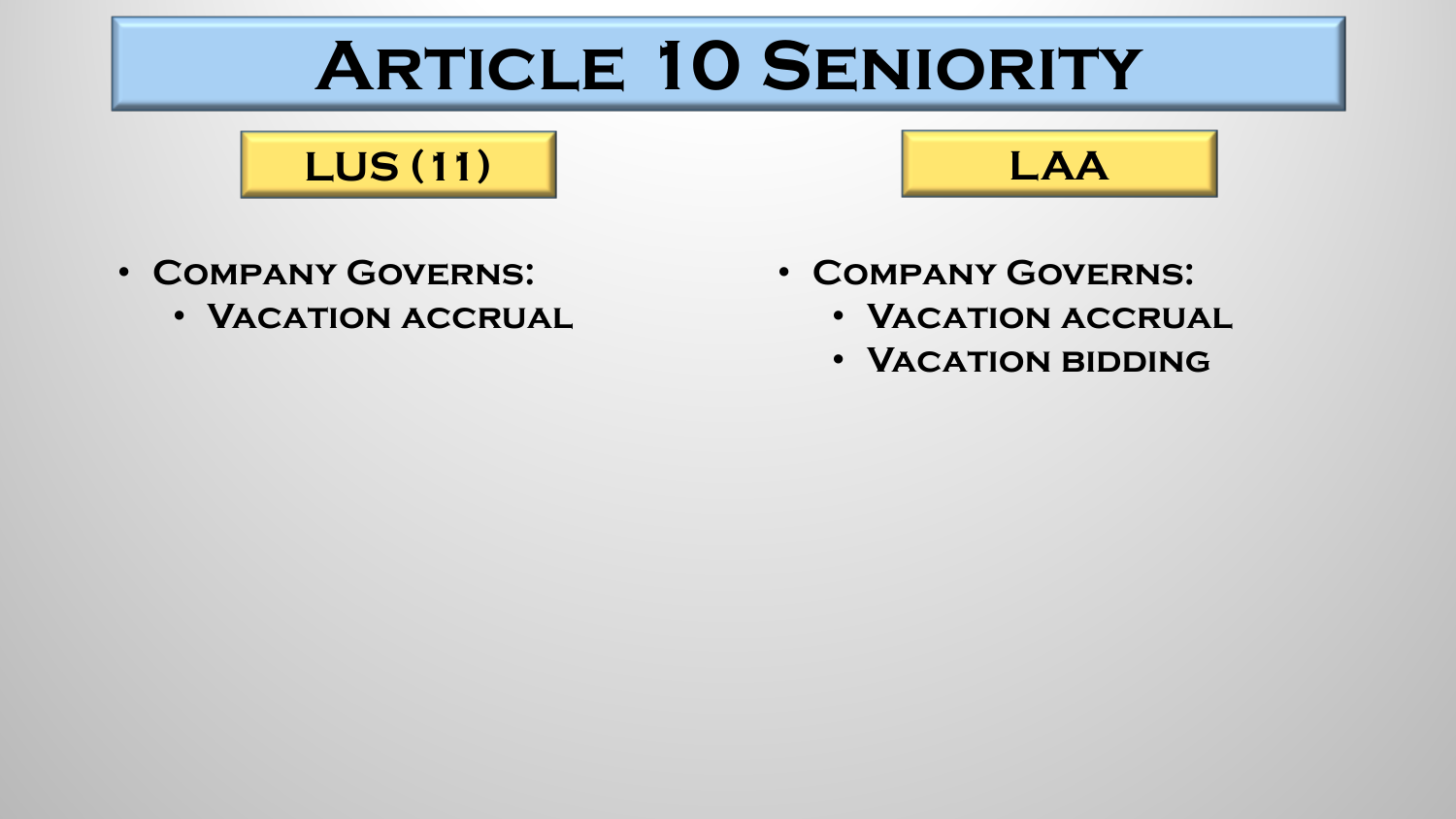## **Article 10 Seniority**

**JCBA**

#### • **Occupational Governs:**

- **Reductions in force**
- **Demotion**
- **Displacement**
- **Work schedule bidding**
- **Vacation bidding**
- **Filing bargaining unit openings**
- **Vacancies**
- **recall**
- **Company Governs:**
	- **Vacation accrual**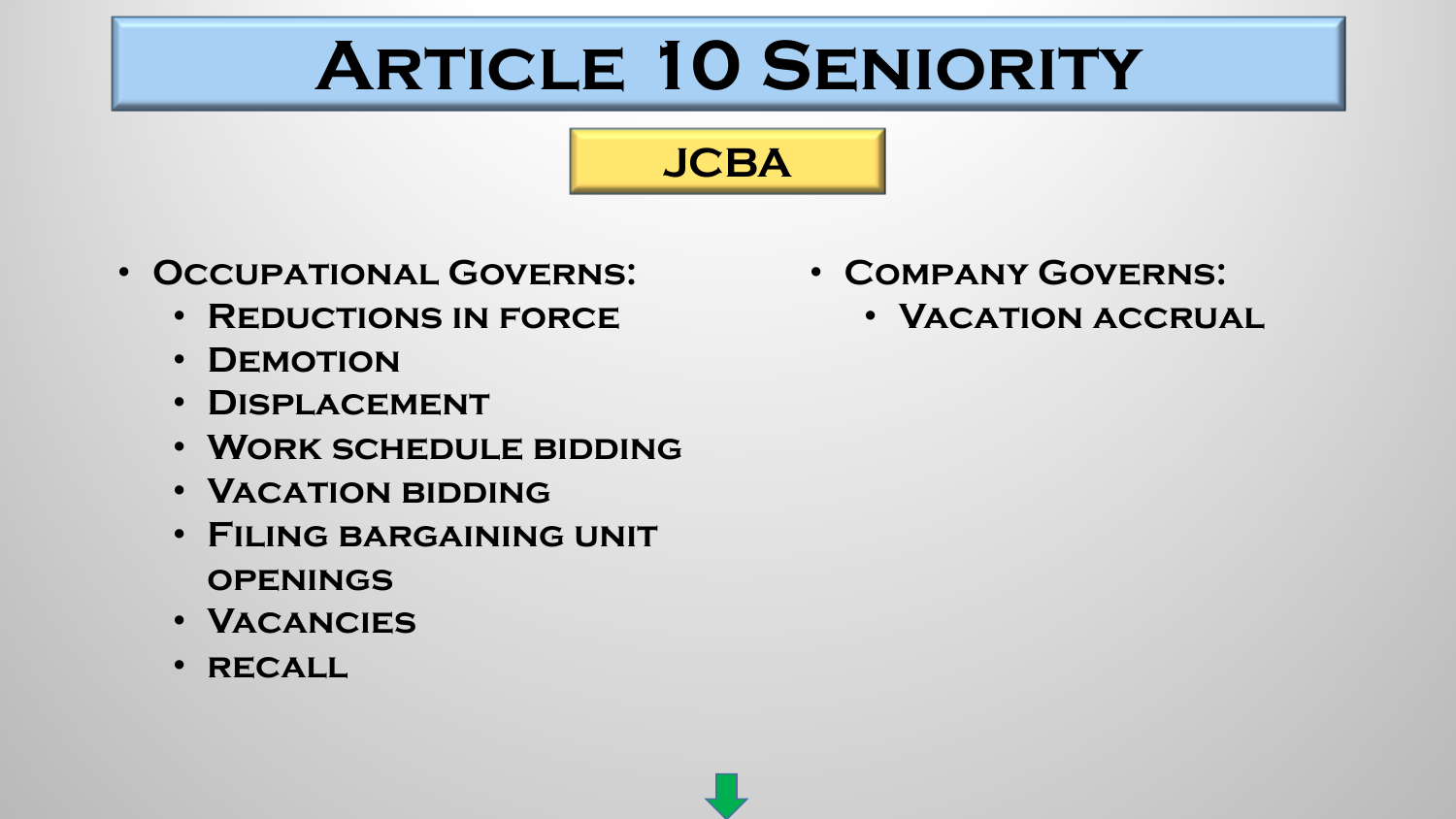### **Article 10 Seniority**



• **Instructors hired into management (4,5,6) who directly manage employees covered by this agreement will continue to accrue Occupational seniority if they pay dues.**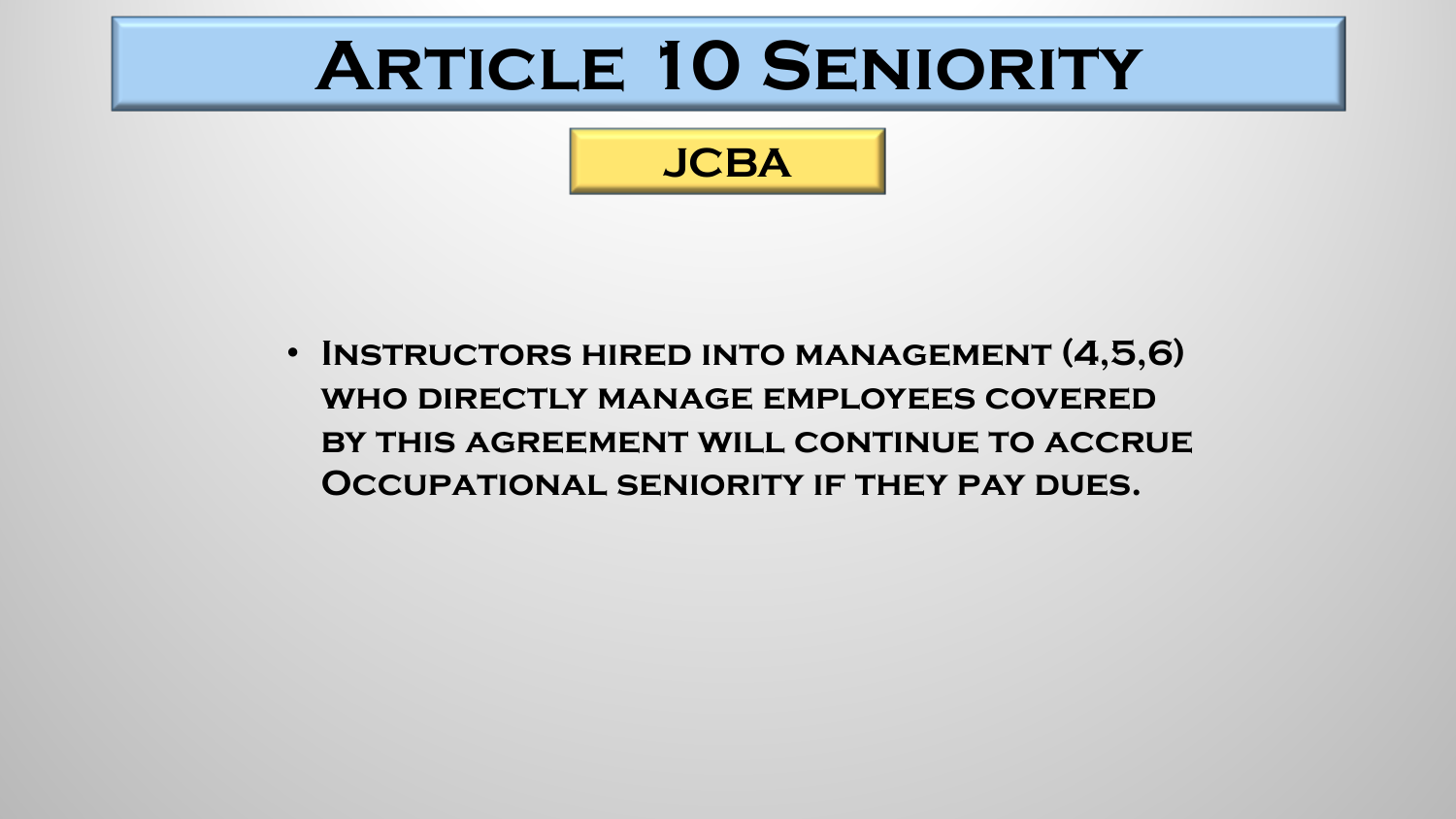#### **Article 11 Classifications and qualifications**





- **Senior Instructors**
- **Development Leads**
- **Selection Process**
	- **Stand coordinators**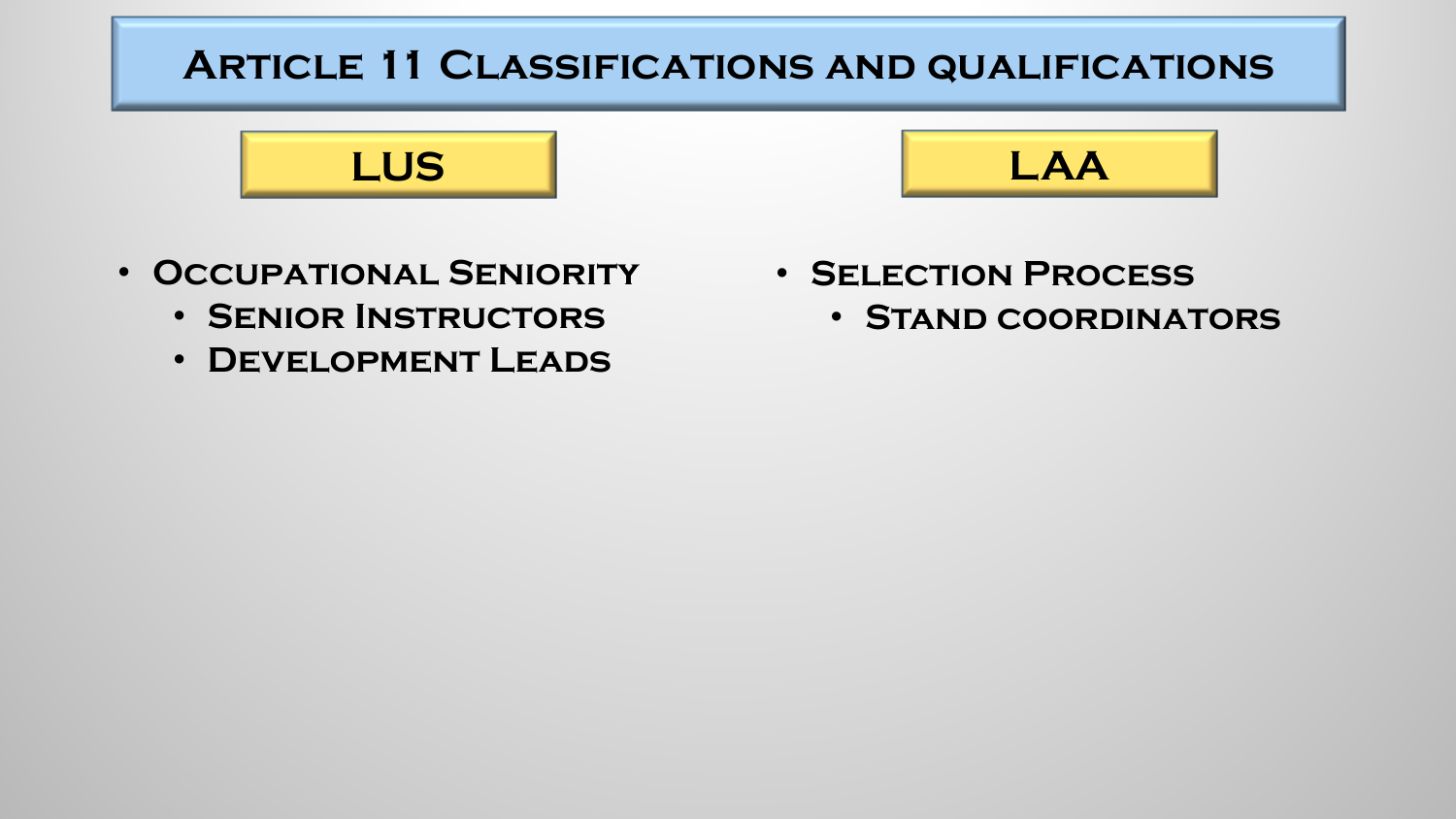#### **Article 11 Classifications and qualifications**

- **Selection Process**
	- **Stand coordinators**
	- **Development Leads**
- **2 management / 2 TWU**
	- **Tie breaker is MD flight training/standards**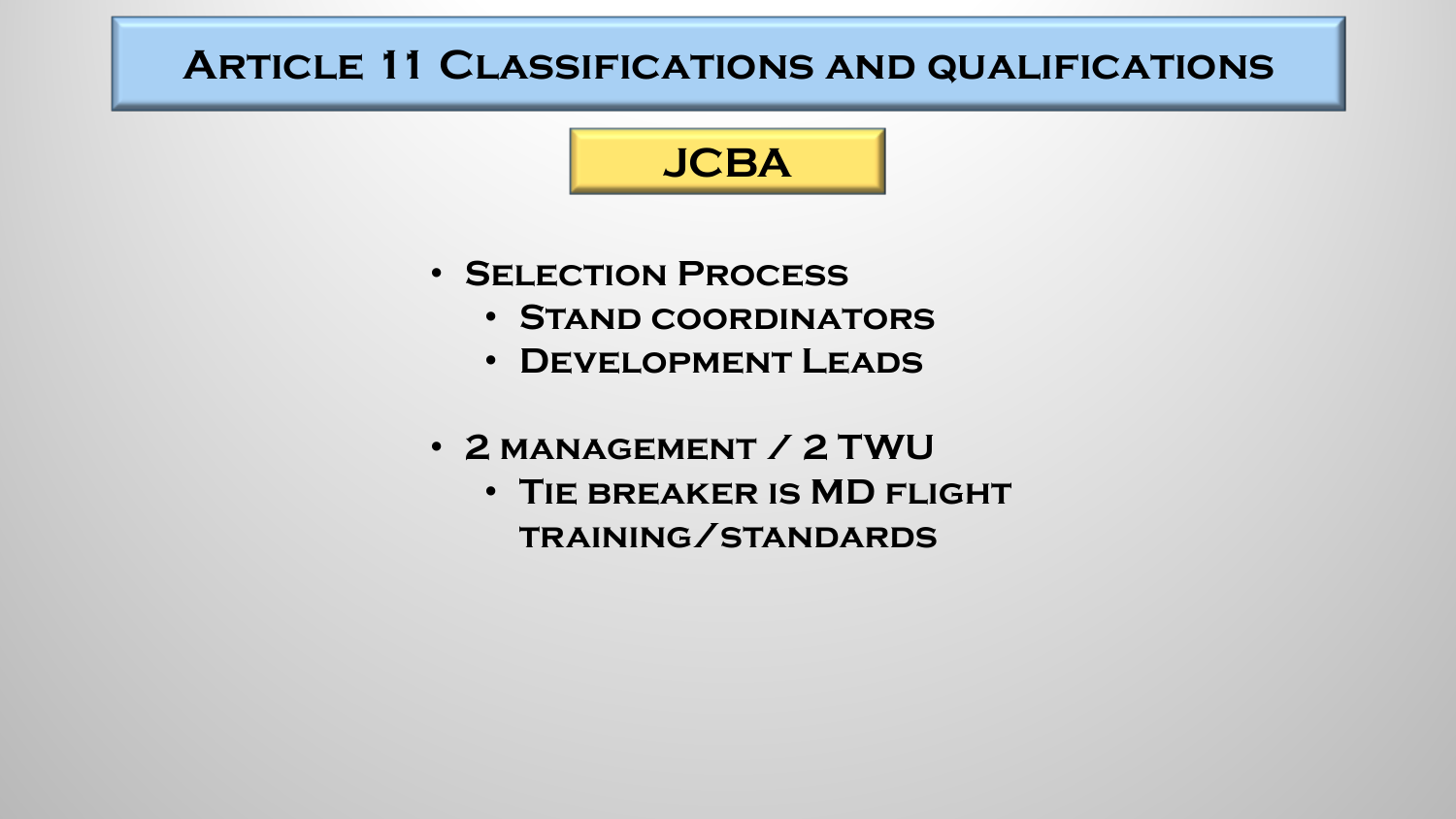

- **Openings**
- **Vacancies**
- **Displacements**
	- **Bump & Flush**



- **Overage/Underage**
	- **Only to openings**
- **Lateral transfer**
	- **1 per quarter**
	- **Only to opening**
- **Promotion Bid**

• **No Cross Utilization**

• **Cross Utilization**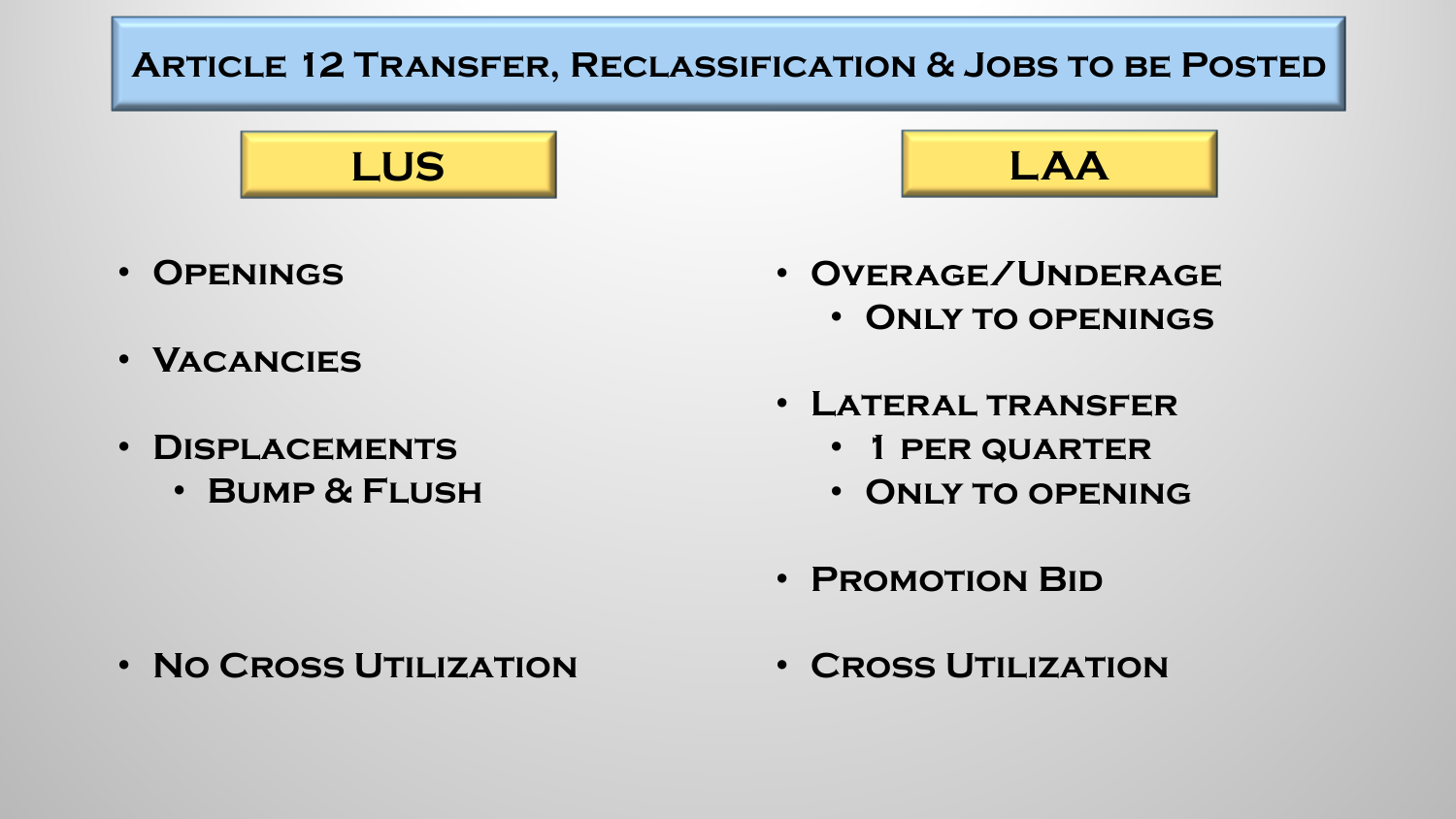

- **Openings**
	- **Created by increased work or attrition**
	- **Voluntary Senior bidder regardless of location**
- **Vacancies**
	- **Unfilled positions when no voluntary bid**
		- **Voluntary displaced bidder**
		- **New Hires**
		- **Involuntary displaced Instructor**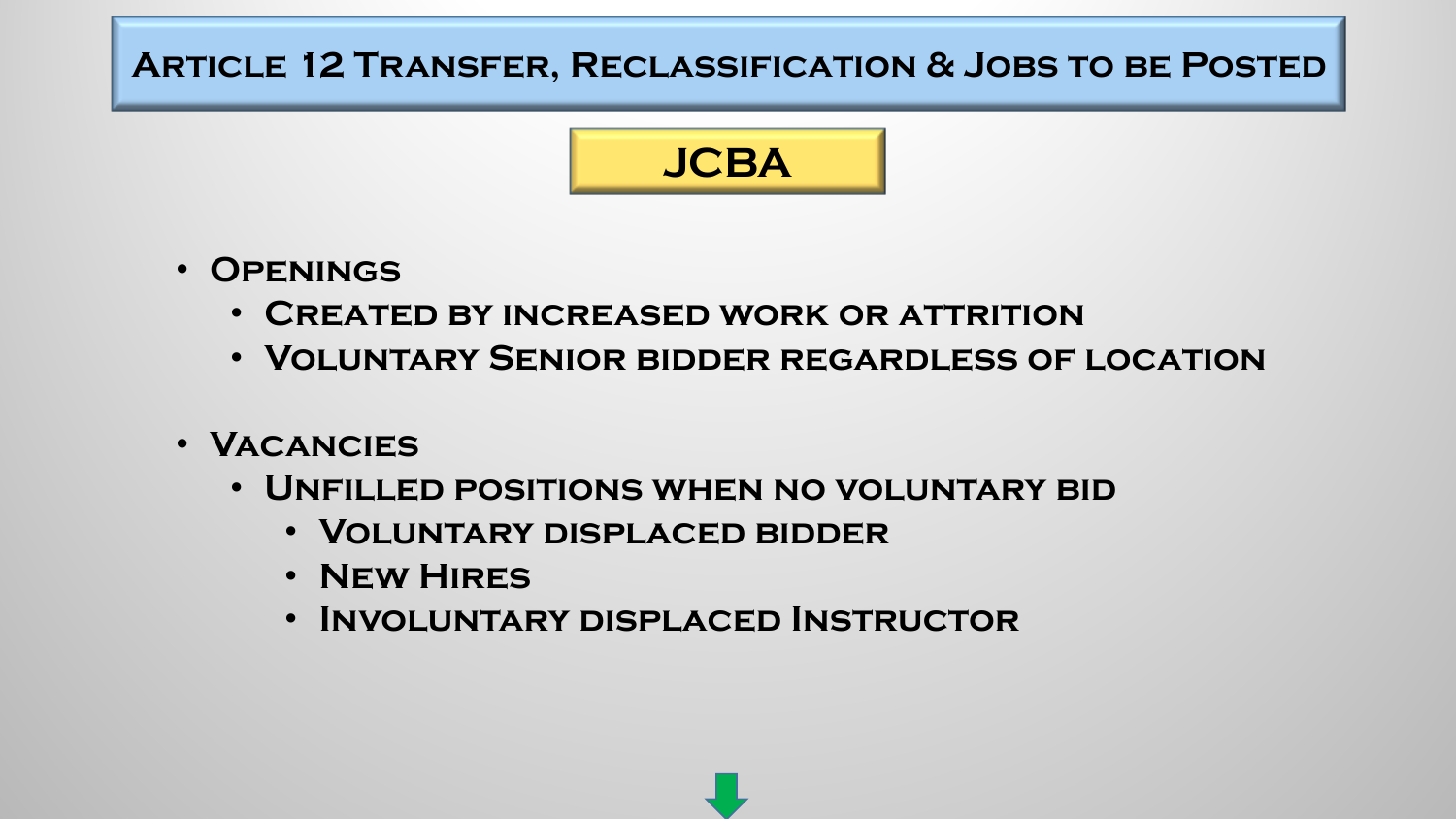

- **Displacements**
	- **Created by overage within a work unit (section)**
	- **Voluntary – Senior to Junior**
	- **Involuntary - Junior to senior**
	- **If furlough results**
		- **Displace by seniority regardless of location**
- **Limitation on displacements**
	- **1 Bid shall not result in more than one additional training event**
	- **2 or more shall not result in more than two additional training events**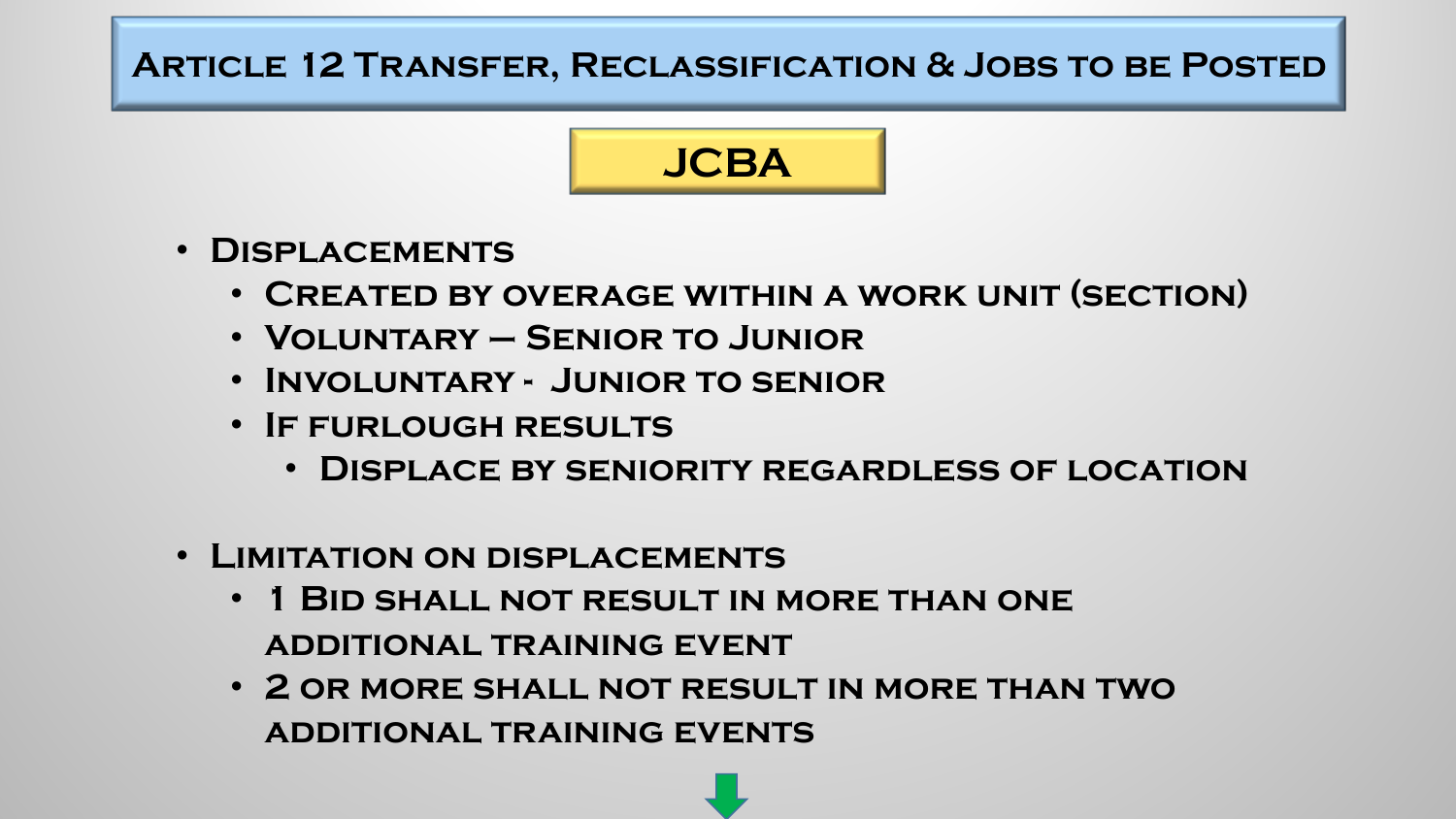

- **If headcount within a base remains constant bids only available to that base and classification**
- **Voluntary bids = no move package**
- **Involuntary displaced = move package**
- **Voluntary Reclassification (between FCTI & Simp)**
	- **Only to openings if no one on furlough from that classification**
- **No cross utilization**
- **Instructor may be held up to 6 month**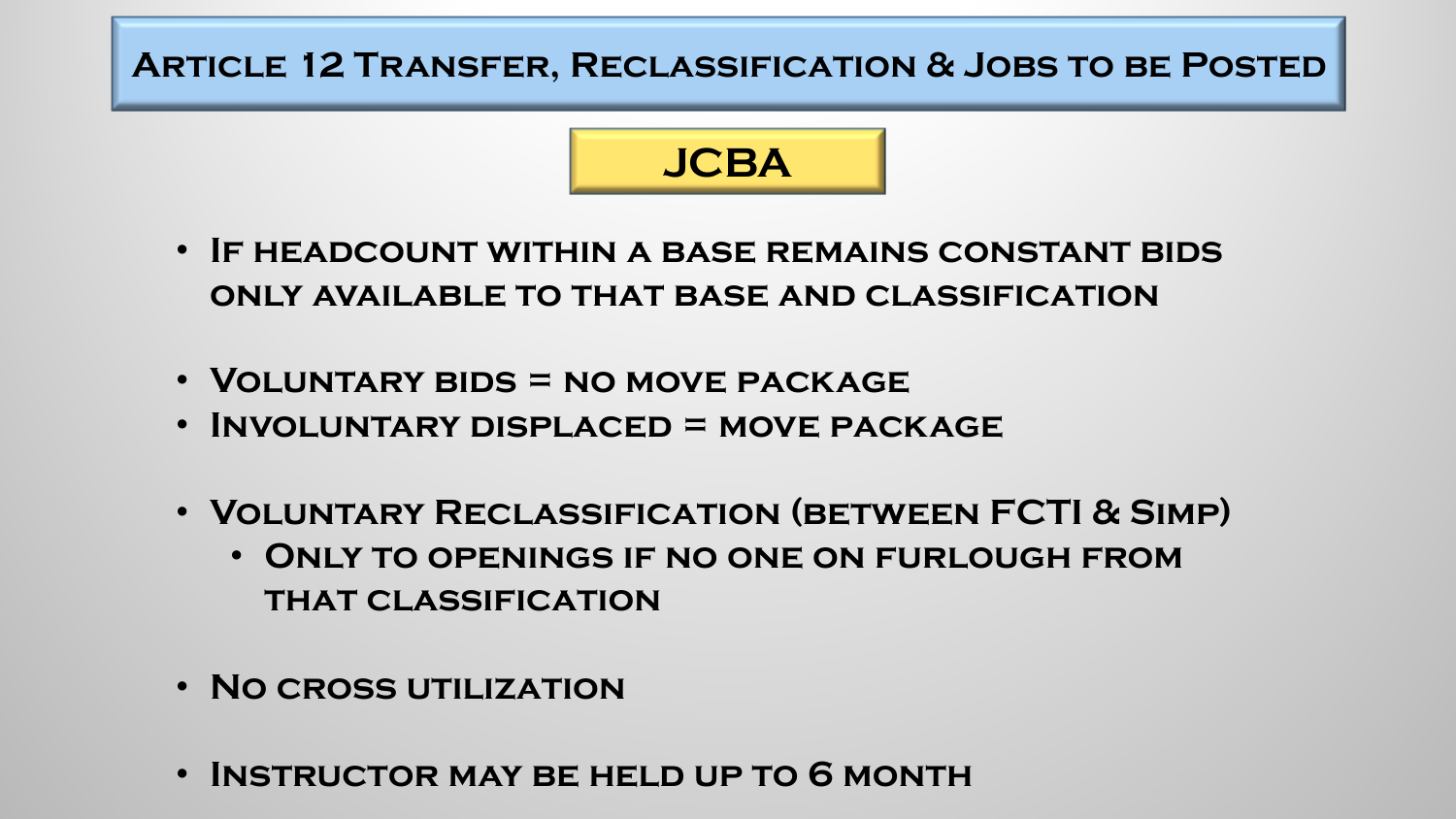### **Article 13 System seniority list**



- **Combined based on occupational seniority date**
- **Available for viewing**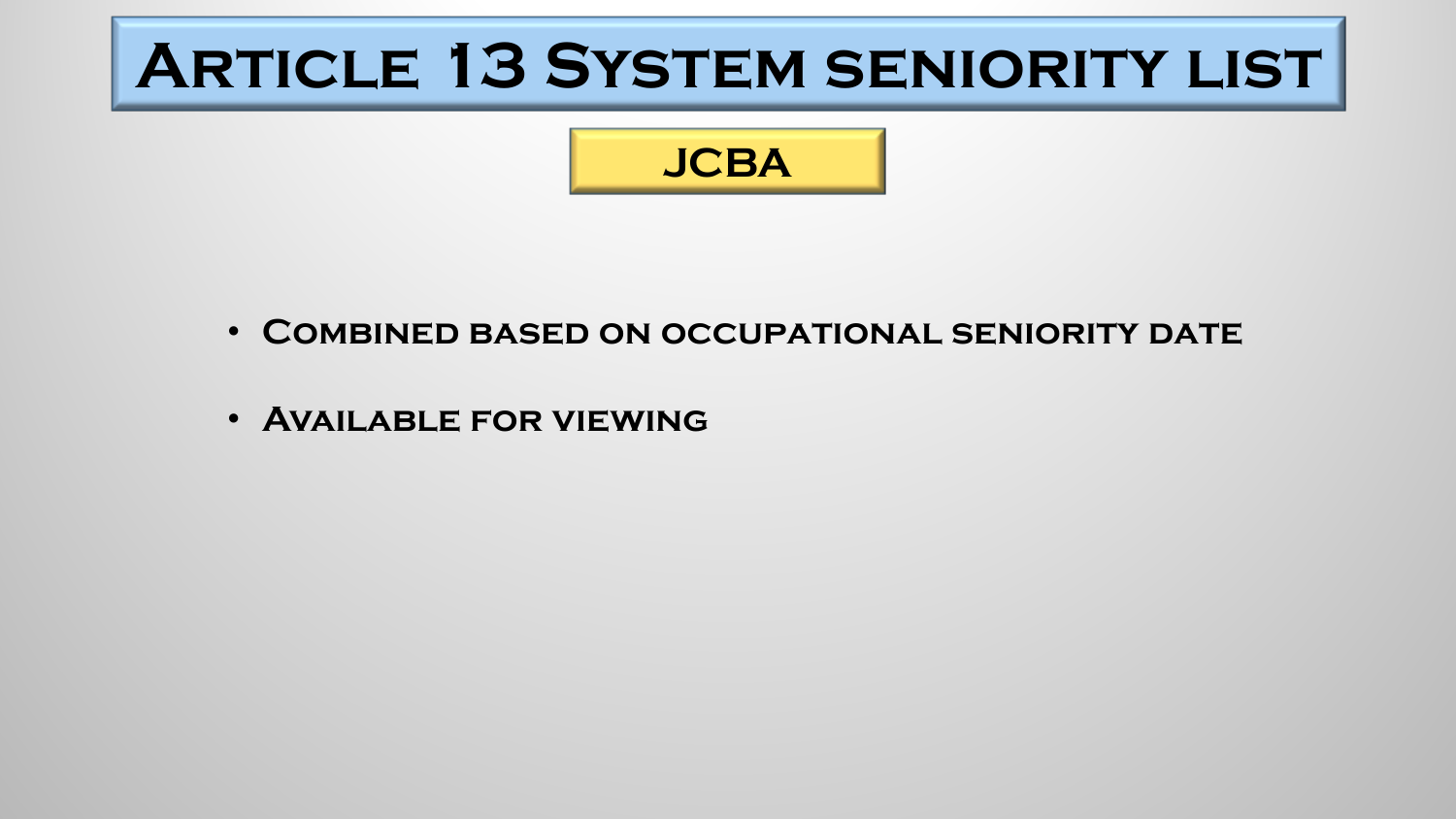# **Article 14 Loss of seniority**

- **Quit, resign or retire**
- **No return from furlough or leave of absence**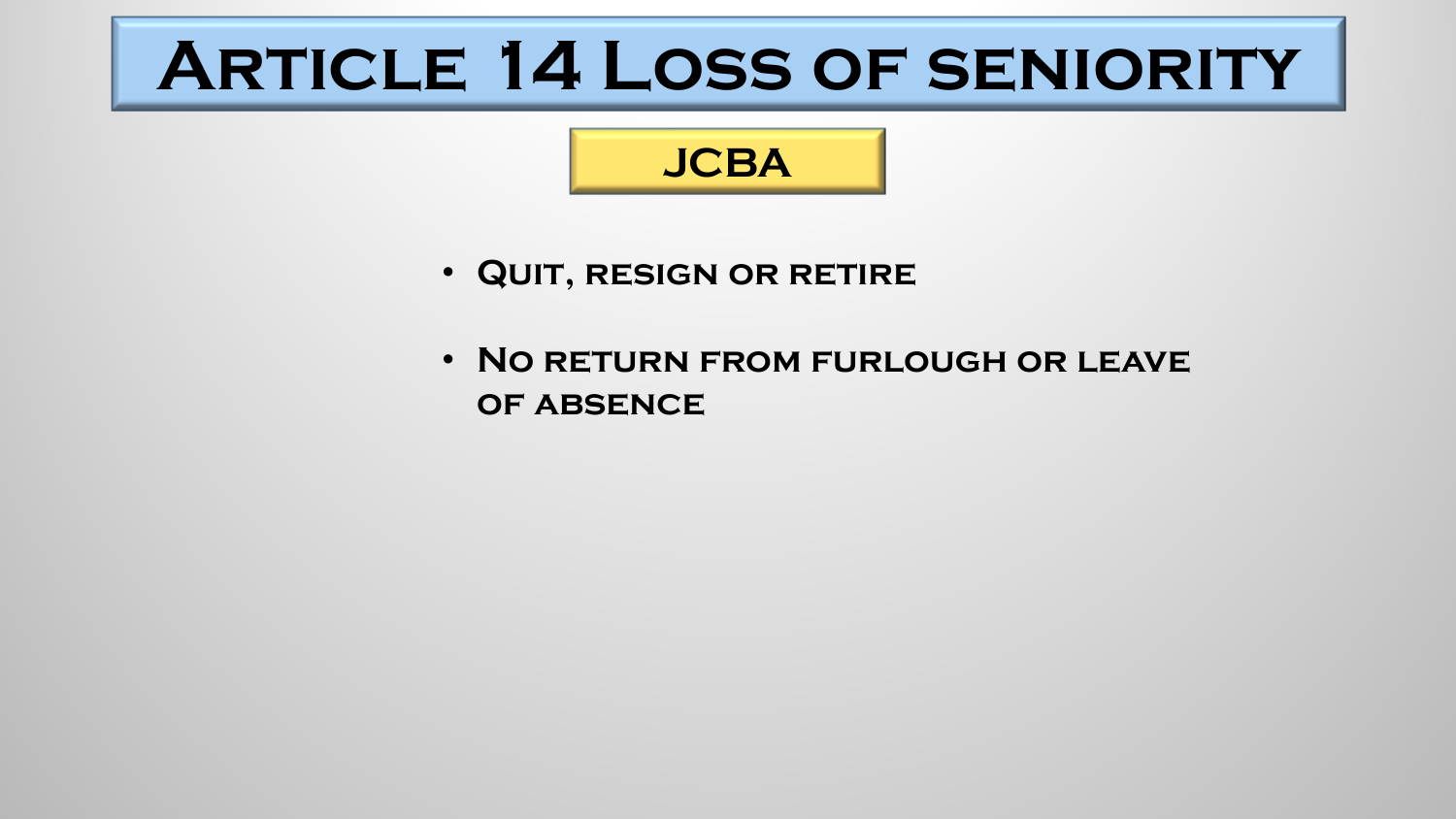# **Article 15 Reduction in Force**



• **Reverse order of occupational seniority**

- **Reverse order of occupational seniority**
- **Ability to bump into other classification**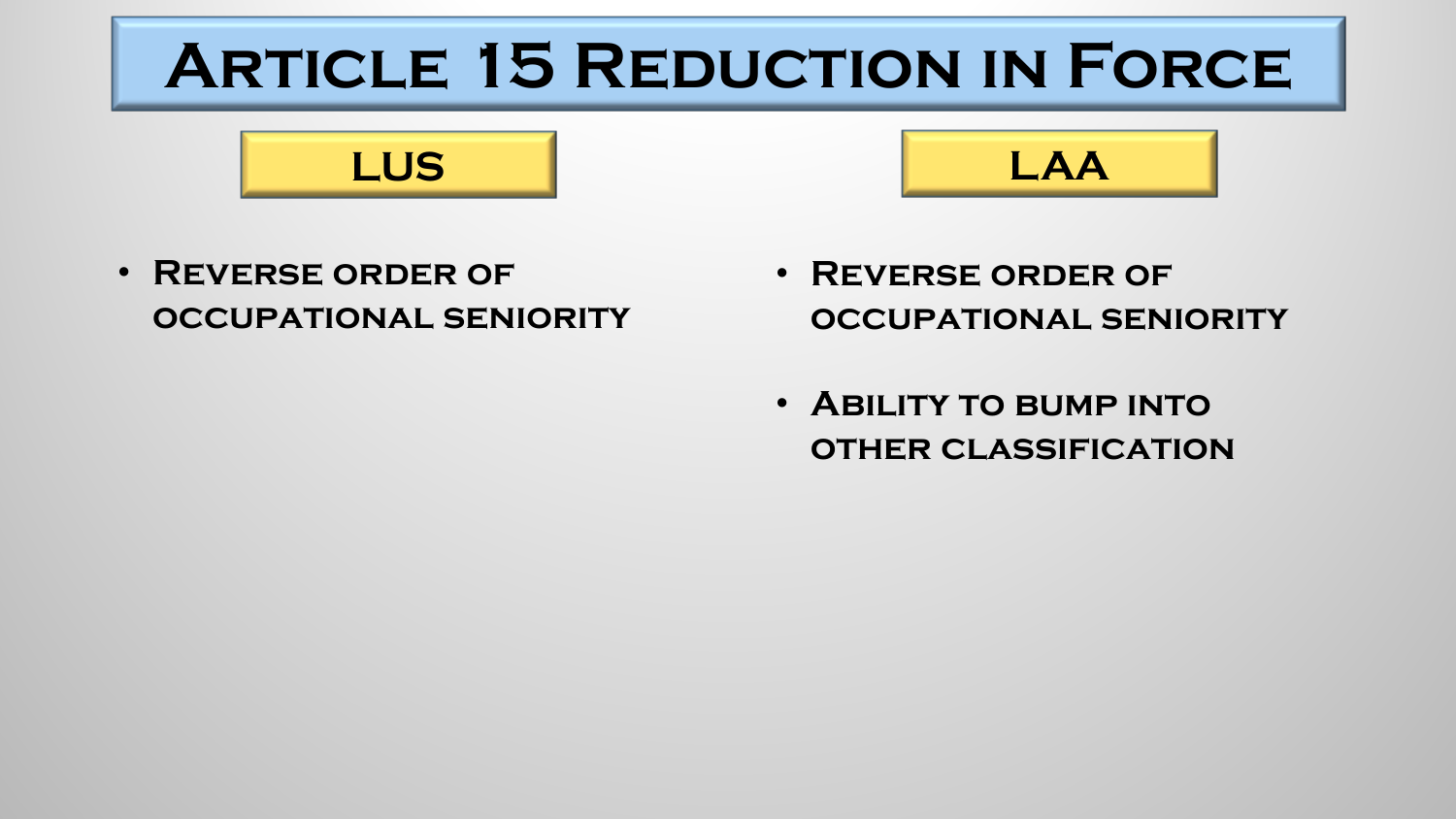### **Article 15 Reduction in Force**

- **Reverse order of occupational seniority on master list**
- **No ability to bump into another classification**
- **Can bid openings**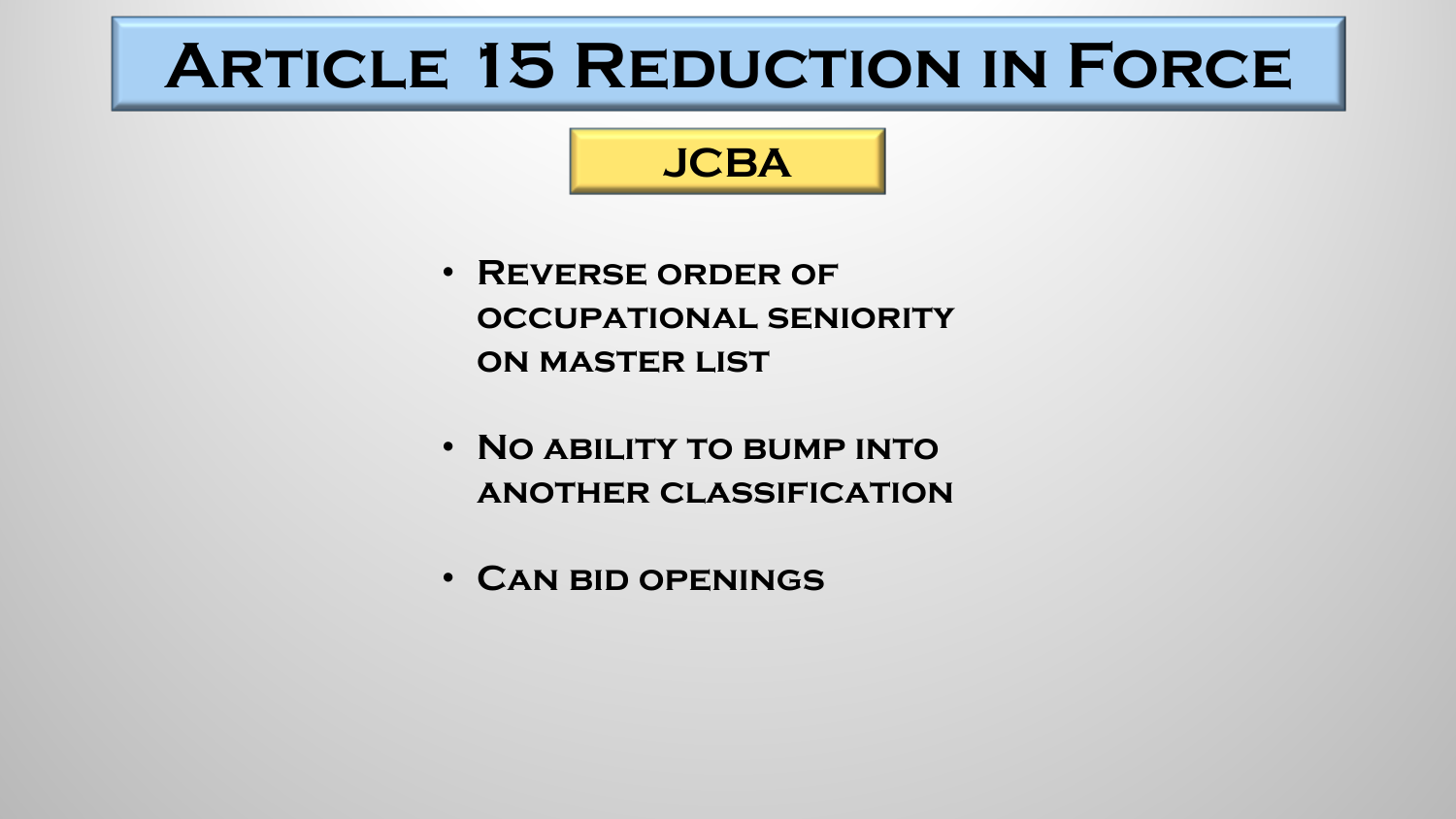# **Article 16 Recall**





- **Seniority order**
- **Accrue pay seniority**
- **Seniority order (qualified)**
- **Accrue pay seniority for 5 years**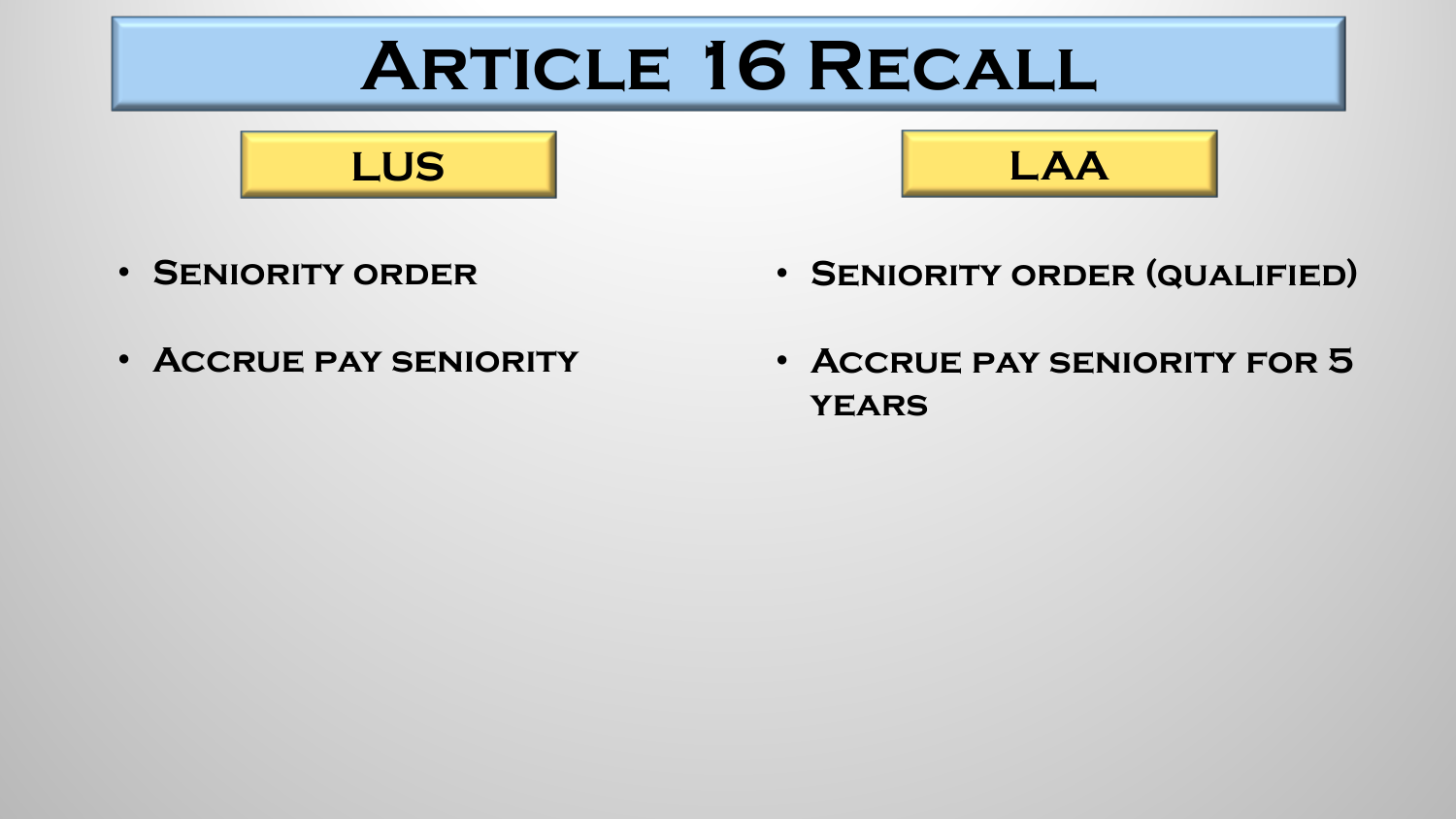# **Article 16 Recall**

- **Seniority order within classification**
- **Accrue pay seniority for 10 years**
- **Retain rights to classification and location from first furloughed**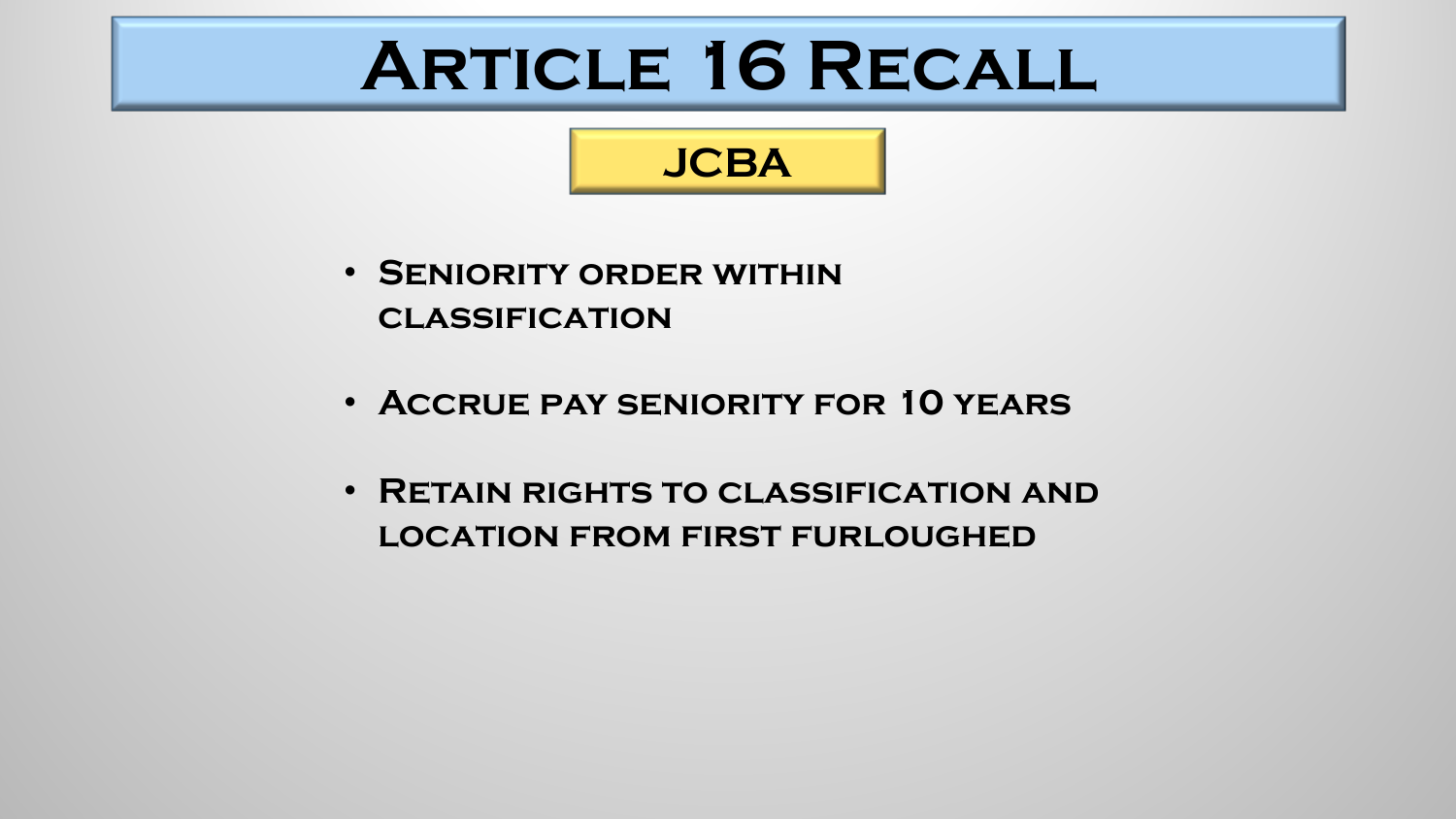# **Article 17 Leaves of Absence**





• **Initial 90 days**

• **Initial up to 1 year**

- **Additional 90 days**
- **Voluntary leave in lieu of furlough**

• **Overage Leave**

• **2 year continuous/5 years total**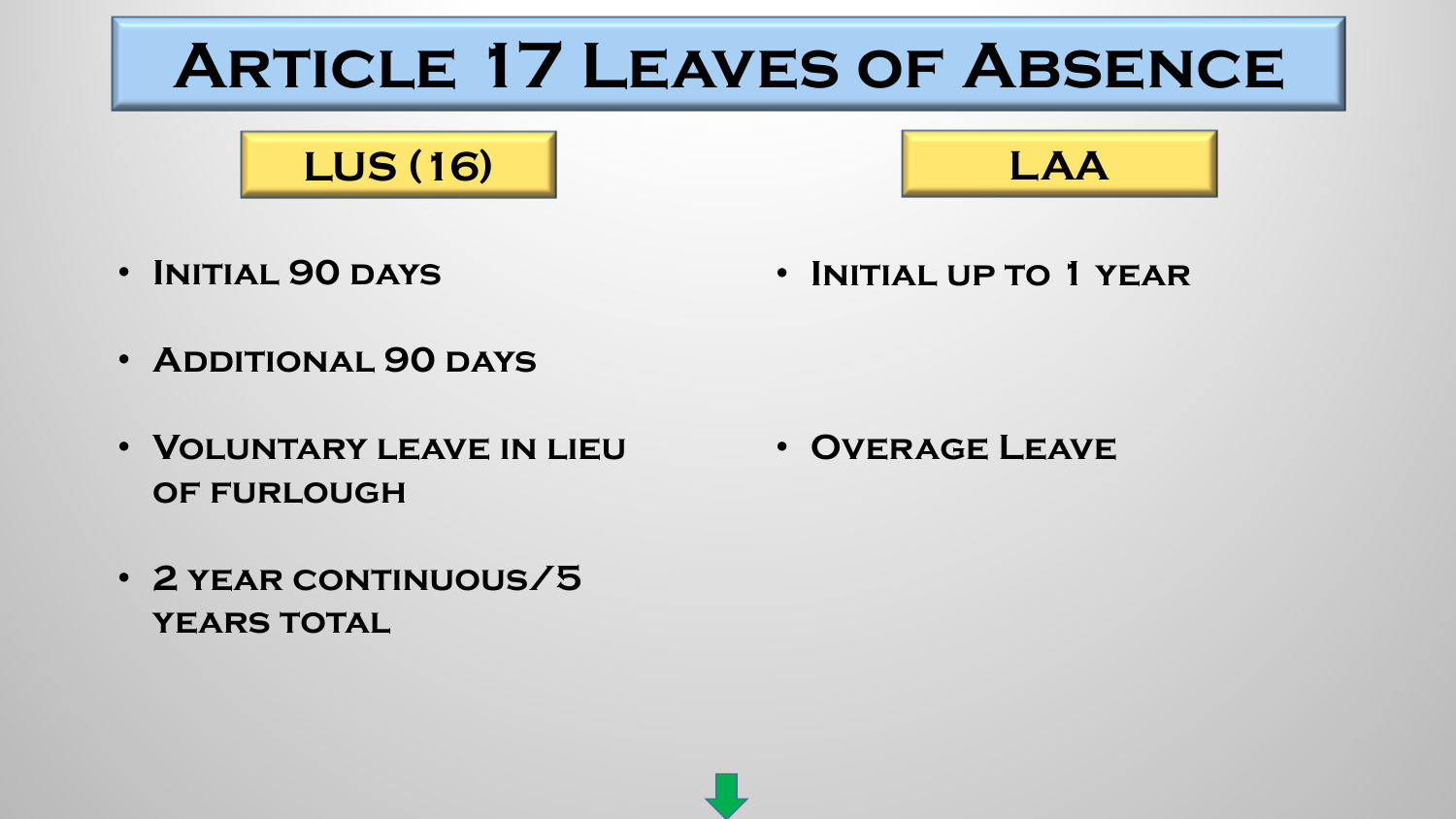# **Article 17 Leaves of Absence**

|                                                       | <b>Personal Leave</b>                                                          | <b>Union Leave</b>              | <b>Government Leave</b>         | <b>Overage Leave</b>                              | <b>Unpaid Sick Leave</b><br>of Absence<br>(including<br><b>Maternity)</b> | <b>Unpaid Injury on</b><br><b>Duty Leave</b>     | <b>Military Leave</b>                                                          | <b>Family Leave</b>                               |
|-------------------------------------------------------|--------------------------------------------------------------------------------|---------------------------------|---------------------------------|---------------------------------------------------|---------------------------------------------------------------------------|--------------------------------------------------|--------------------------------------------------------------------------------|---------------------------------------------------|
| <b>Duration of</b><br>Leave                           | Up to a total of 12 Up to 12 months<br>months                                  | or term of office               | <b>Term of office</b>           | Minimum of 1<br>week, up to 1 year (cumulative if | Up to 5 years<br>same illness)*                                           | Up to 5 years<br>(cumulative if<br>same injury)* | Up to 5 years or in Up to 84 calendar<br>accordance with<br><b>Federal law</b> | days (12 weeks)                                   |
| <b>Accrual of</b><br>Company<br><b>Seniority</b>      | Up to 90 calendar<br>days                                                      | Duration of the<br>Leave        | <b>None</b>                     | <b>Duration of the</b><br>Leave                   | <b>Duration of the</b><br>Leave                                           | <b>Duration of the</b><br>Leave                  | <b>Duration of the</b><br>Leave                                                | <b>Duration of the</b><br>Leave                   |
| <b>Accrual of</b><br>Occupational<br><b>Seniority</b> | <b>Duration of the</b><br>Leave                                                | Duration of the<br>Leave        | <b>Duration of the</b><br>Leave | <b>Duration of the</b><br>Leave                   | <b>Duration of the</b><br><b>Leave</b>                                    | <b>Duration of the</b><br>Leave                  | <b>Duration of the</b><br><b>Leave</b>                                         | Not to exceed 90<br>days                          |
| <b>Accrual of Pay</b><br><b>Seniority</b>             | <b>None</b>                                                                    | <b>Duration of the</b><br>Leave | <b>None</b>                     | <b>Duration of the</b><br>Leave                   | Up to 30 calendar<br>days                                                 | <b>Duration of the</b><br>Leave                  | <b>Duration of the</b><br>Leave                                                | Up to 30 calendar<br>days of unpaid<br>leave      |
|                                                       | Vacation Accrual Up to 60 calendar Duration of the<br>days, then reduced Leave |                                 | <b>None</b>                     | <b>Duration of the</b><br>Leave                   | Up to 60 calendar Duration of the<br>days, then reduced Leave             |                                                  | <b>Duration of Leave</b>                                                       | Up to 60 days of<br>unpaid leave, then<br>reduced |
| <b>Sick Leave</b><br><b>Accrual</b>                   | <b>None</b>                                                                    | <b>Duration of the</b><br>Leave | <b>None</b>                     | <b>Duration of the</b><br>Leave                   | Up to 60 calendar Duration of the<br>days, then reduced Leave             |                                                  | <b>Duration of Leave</b>                                                       | Up to 30 calendar<br>days of unpaid<br>leave      |
| Reinstatement<br><b>Rights</b>                        | Yes                                                                            | <b>Yes</b>                      | <b>Yes</b>                      | Yes                                               | <b>Yes</b>                                                                | <b>Yes</b>                                       | <b>Yes</b>                                                                     | <b>Yes</b>                                        |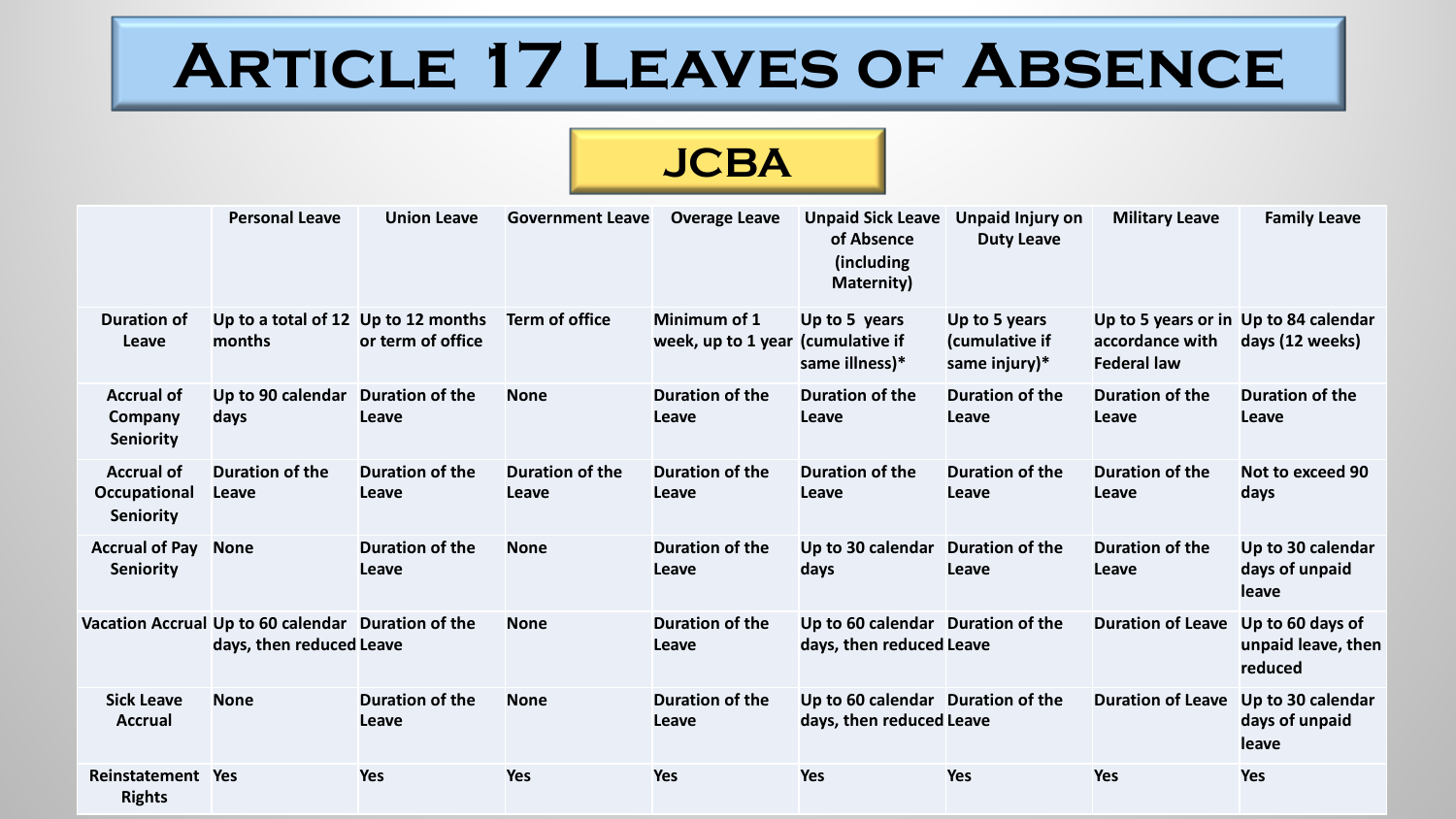# **Article 18 Military Leave**

#### **JCBA**

#### • **Federal Law**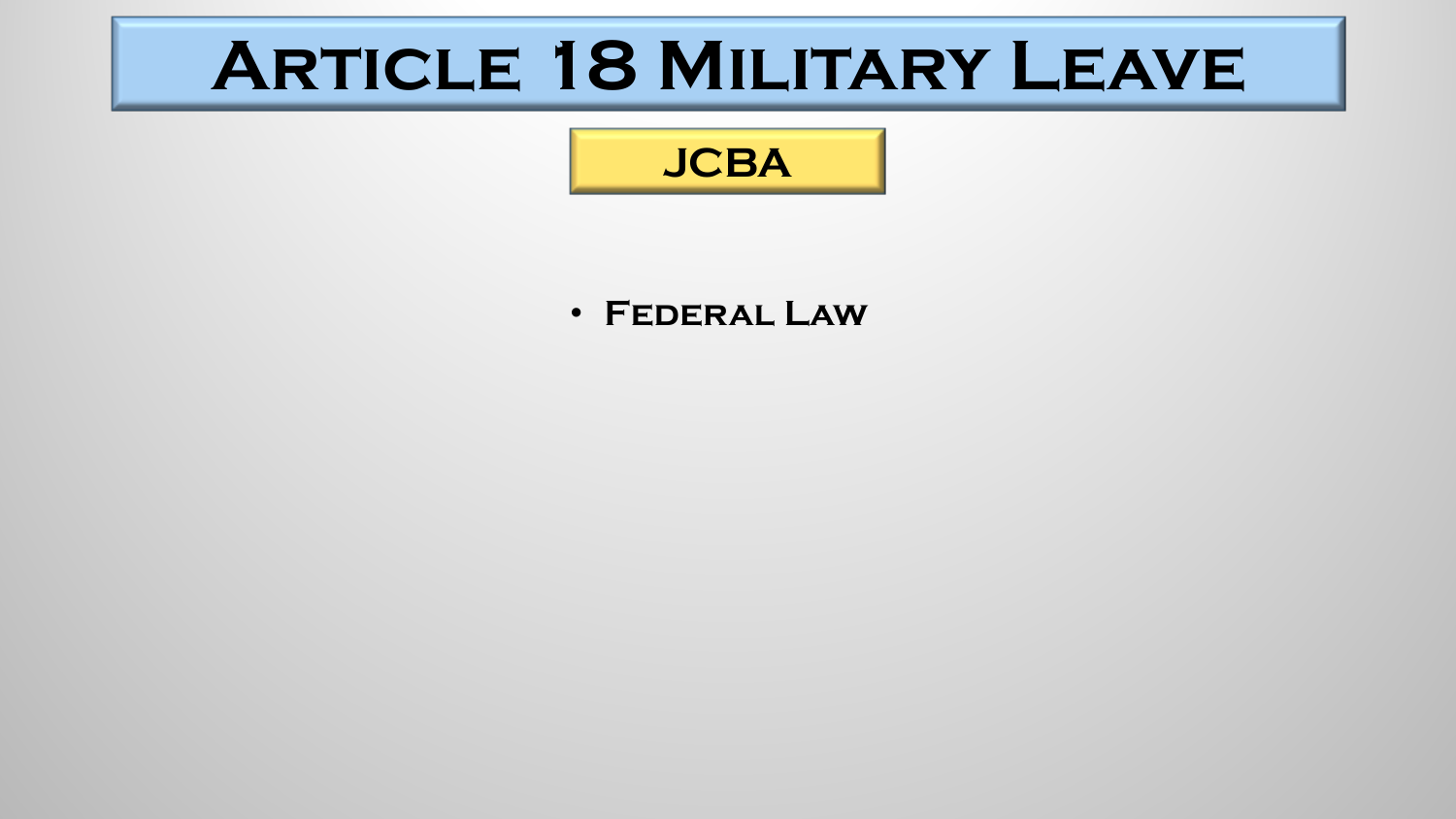#### **ARTICLE 19 TERMINATION OF EMPLOYMENT**

- **2 weeks furlough notice or 2 weeks pay at 1.0x**
- **Current life insurance for 31 calendar days**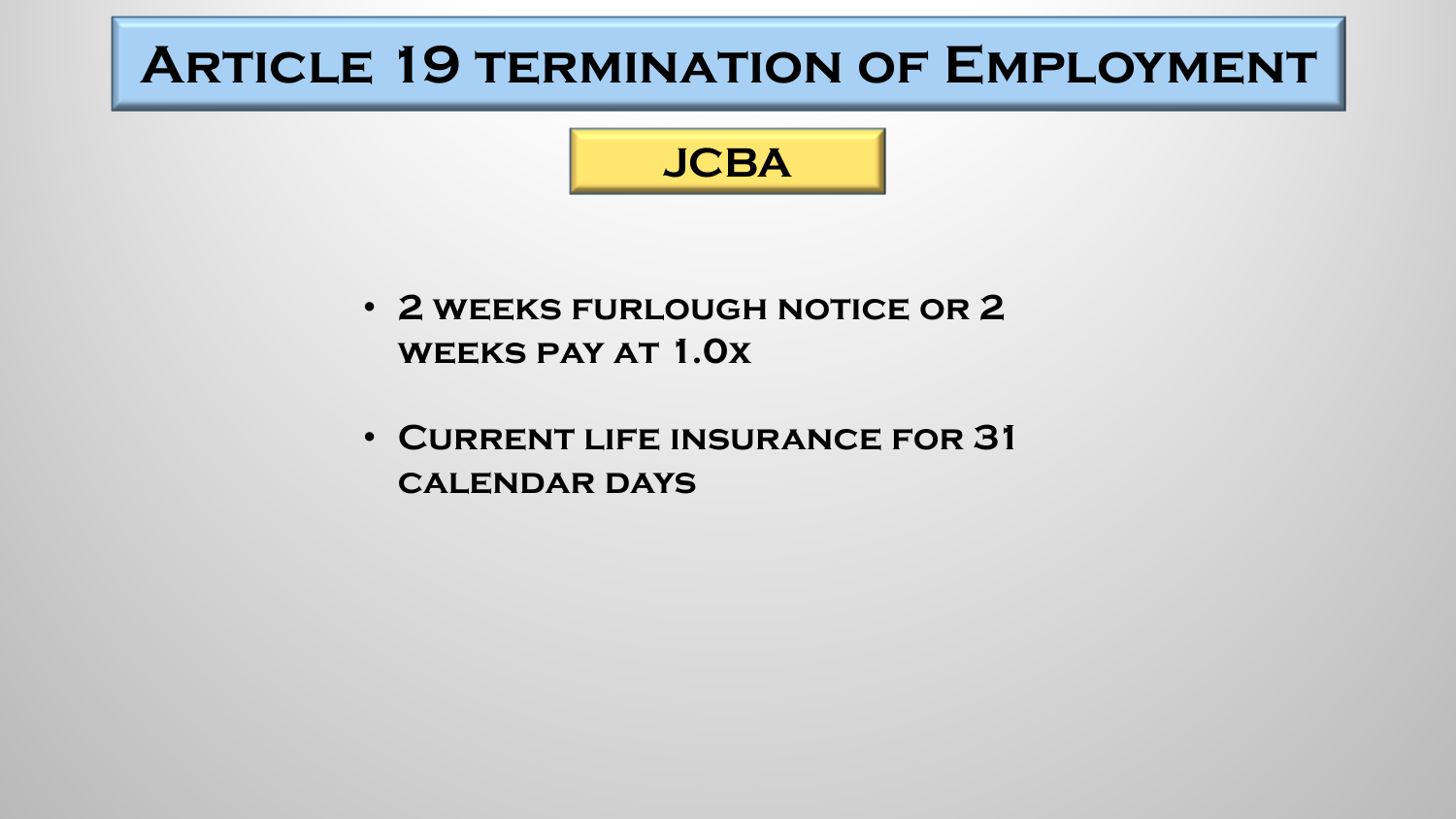# **Article 20 Bulletin Boards**



• **Company provided at each training center**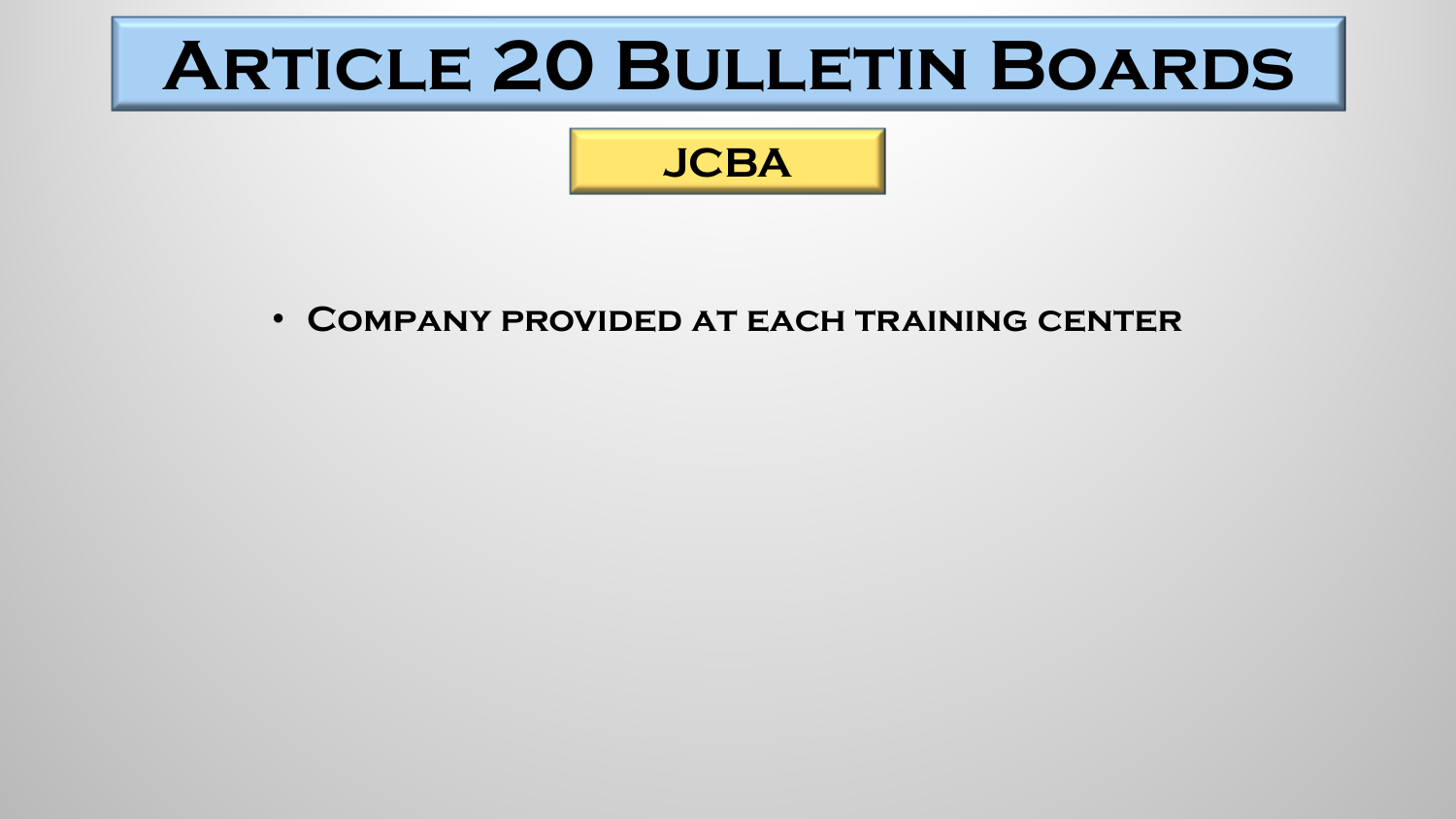# **Article 21Bereavement**

- Three (3) days bereavement (BR) leave with pay for death in the Employee's immediate family will be extended to the Employees covered by this Agreement. Immediate family includes mother, father, spouse, eligible domestic partner, sister, step-sister, brother, step-brother, child (dependent and non-dependent), mother-inlaw, domestic partner's mother, father-in-law, domestic partner's father, stepmother, stepfather, Employee's grandparents, Employee's grandchildren, legal guardian or documented former legal guardian, or relative who is a resident of the **household.** To the extent that Company Policy provides more expansive **bereavement leave benefits, those benefits will be applied to all Employees covered by this Agreement.**
- Upon request the option of up to two (2) days of bereavement (BRU) days without pay will be extended to an Employee, in conjunction with BR days.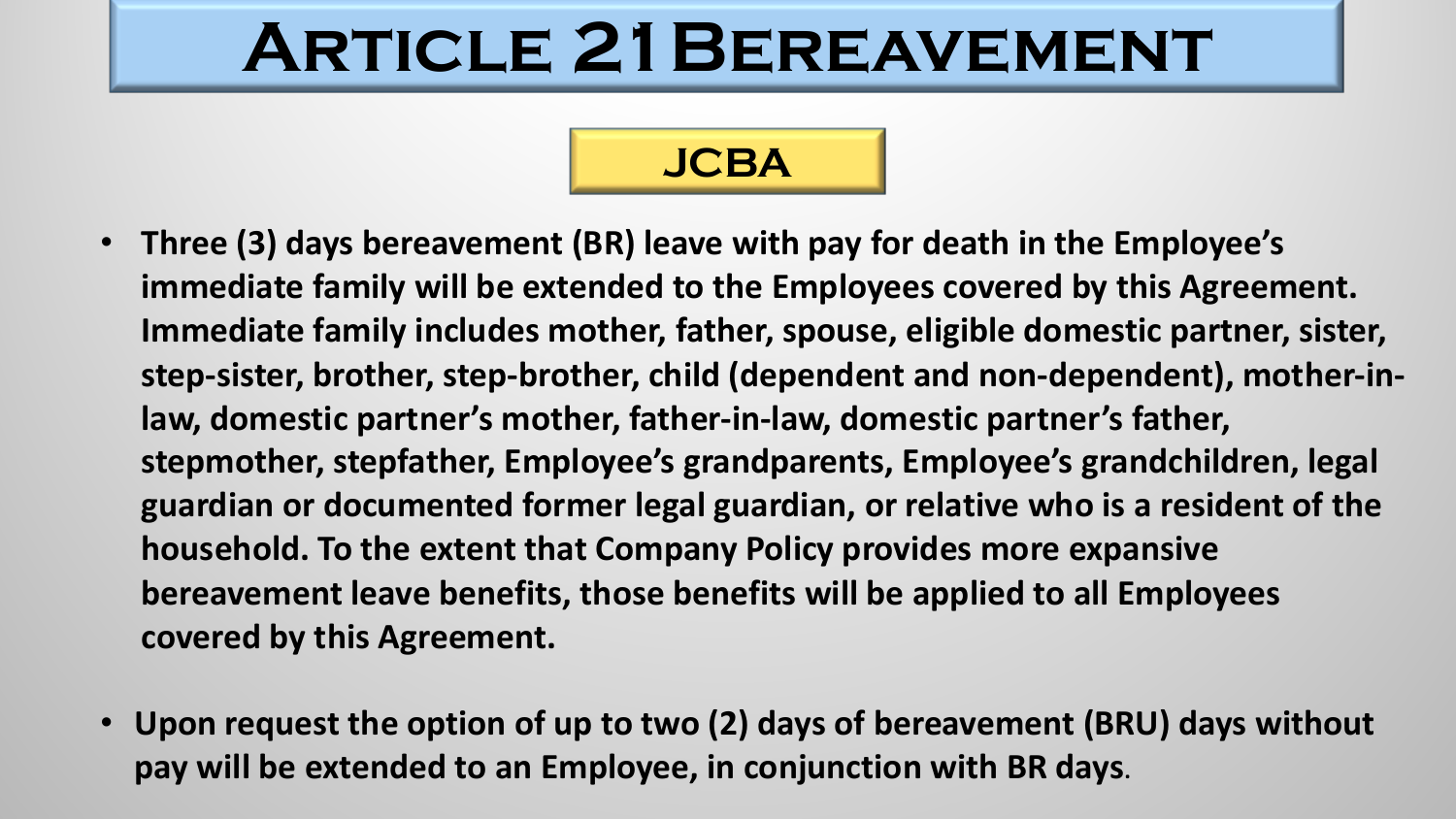# **Article 22 Jury Duty**

#### **JCBA**

• **All scheduled hours served less fee received**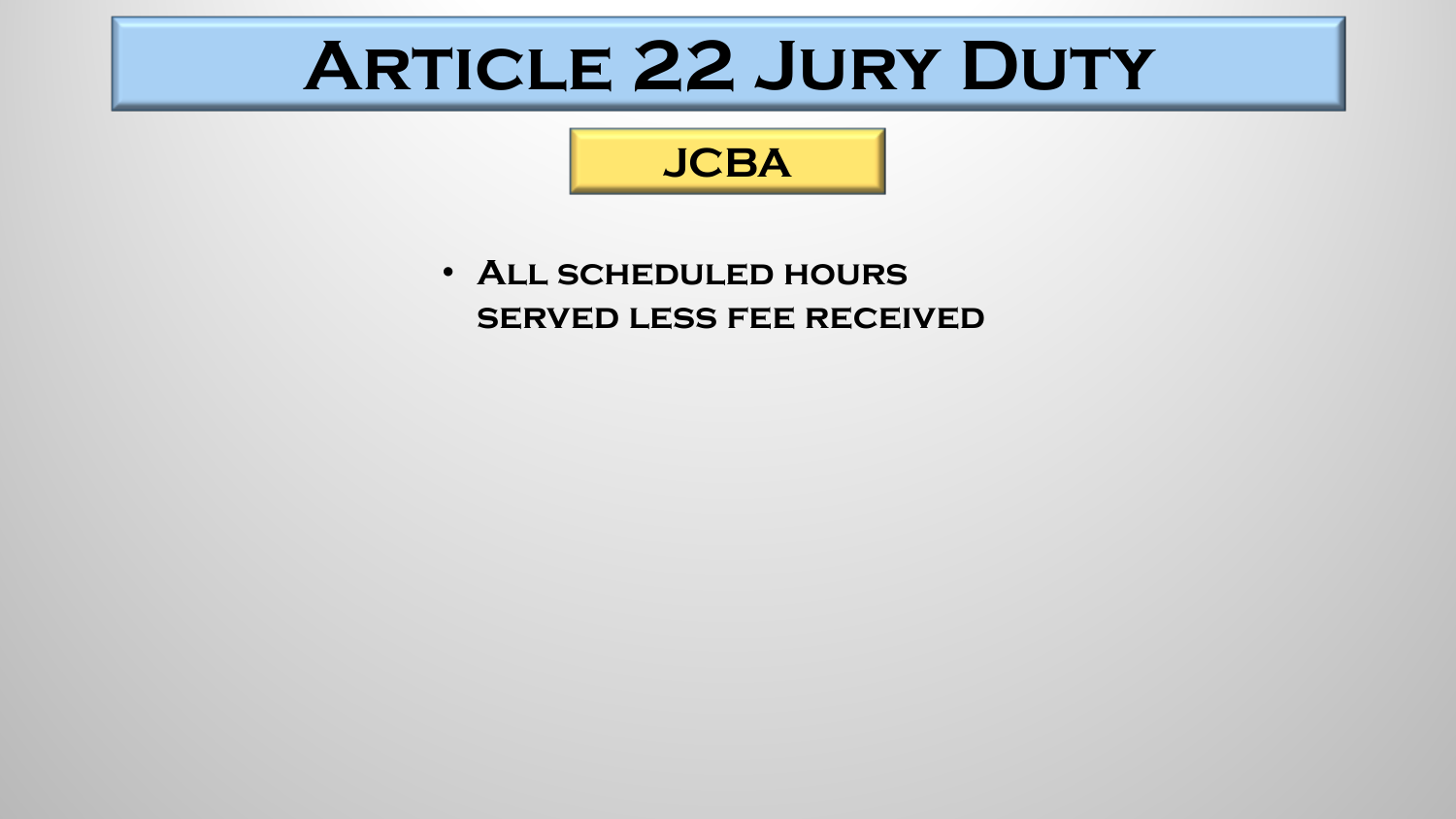#### **Article 23 Attendance at hearings investigations or training classes**

- **Scheduled work day**
	- **Regular pay**
- **Scheduled day off**
	- **Applicable rate**
- **Travel on scheduled day off** • **1.5x**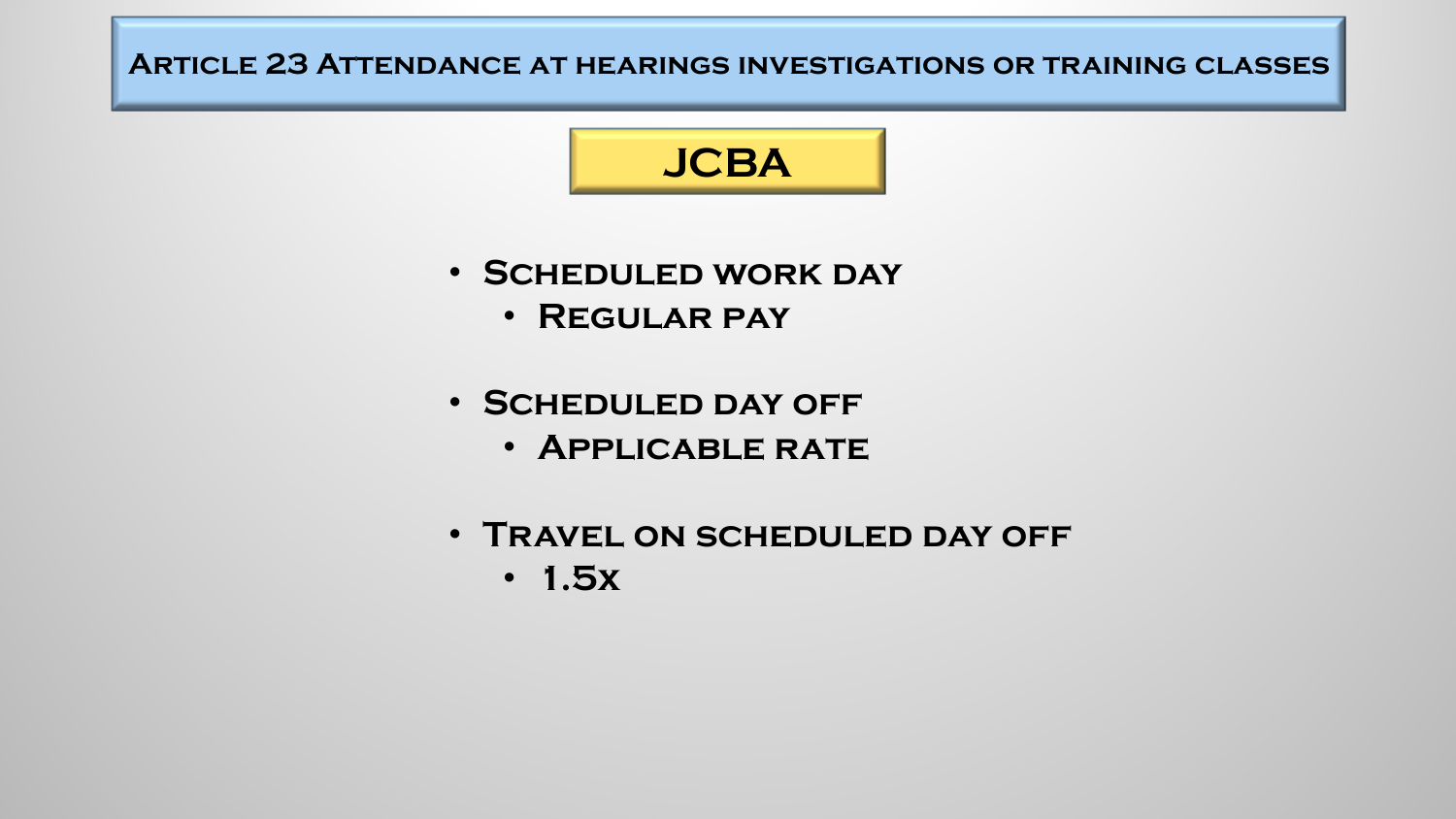### **Article 24 Absence from Duty**

### **JCBA**

• **An employee covered by this agreement will not be absent from duty without prior permission, in writing, except for reason of sickness, injury or other cause beyond control of the employee.**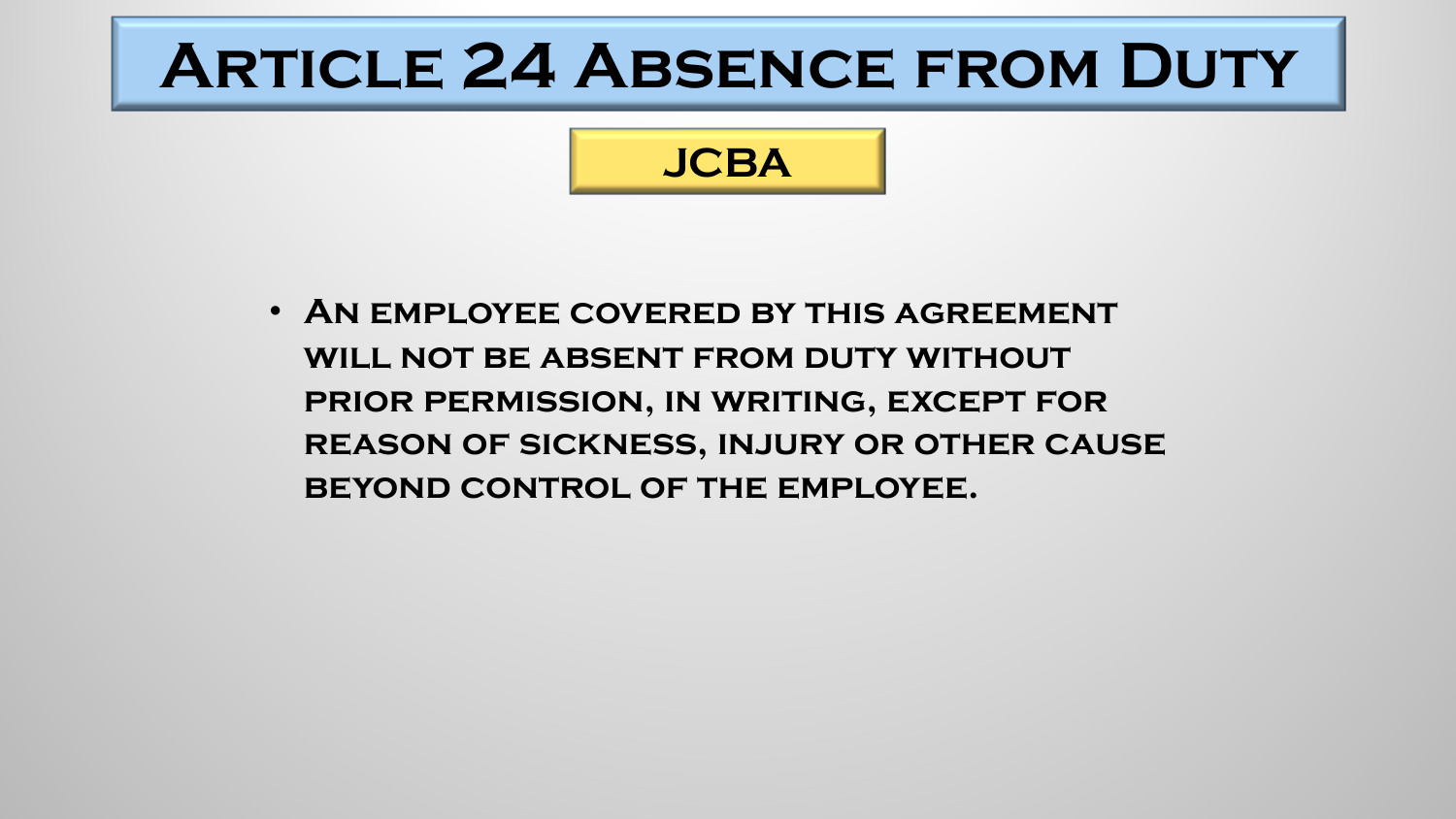# **Article 25 Blank**

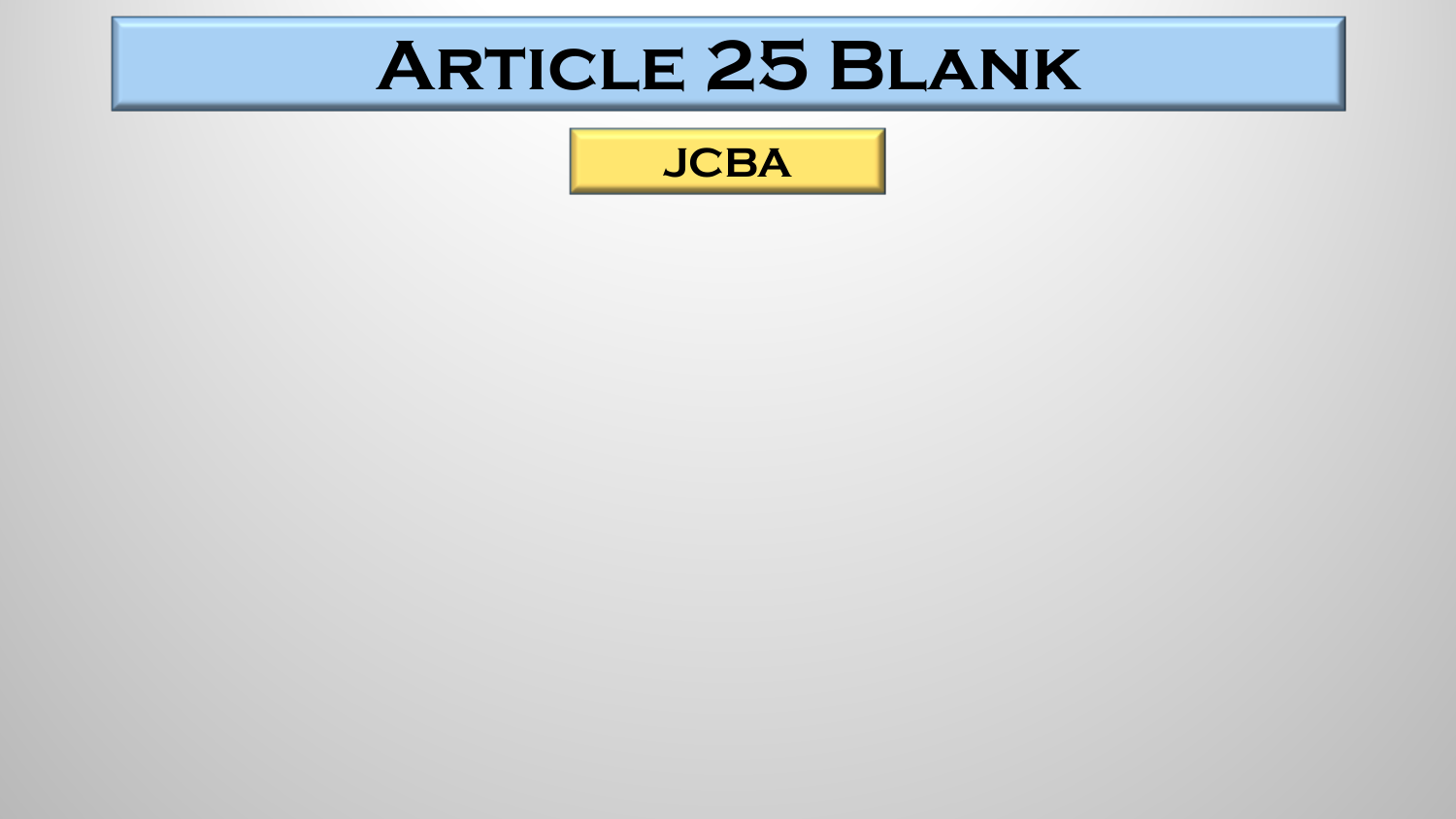

• **Rotational basis**

• **Assigned to line**

• **Travel day – pay, no CREDIT** 

• **Travel day – pay & credit**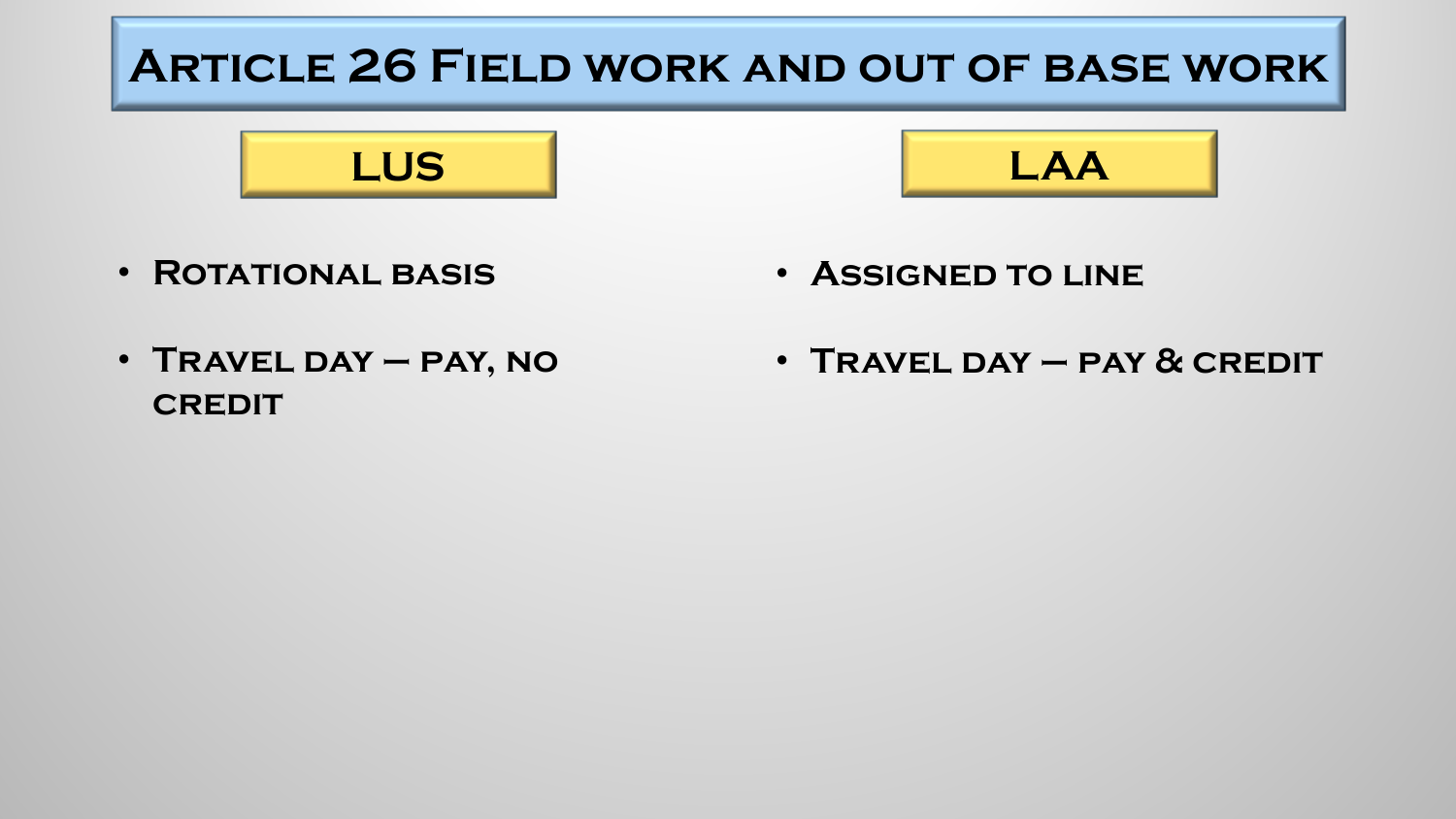#### **Article 26 Field work and out of base work**

- **On the monthly bid**
- **Travel day – pay & credit**
- **Per diem or actual**
	- **\$50 / \$75**
- **Travel option to/from home**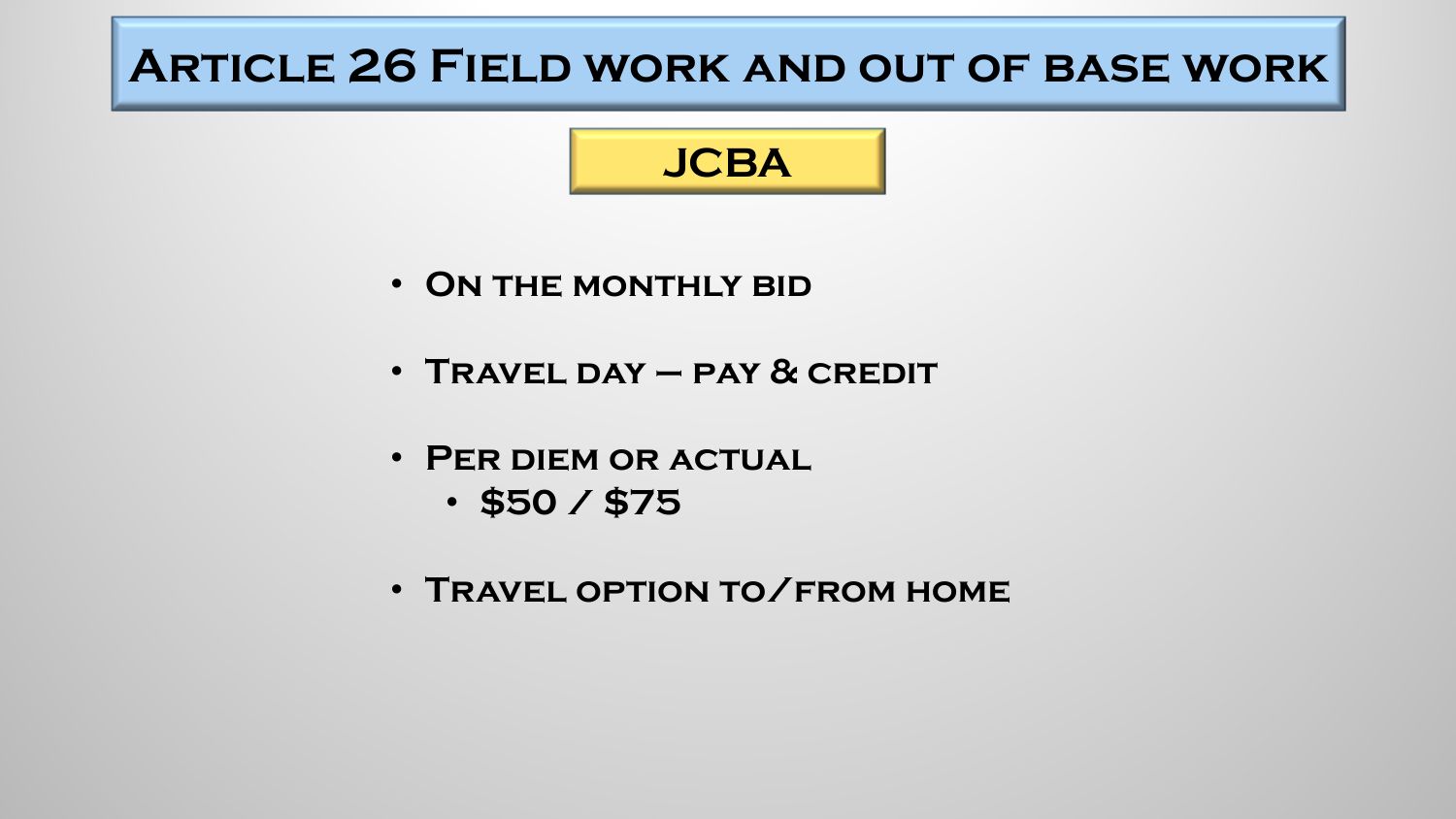# **Article 27 General**





- **Bulletin Boards**
- **Travel events**
- **Travel Expenses**
- **Jumpseat**
- **Change of control**
- **Training center facilities**
- **Safety Committee**
- **Bereavement**
- **Jury duty**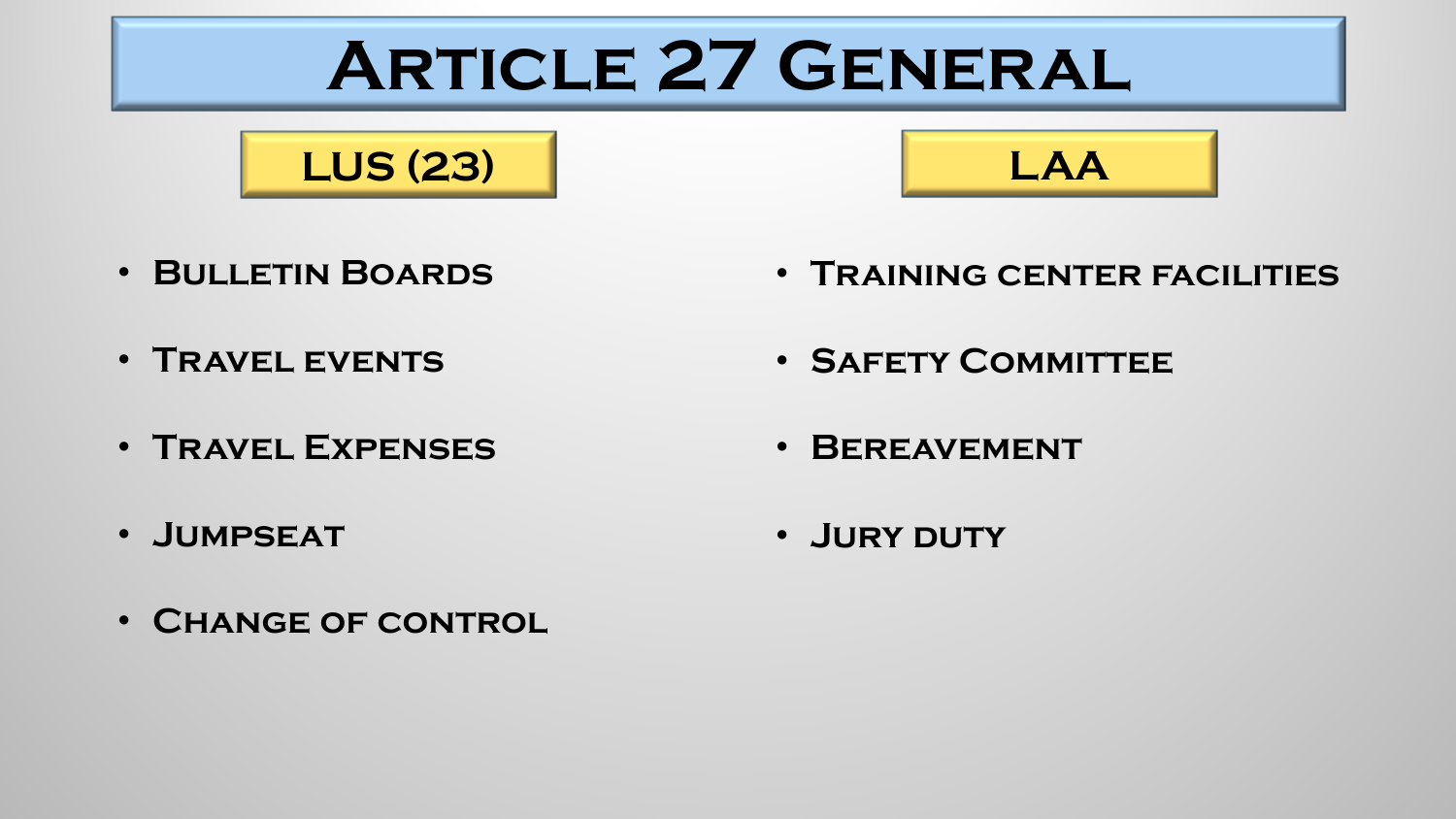# **Article 27 General**

- **Training center facilities**
- **Safety Committee**
- **Jumpseat (IEAG)**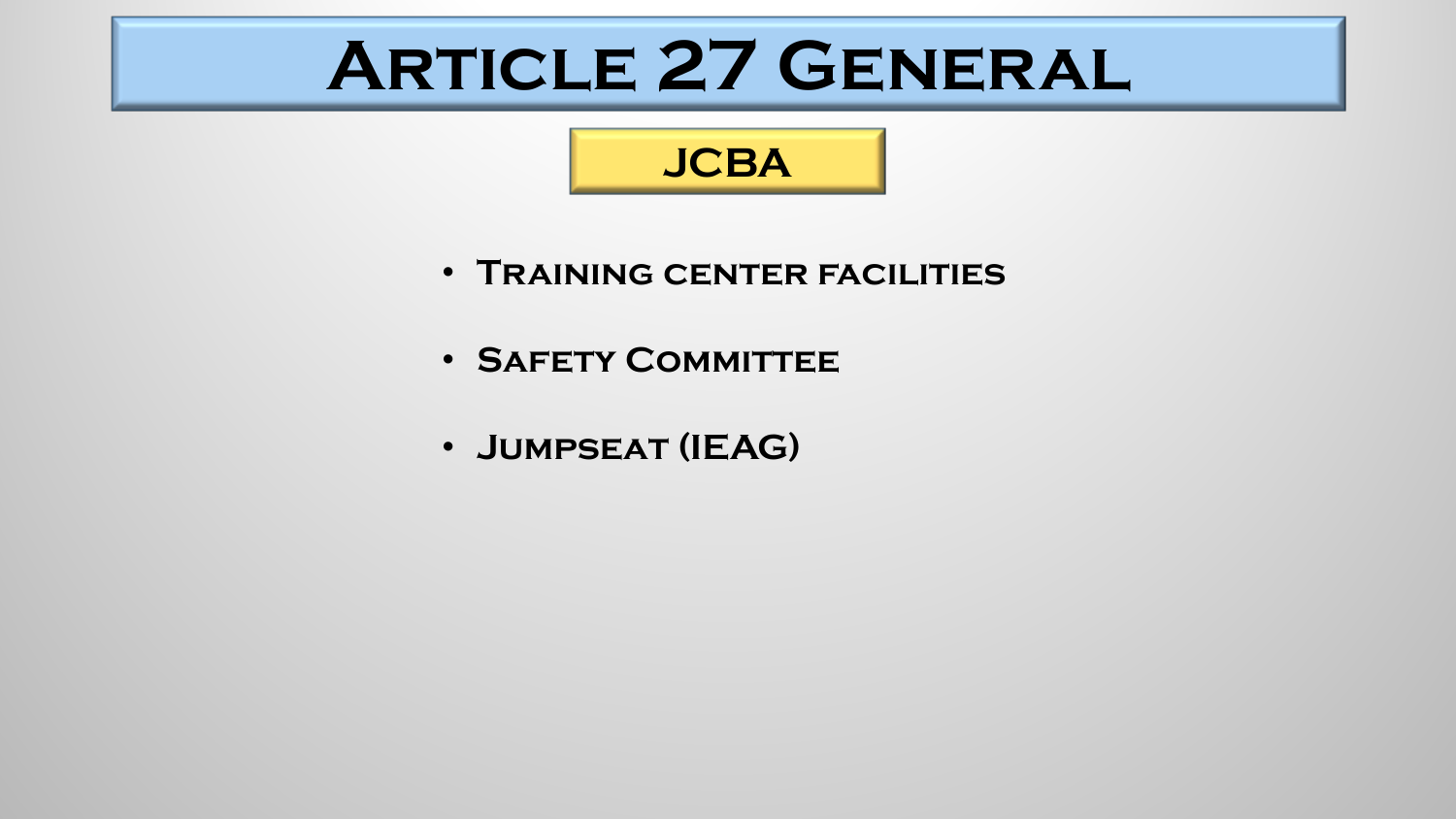**Article 28 No discrimination and recognition of rights and compliance**

- **Governed by Federal law**
- **Letters of discipline removed after 2 years**
	- **May be less with mutual agreement**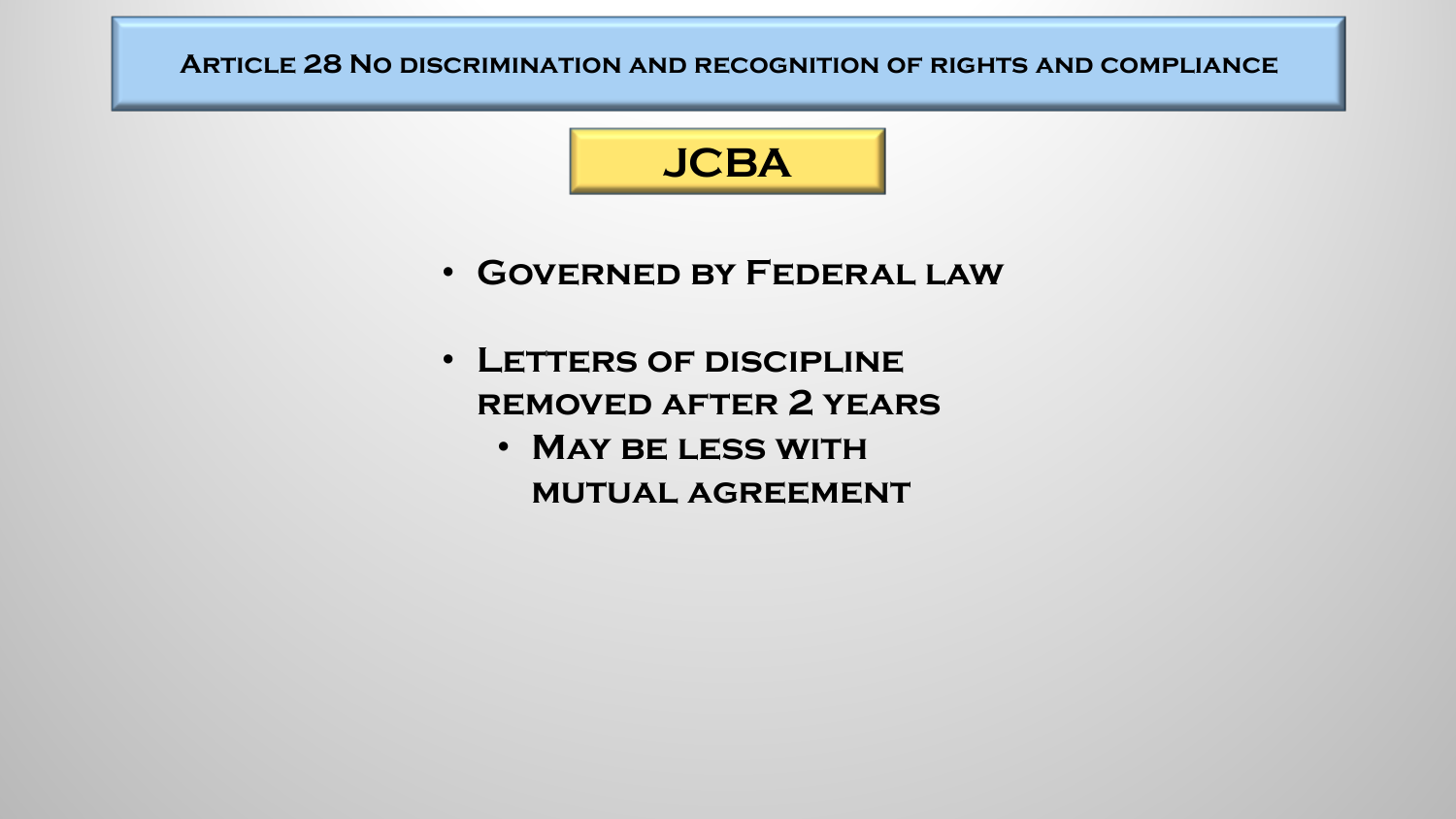# **Article 29 representation**

- **Disciplinary Hearing**
	- **Request union representation**
- **Company Security Investigation**
	- **Request union representation but not required**
	- **Request a silent peer observer**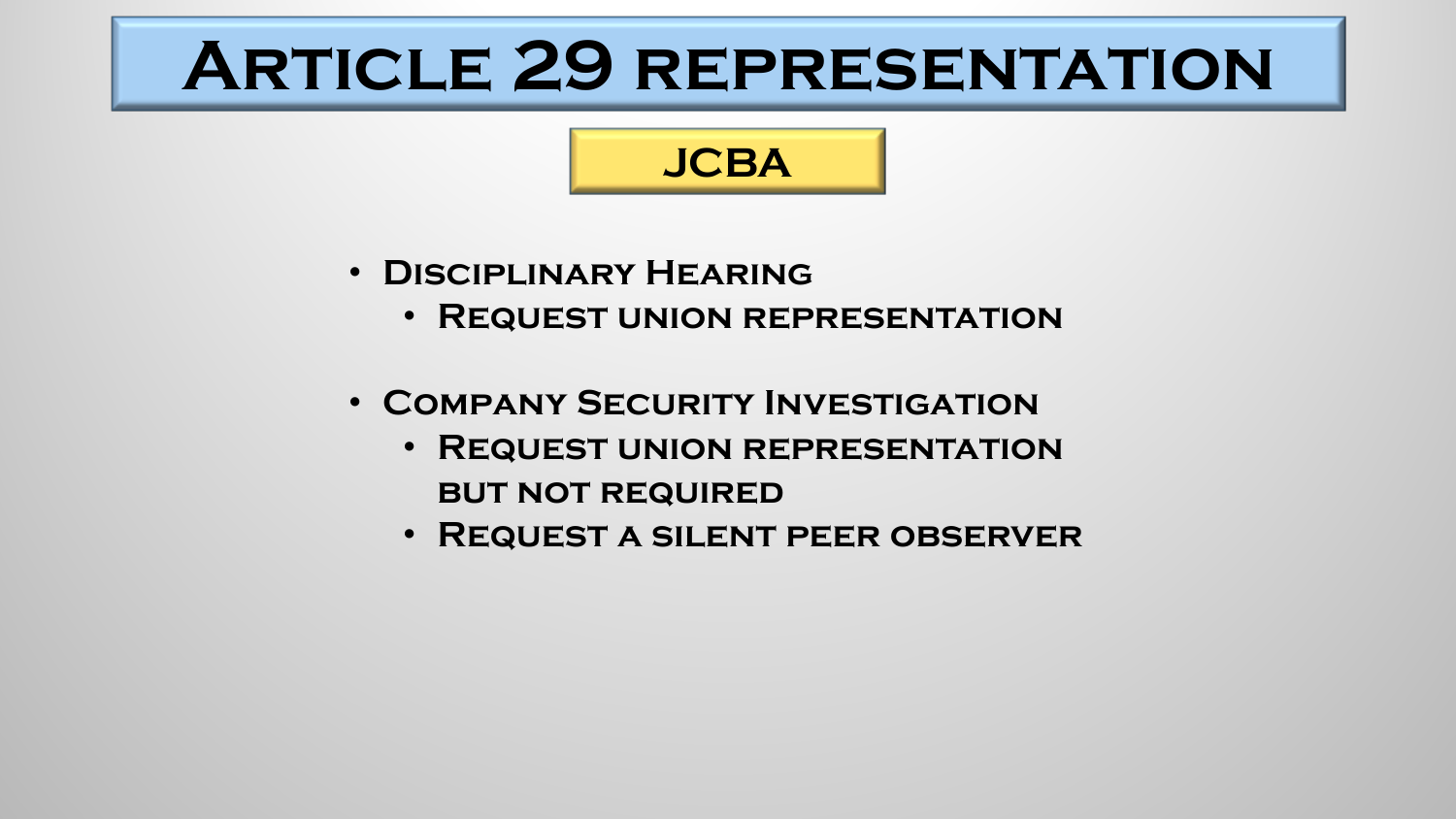#### **Article 30 grievance procedure for dismissal/corrective action**



• **Review Contract**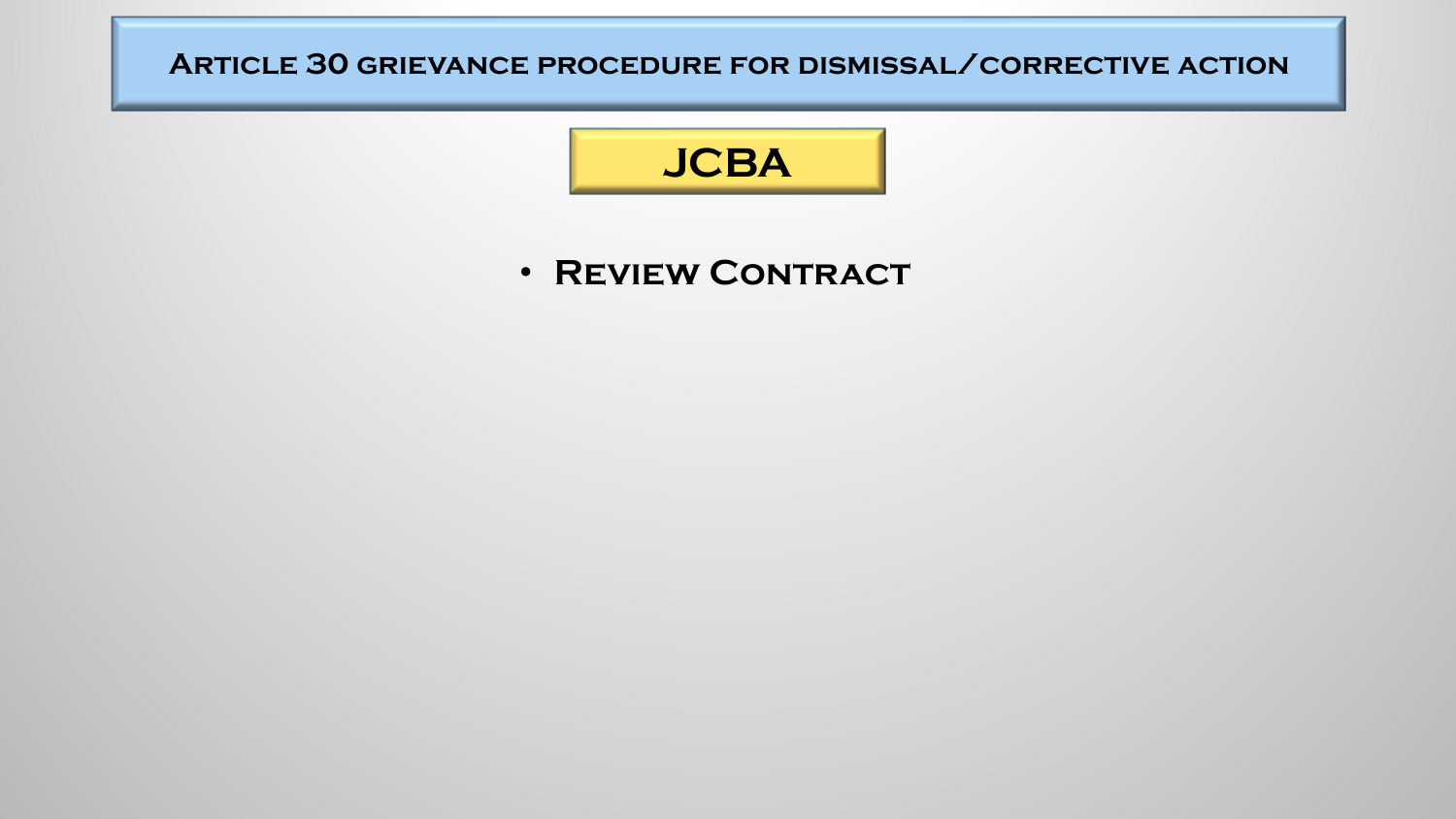**Article 31 Grievance procedure for contractual disputes**



- **10 Days to submit (employee)**
- **10 Days for response (supervisor)**
- **10 Days to appeal (employee)**
- **10 Days for response (MD flight training)**
	- **If timeline not met, 8 hrs pay to grievant**
- **20 Days to submit to System Board of Adjustment (TWU)**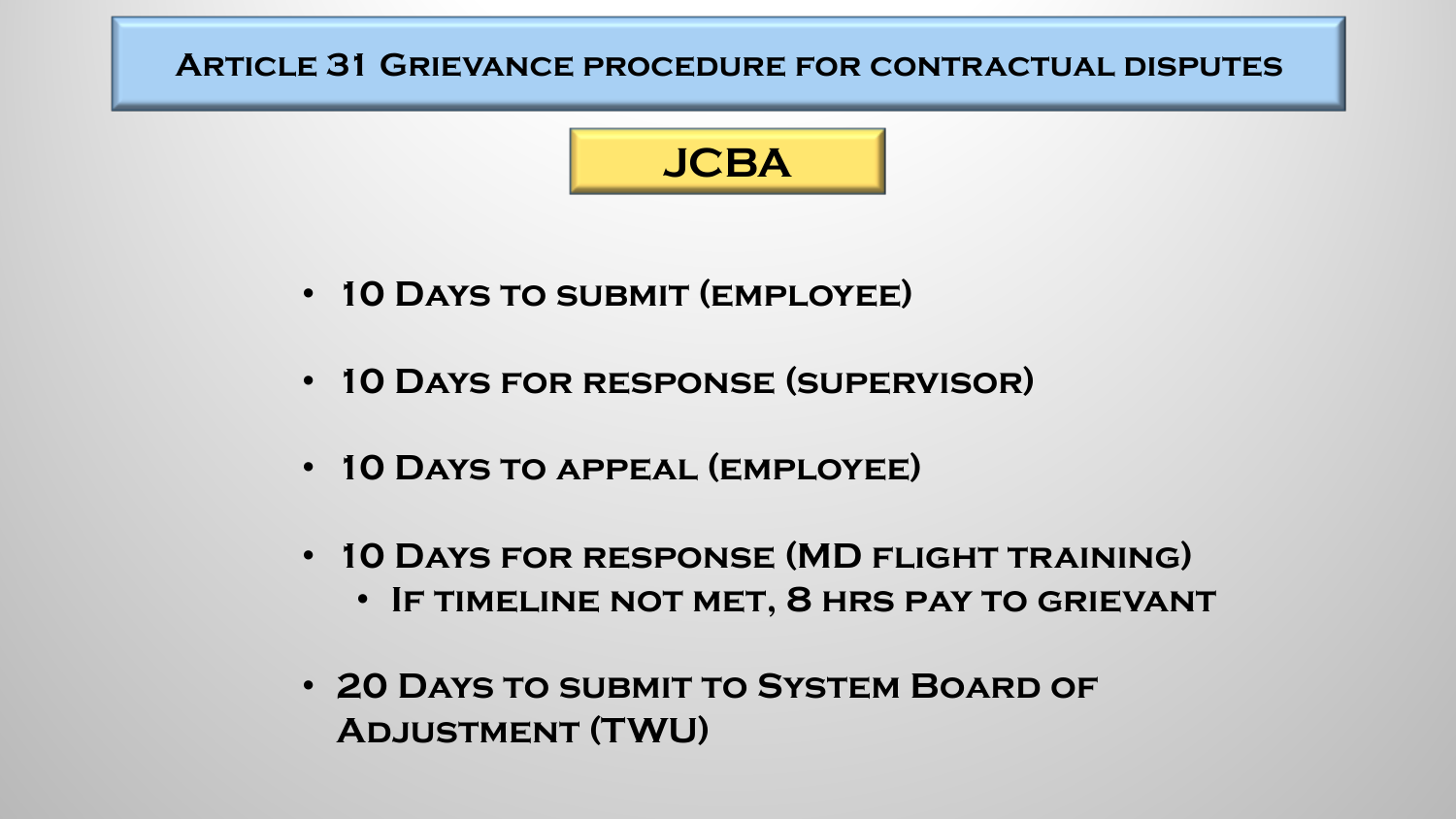#### **Article 32 System board of adjustment**

- **Jurisdiction over grievance involving interpretation or application of Agreement**
- **3 members**
	- **Company**
	- **Union**
	- **Neutral (Arbitrator)**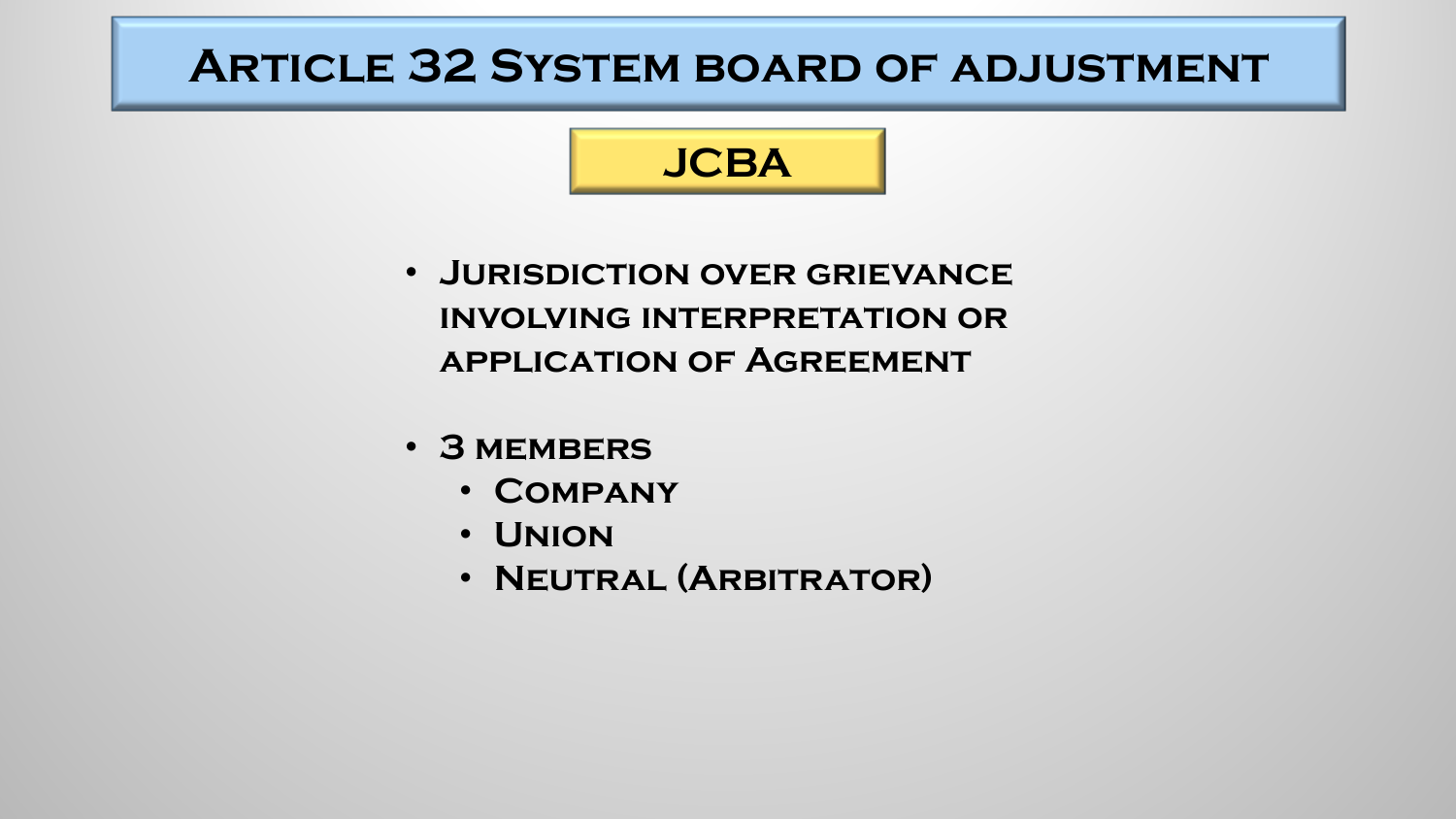### **Article 33 No Strike – No Lockout**

- **The Company will neither cause nor permit a lockout**
- **Neither the Union nor the employees will engage in a strike, sit down, walkout, stoppage, slowdown or curtailment of work for any reason**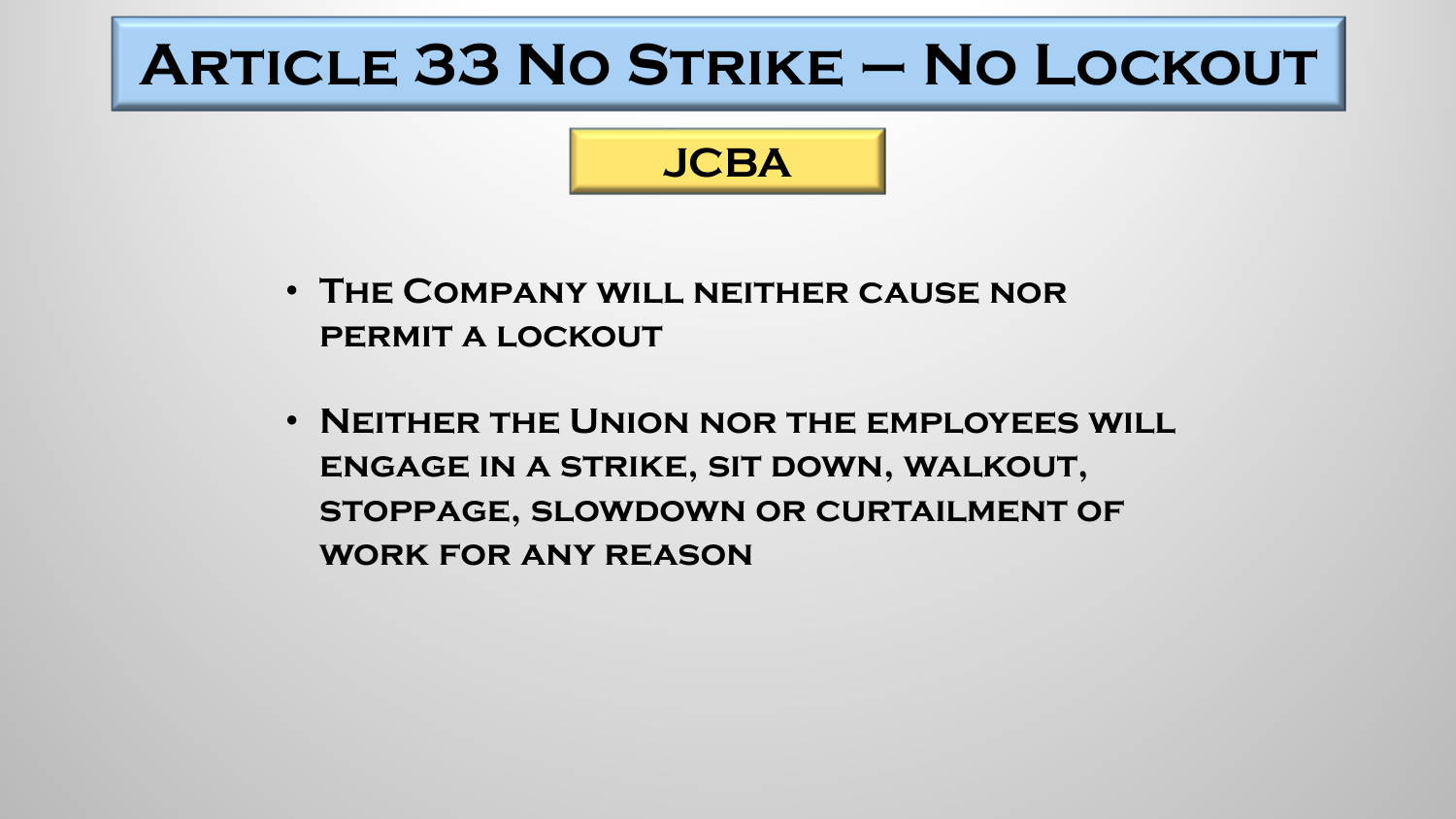# **Article 34 Sick Leave**





- **12 days per year** • **5 days per year**
- **Bank up to 300** • **Bank up to 180**
- **Sellback up to150 upon retirement for \$114.80/day**
- **Sellback up to 150 upon retirement for \$25.00/ day**
- **Employee illness only** • **Employee illness only**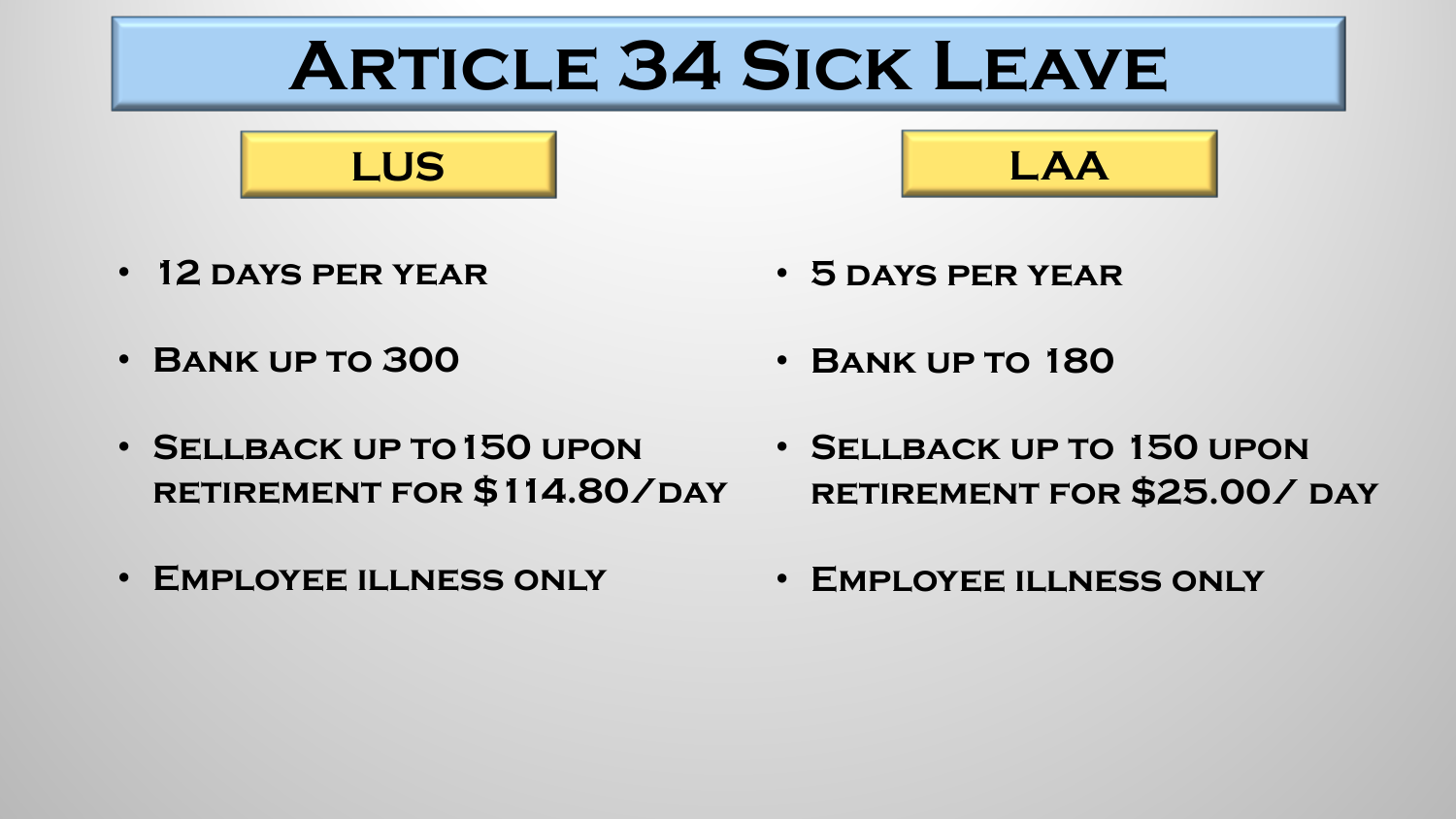# **Article 34 Sick Leave**

- **10 days per year**
- **Bank up to 200 days**
- **Sell back up to 200 days @**  \$61.20/DAY
- **No employee illness restriction**
- **LUS with more than 200 / Implementation agreement**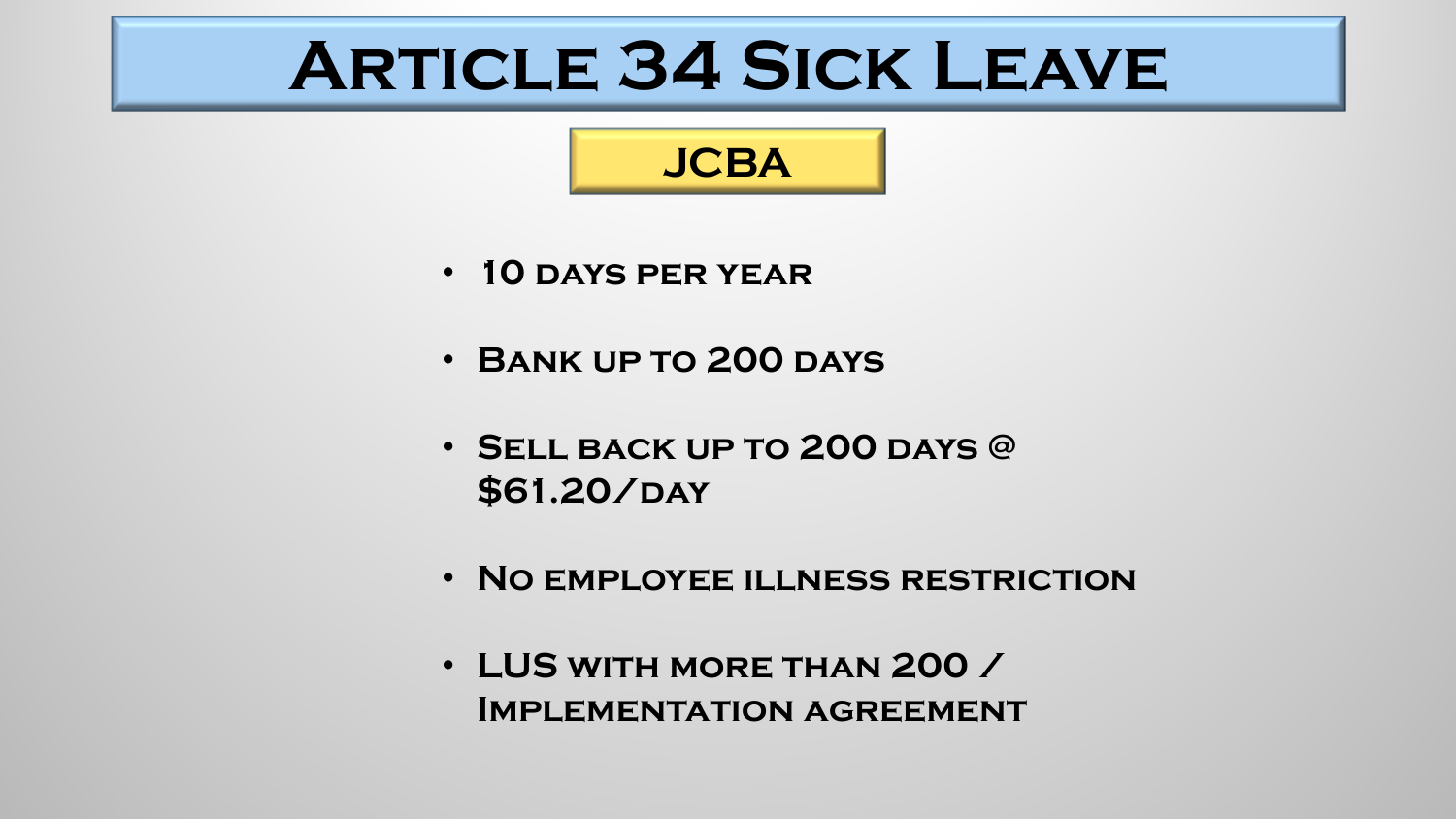# **Article 35 Blank**

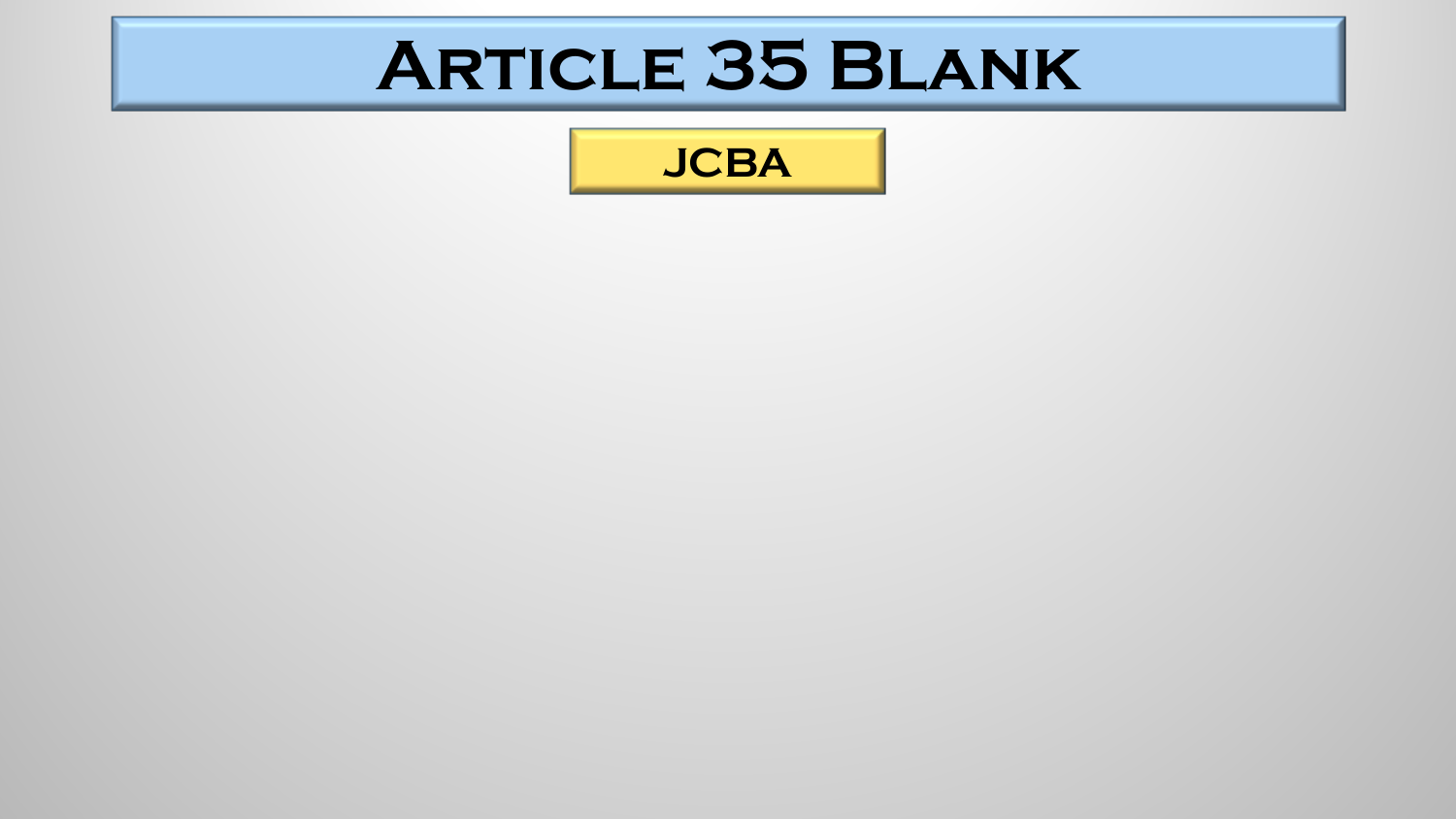# **Article 36 Blank**

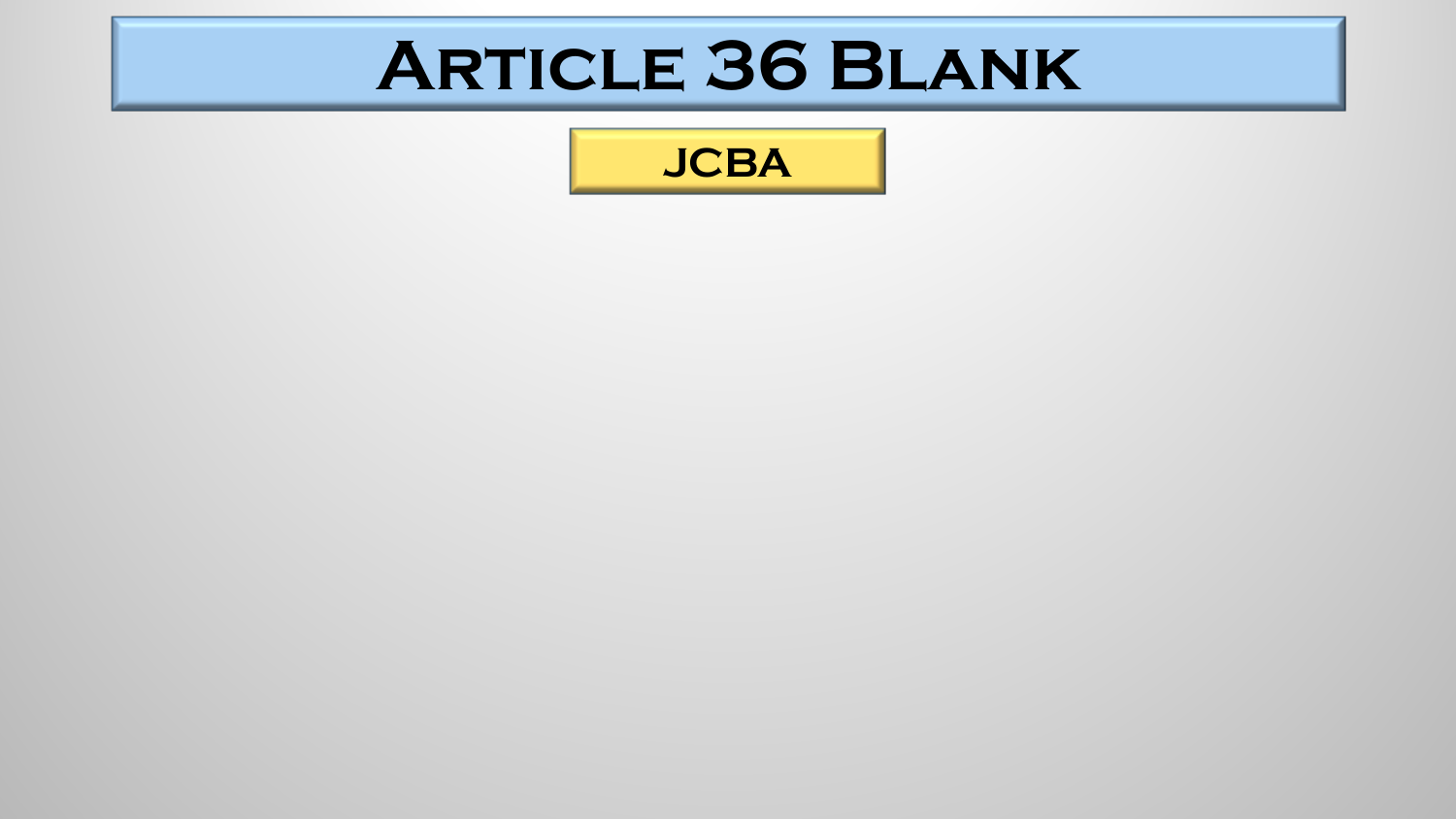





- **1 week per year of service** • **Scale**
- **Up to 15 weeks** • **Up to 15 weeks**
- **lifetime**

• **Resets with 1 year compensated service**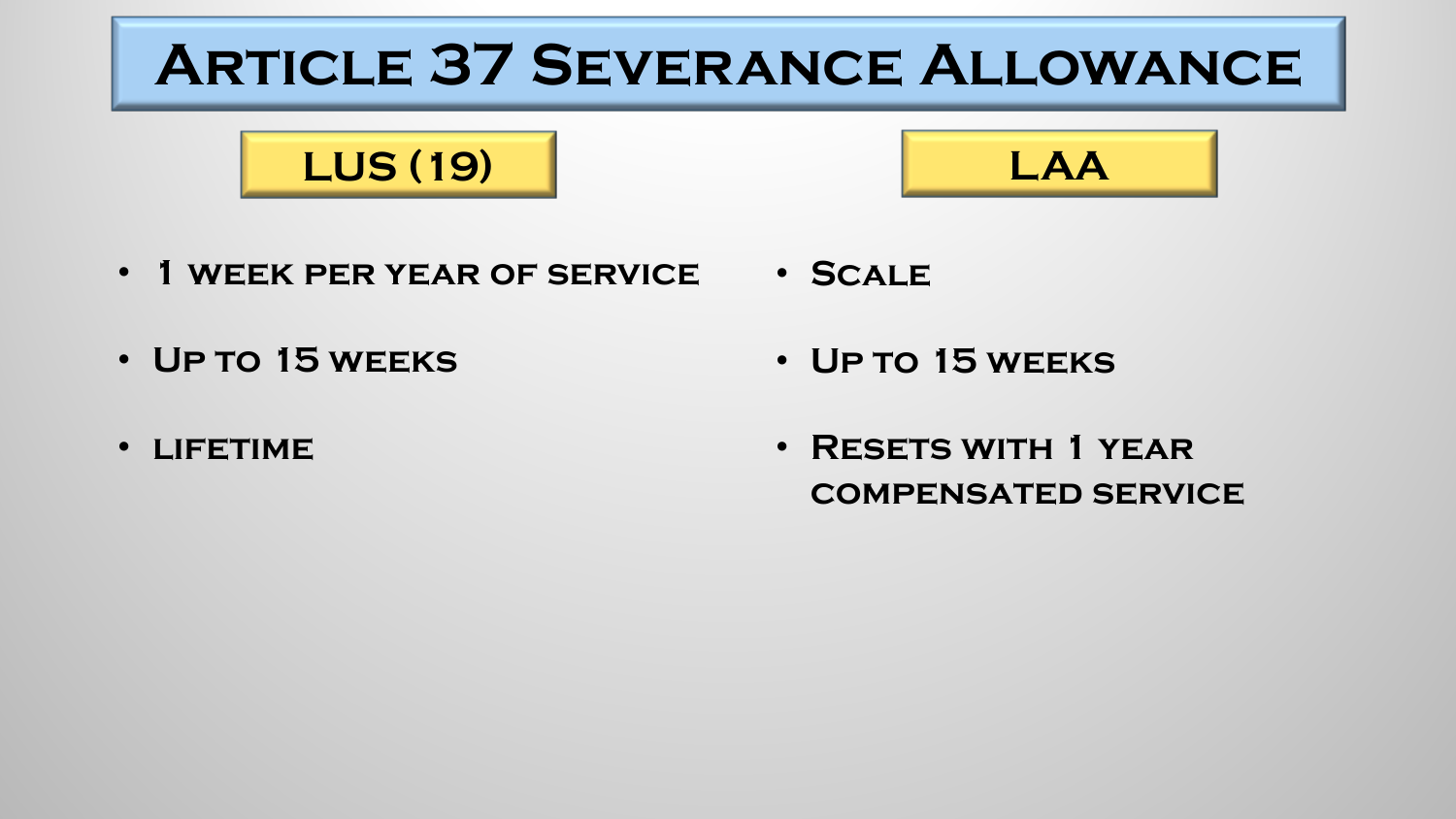#### **Article 37 Severance Allowance**

#### **JCBA**

| • UP TO 15 WEEKS     |  |
|----------------------|--|
| • RESETS WITH 1 YEAR |  |

**compensated service**

| If Employee has completed: | <b>Severance Allowance:</b> |  |  |
|----------------------------|-----------------------------|--|--|
| 1 year of service          | 3 weeks                     |  |  |
| 2 years of service         | 3 weeks                     |  |  |
| 3 years of service         | 4 weeks                     |  |  |
| 4 years of service         | 5 weeks                     |  |  |
| <b>5 years of service</b>  | 6 weeks                     |  |  |
| 6 years of service         | 7 weeks                     |  |  |
| <b>7 years of service</b>  | 8 weeks                     |  |  |
| 8 years of service         | 9 weeks                     |  |  |
| 9 years of service         | 10 weeks                    |  |  |
| 10 years of service        | 11 weeks                    |  |  |
| 11 years of service        | 12 weeks                    |  |  |
| 12 years of service        | 13 weeks                    |  |  |

If the Employee is not reemployed by the Company within four (4) months from the effective date of his furlough, and he has at least one year's seniority as of the date of furlough, he will be entitled to an additional two (2) weeks' severance allowance. In the event an Employee is recalled to work under Article 16 (Recall) before the expiration of four (4) months from the date of his furlough and is again furloughed, he will be entitled to the additional two (2) weeks' severance allowance if he is not reemployed by the Company within four (4) months from the effective date of the subsequent furlough.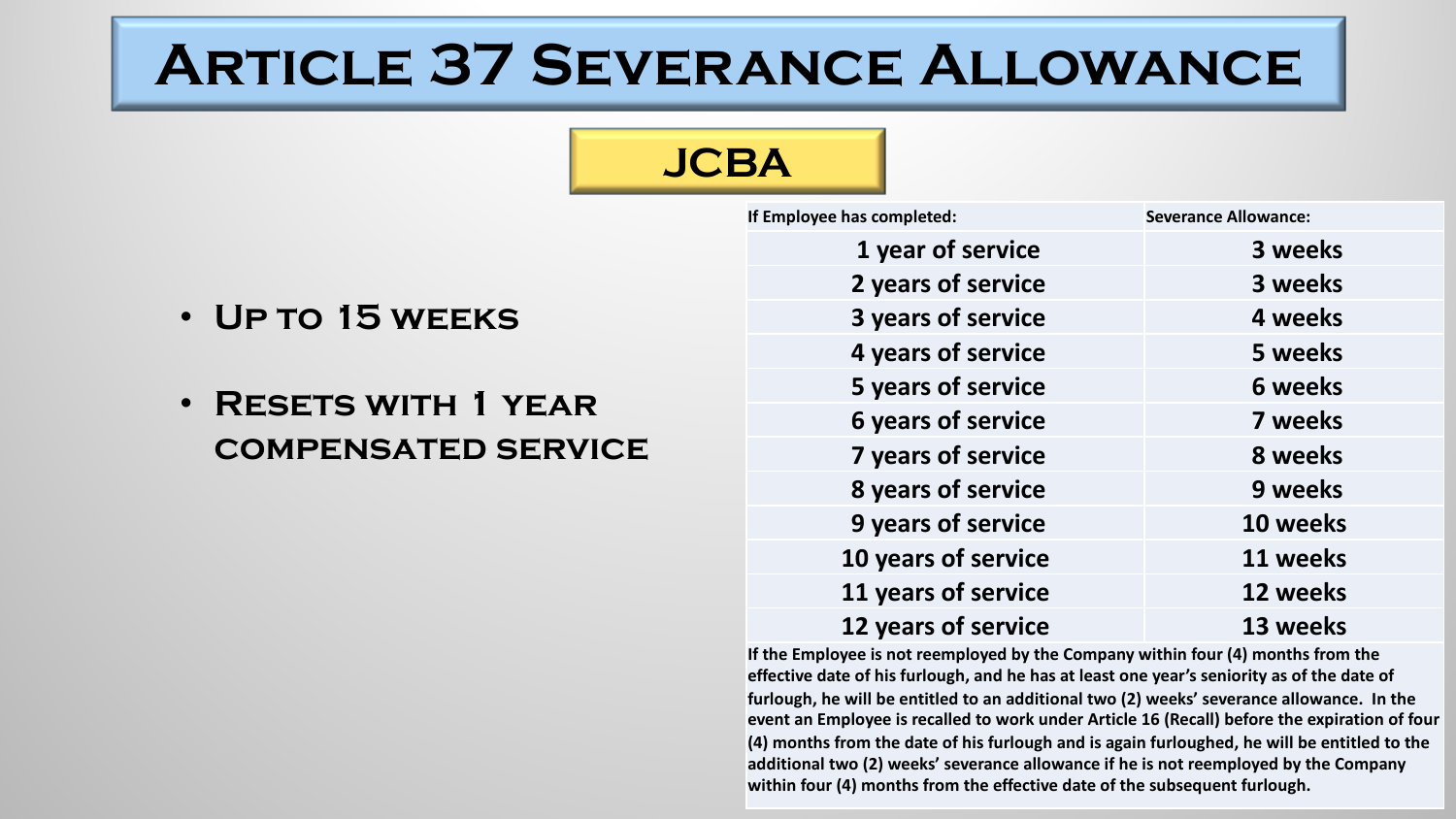# **Article 38 Union Security**

- **Read Contract**
- **Membership is a condition of employment**
- **Must pay dues or agency fees**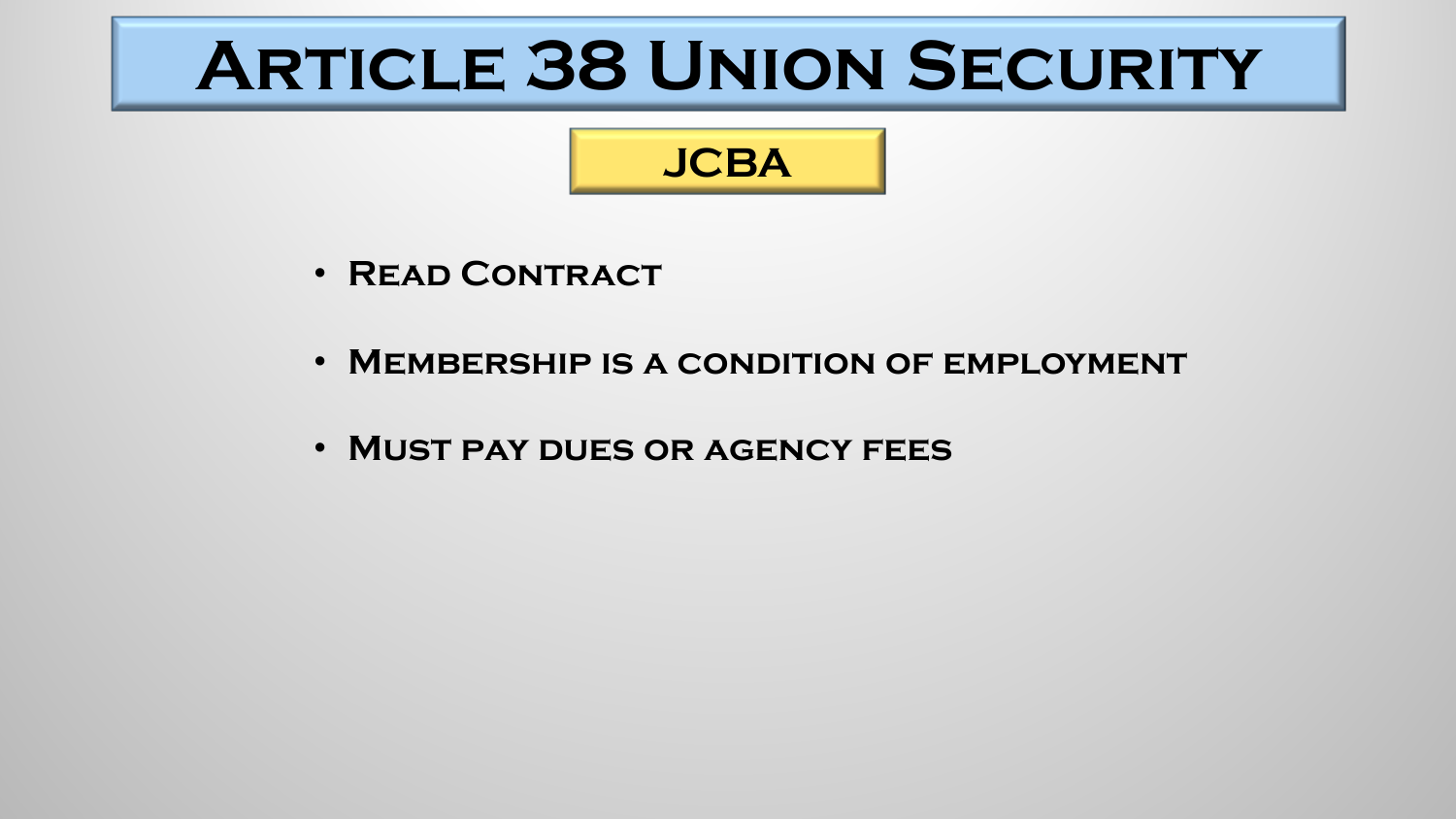# **Article 39 Fitness for duty**

- **Physical/mental examination when at least 2 members of management deem necessary**
- **Sick time may be used**
- **If deemed fit for duty, sick time returned**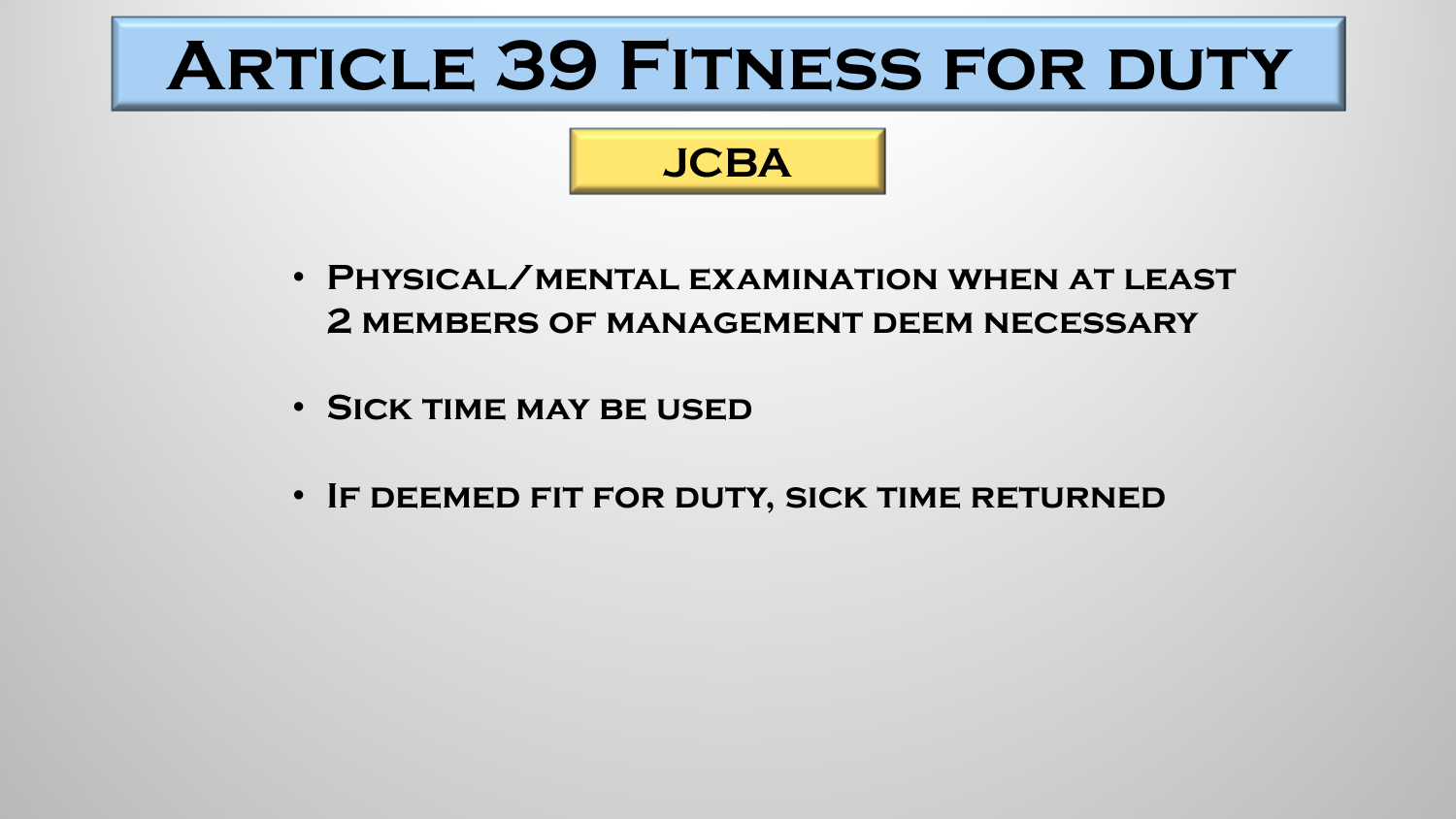# **ARTICLE 40 RETIREMENT BENEFIT**

**LUS LAA**

• **None**



- **2%,4%,6%,8%**
- **2% match (50% match up to 4%)**

• **5.5% match (100% match up to 5.5%)**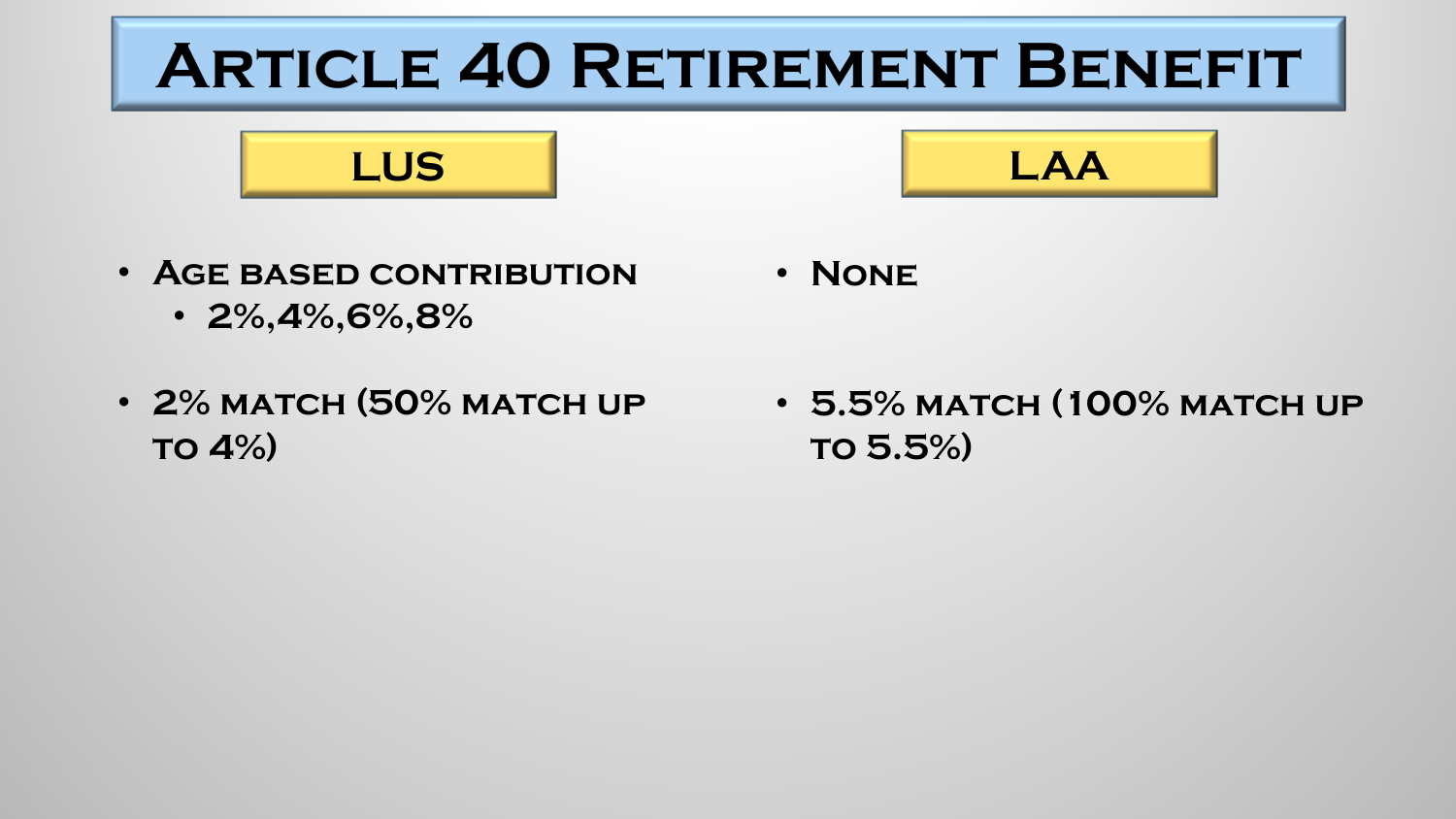### **Article 40 Retirement Benefit**

- **5.5% match (100% match up to 5.5%)**
- **LUS – Implementation Agreement**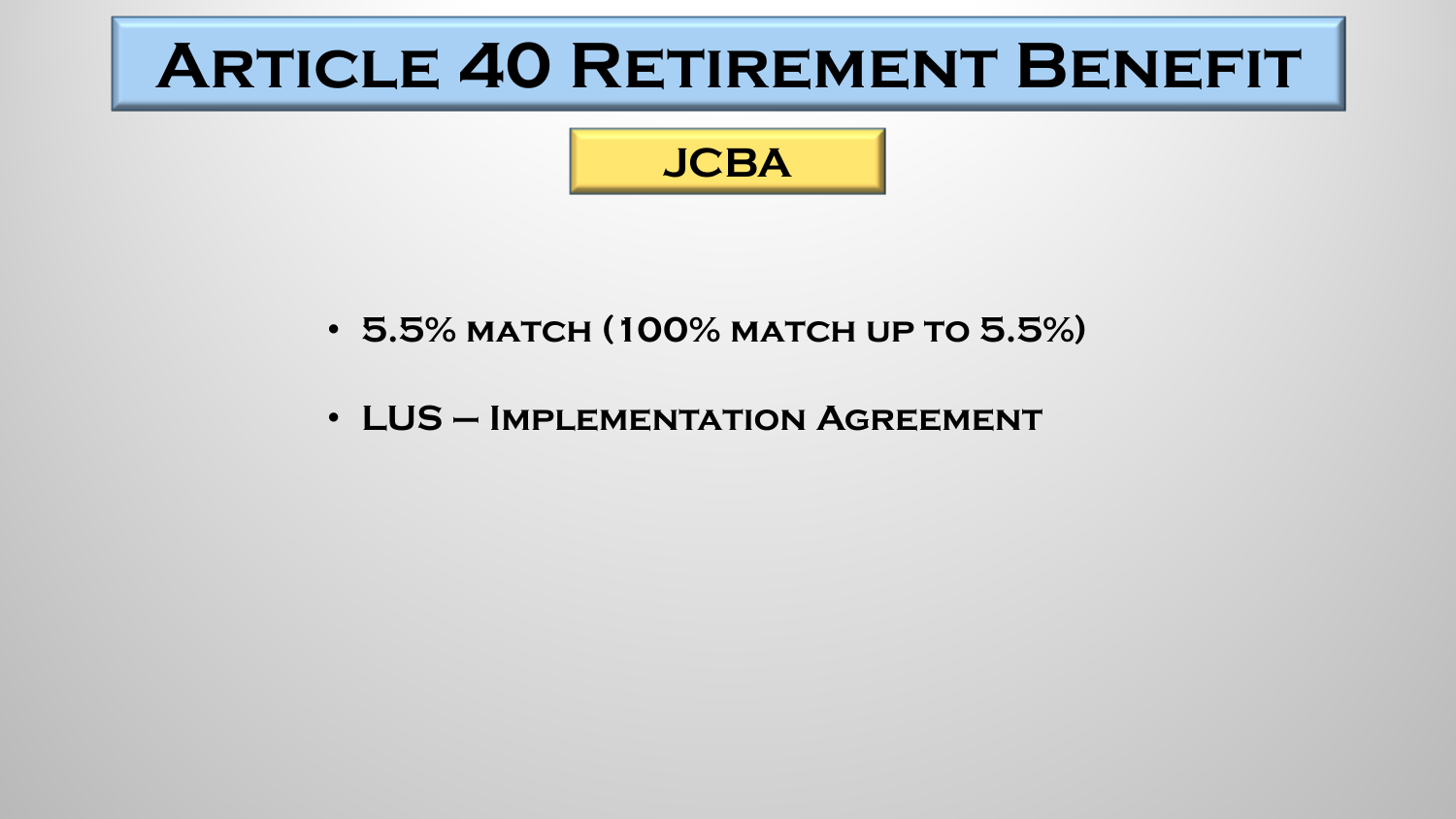### **Article 41 Insurance**

### **JCBA**

• **Review contract**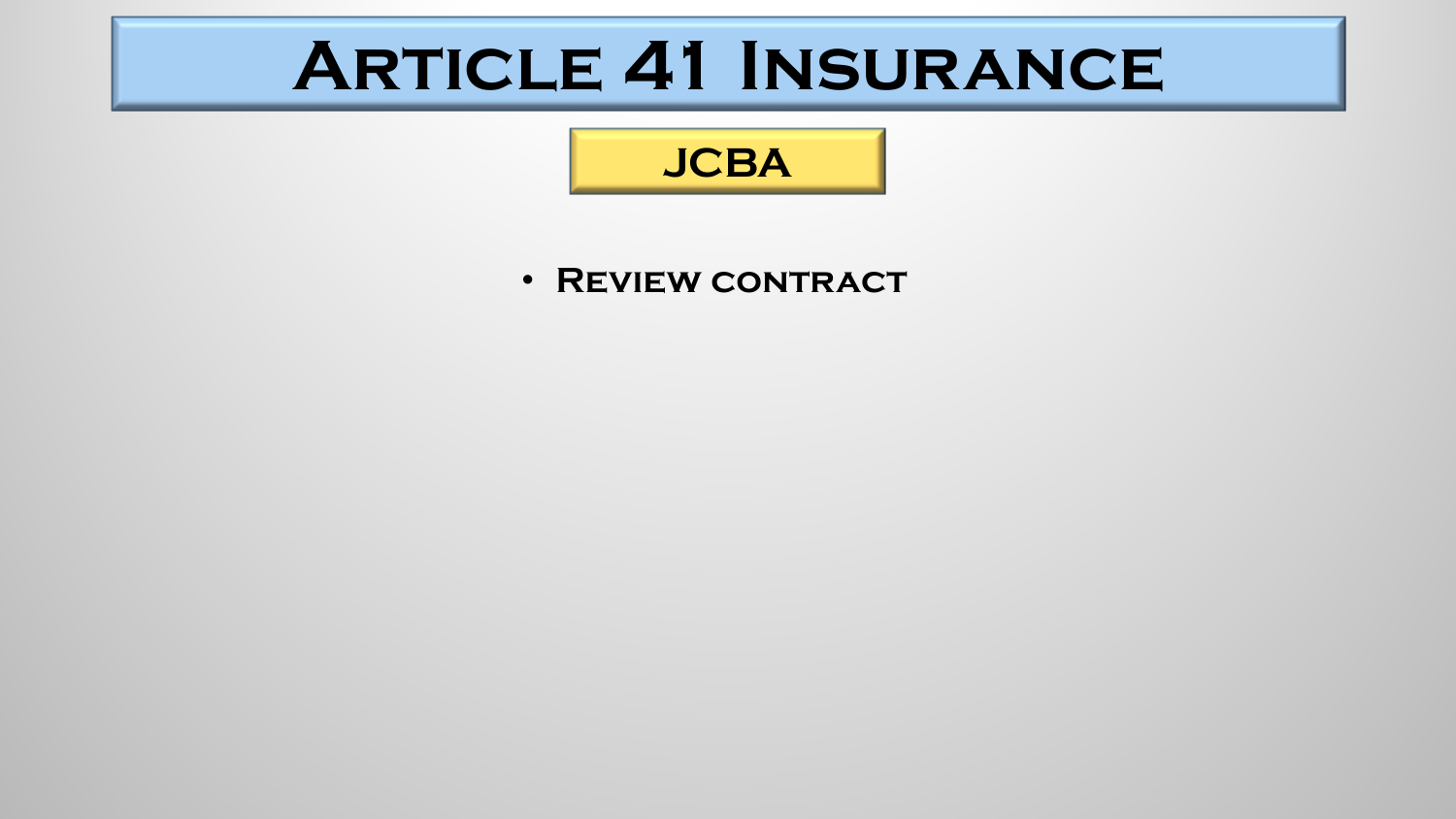## **Article 42 Blank**

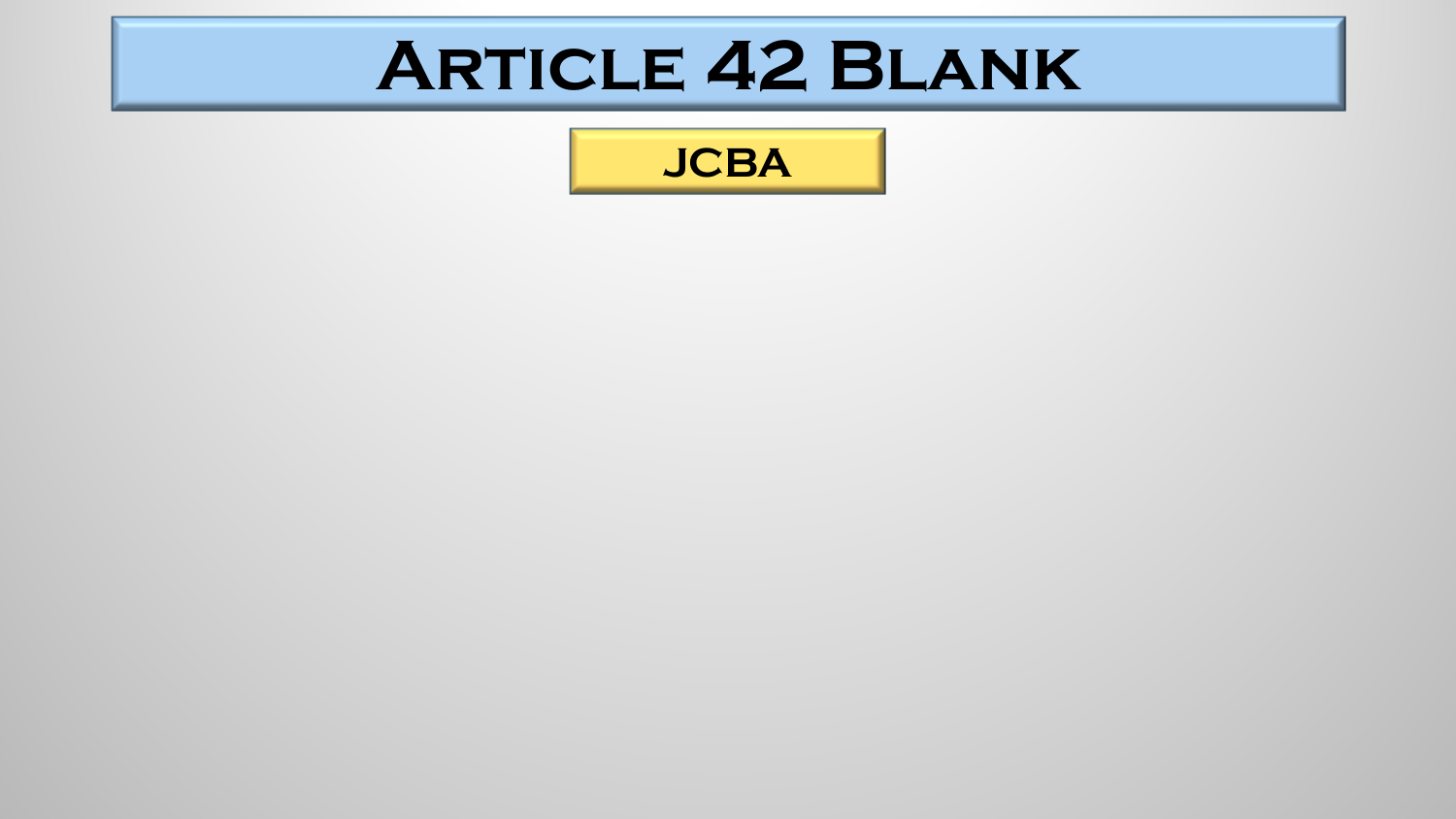### **Article 43 Blank**

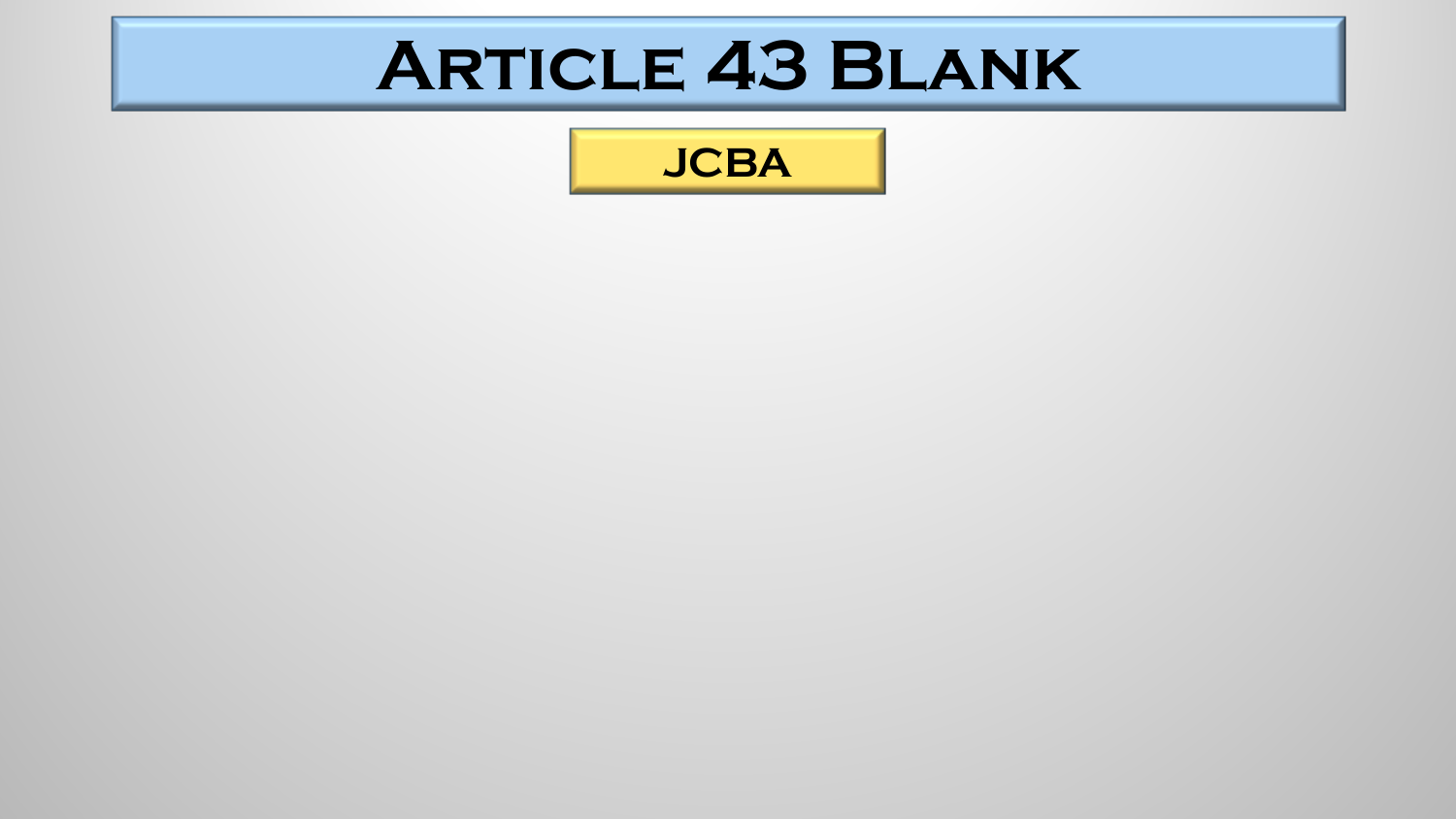# **Article 44 Moving Expenses**

### **JCBA**

- **LEVEL 3 – 4 MANAGEMENT PACKAGE**
- **MUST MOVE AT LEAST 50 MILES AND WITHIN 100 OF NEW WORK LOCATION**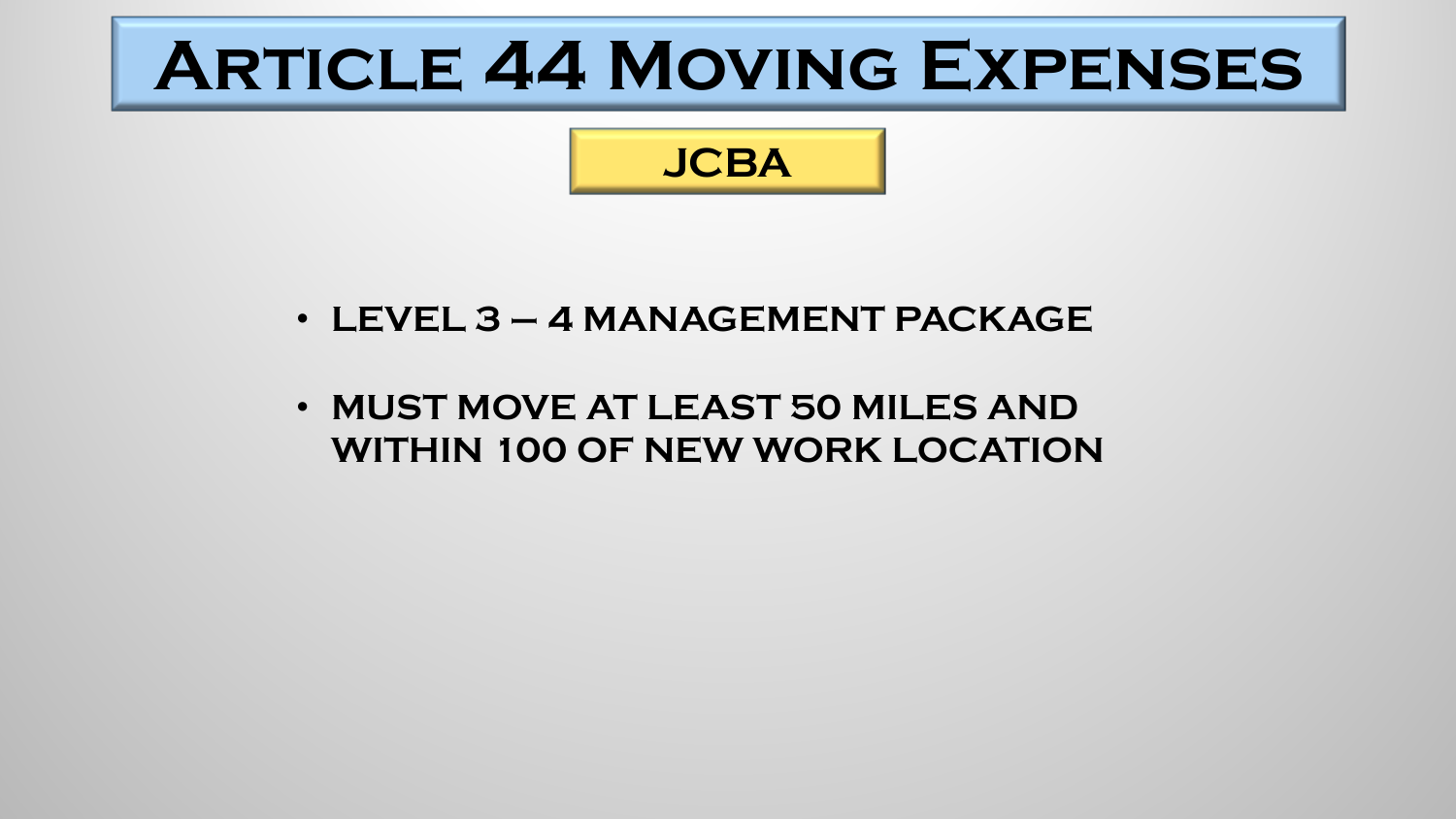### **Article 45 Effect on Prior Agreements**



• **This agreement supersedes and takes precedence over prior agreements and LETTERS**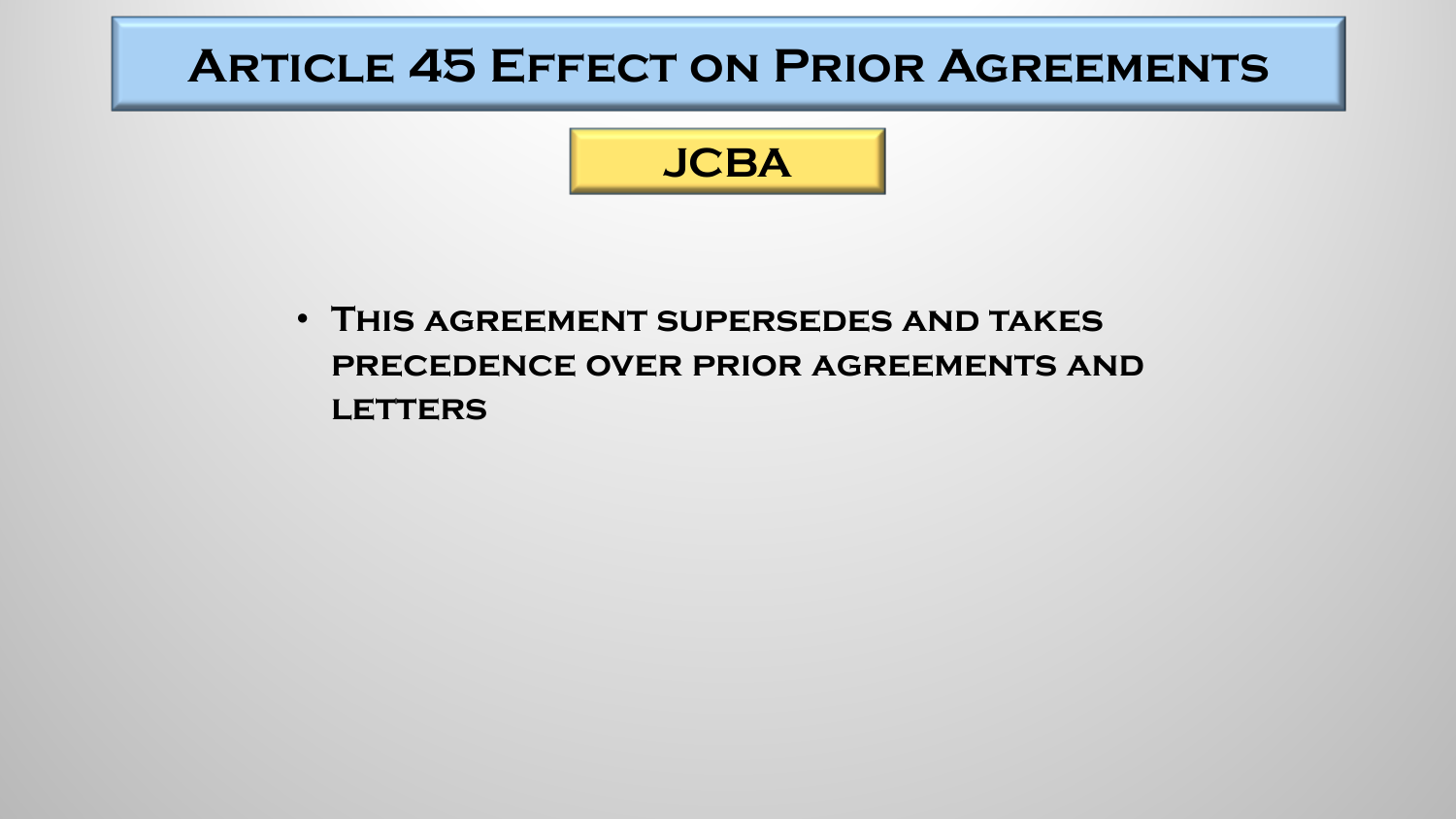### **Article 46 Blank**

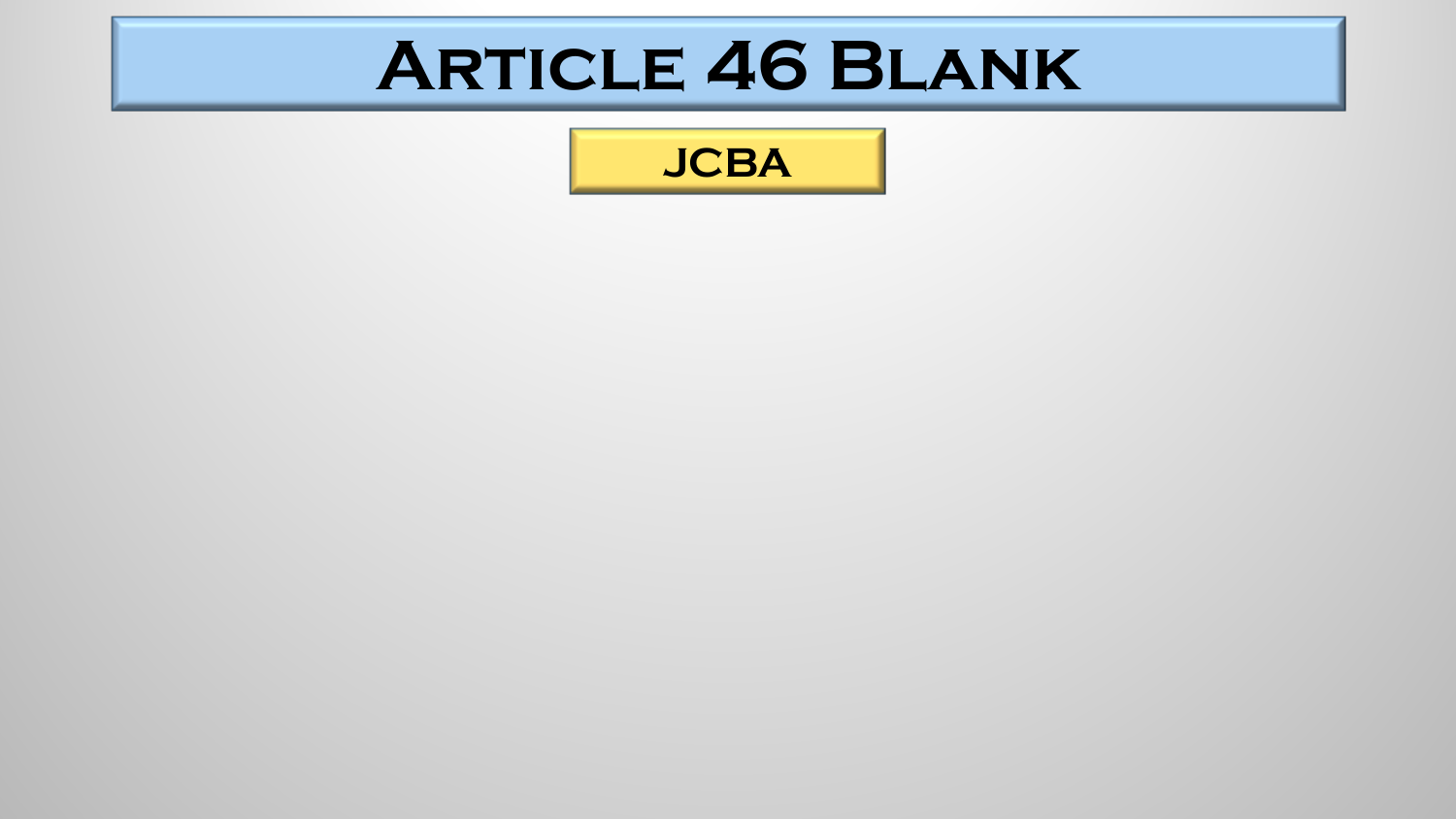### **ARTICLE 47 DURATION OF AGREEMENT**

### **JCBA**

#### • **5 years**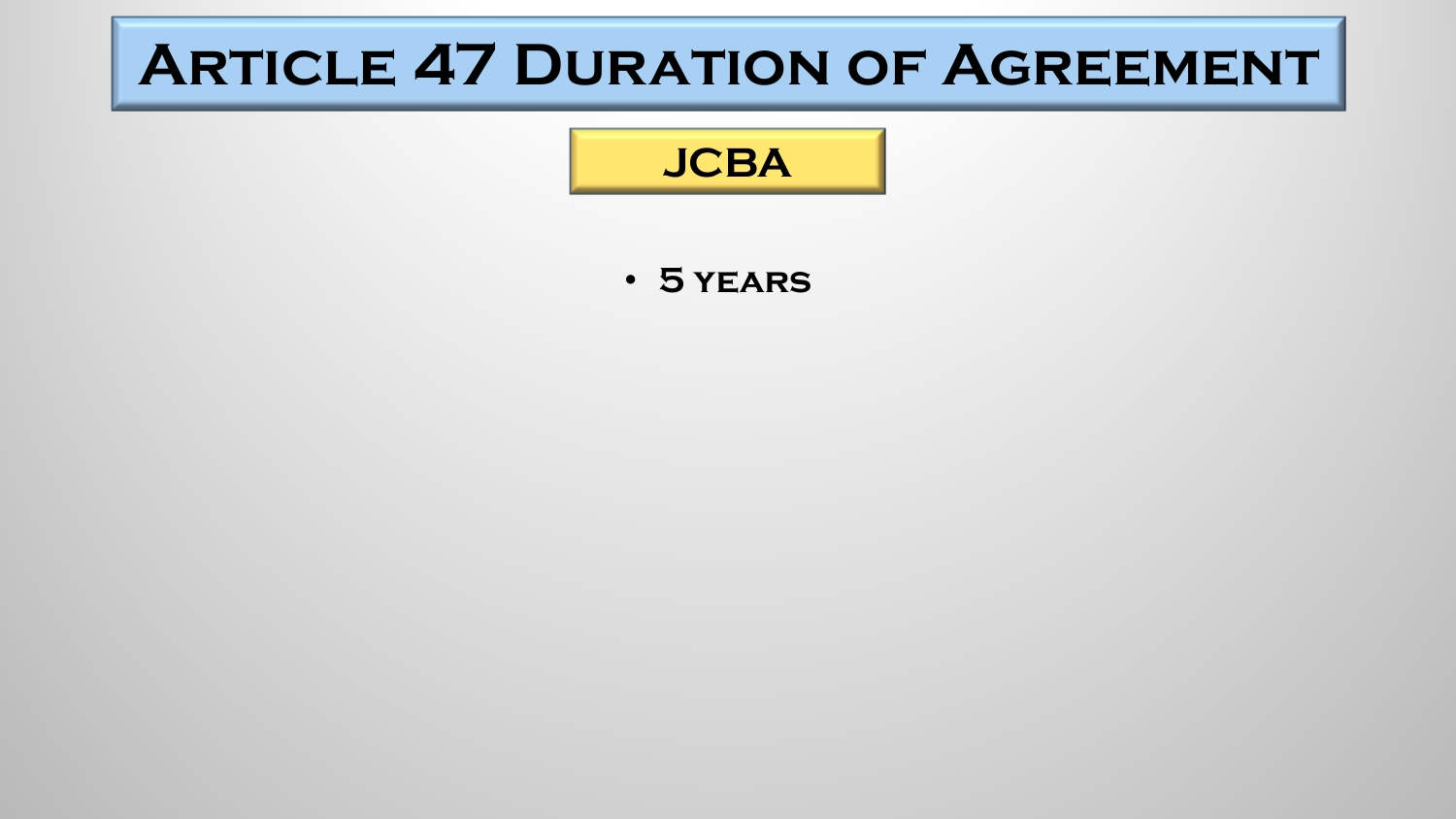### **JCBA**

**Article 4 – Compensation**

**The JCBA base wages and premiums provided for in Article 4 will become effective on November 21, 2016, under the terms set forth in this Implementation Letter. LAA and LUS Instructors will be paid the same daily rate of pay, with LAA Instructors paid based on twenty (20) days of work per contractual month and LUS Instructors paid based on seventeen (17) days of work per contractual month until Instructors begin working schedules based on their selections under Article 3 – Hours of Service. Thereafter, Instructors will be paid the daily rate of pay for their designated days of work per contractual month, as selected under Article 3.**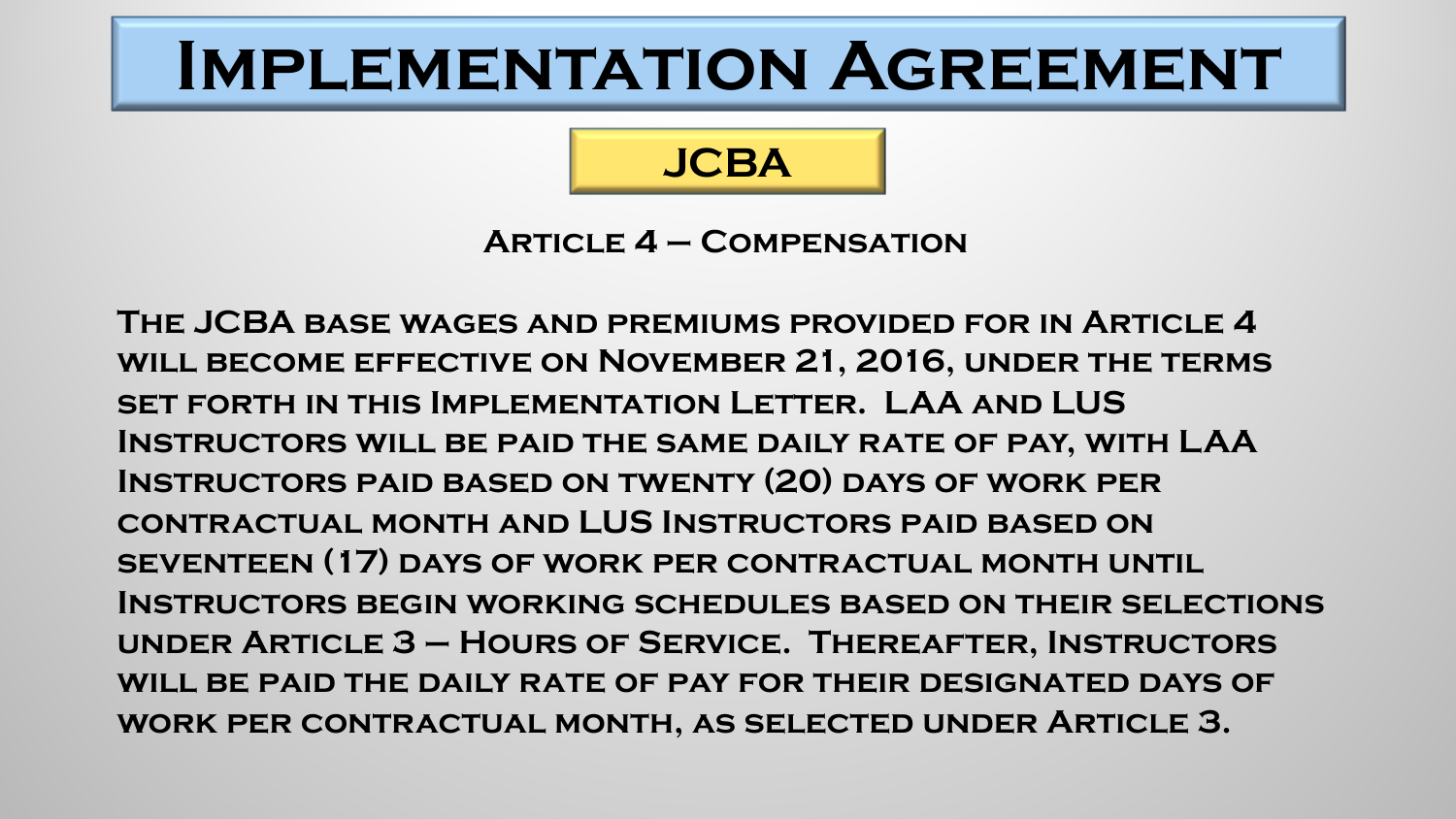### **JCBA**

**Article 7 – Holidays**

#### **The Holidays provided for in Article 7 will become effective November 21, 2016. Instructors will receive payments for 2016 Holidays provided for in Article 7 in January 2017**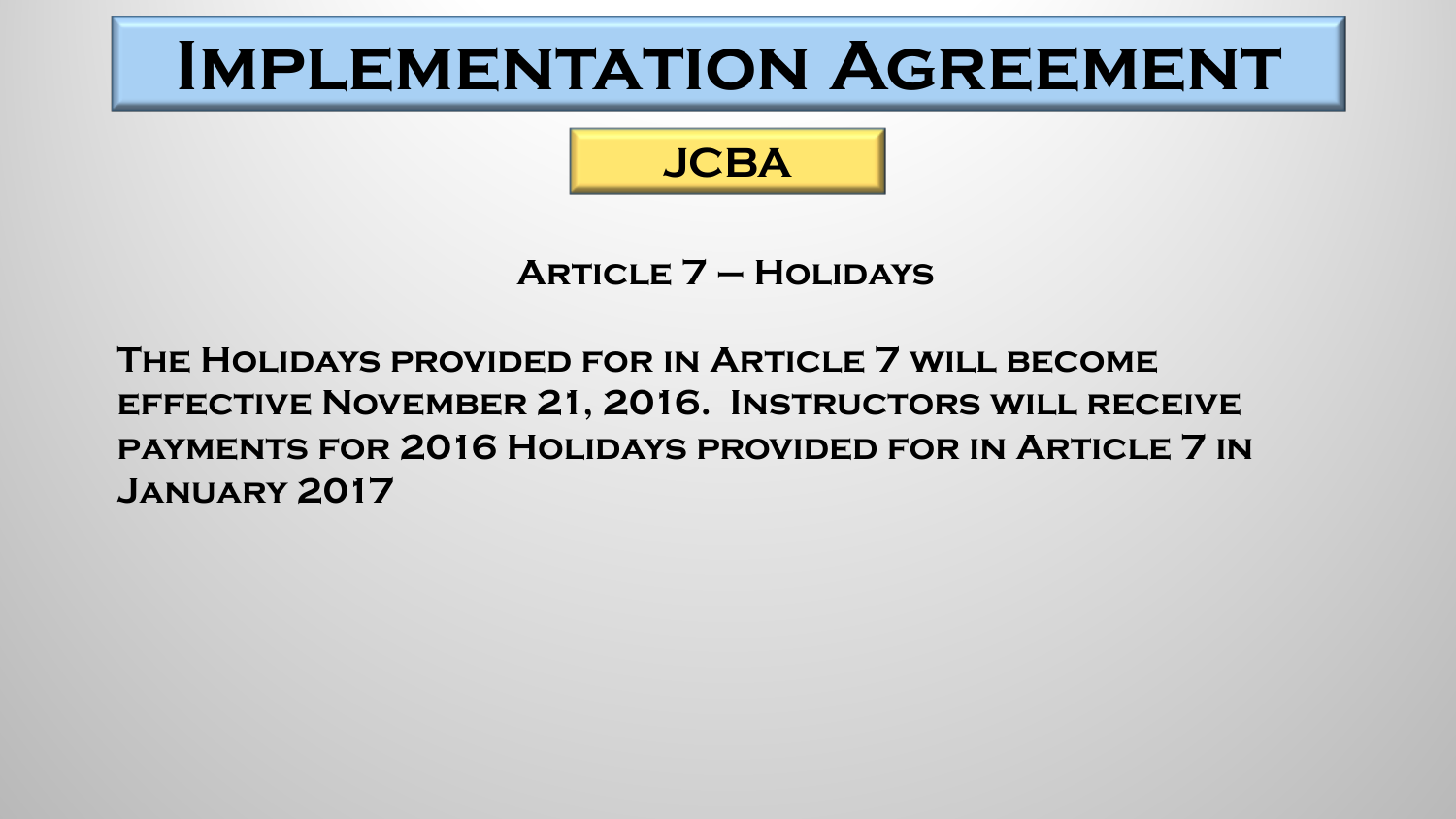**JCBA**

# **Article 8 – Vacation**

#### **2016 Vacation**

**Vacation accrual at the JCBA rates under Article 8 will be effective on November 21, 2016.**

**All vacation accrued by LAA Instructors from January through November 21, 2016 for use in 2017, under the LAA Agreement, will be paid out to eligible employees in the first quarter of 2017 at the employees' pre-JCBA regular rate of pay. All vacation accrued by LAA FCTIs from November 21, 2016 through December, 2016, under the JCBA, will be paid out to eligible employees in the first quarter of 2017 at the employees' JCBA regular rate of pay.**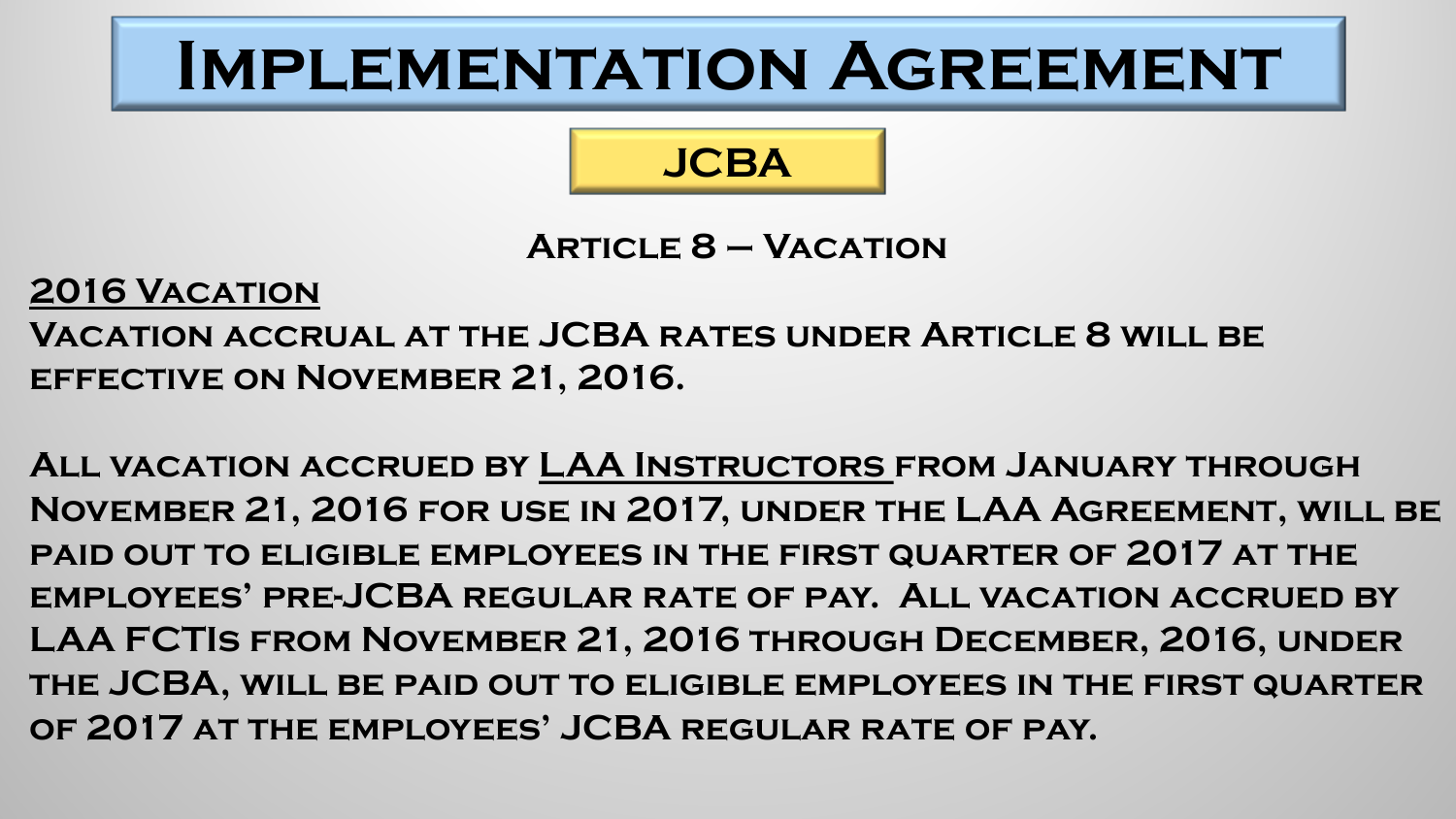### **JCBA**

#### **Article 8 – Vacation**

**2016 Vacation**

**The additional vacation accrued by LUS Instructors at the higher JCBA rates from November 21, 2016 through December 31, 2016 will accrue and may be carried forward if the carry forward is not in excess of the new accrual rate, otherwise the excess will be paid out to eligible employees in the first quarter of 2017 at the employees' JCBA regular rate of pay.**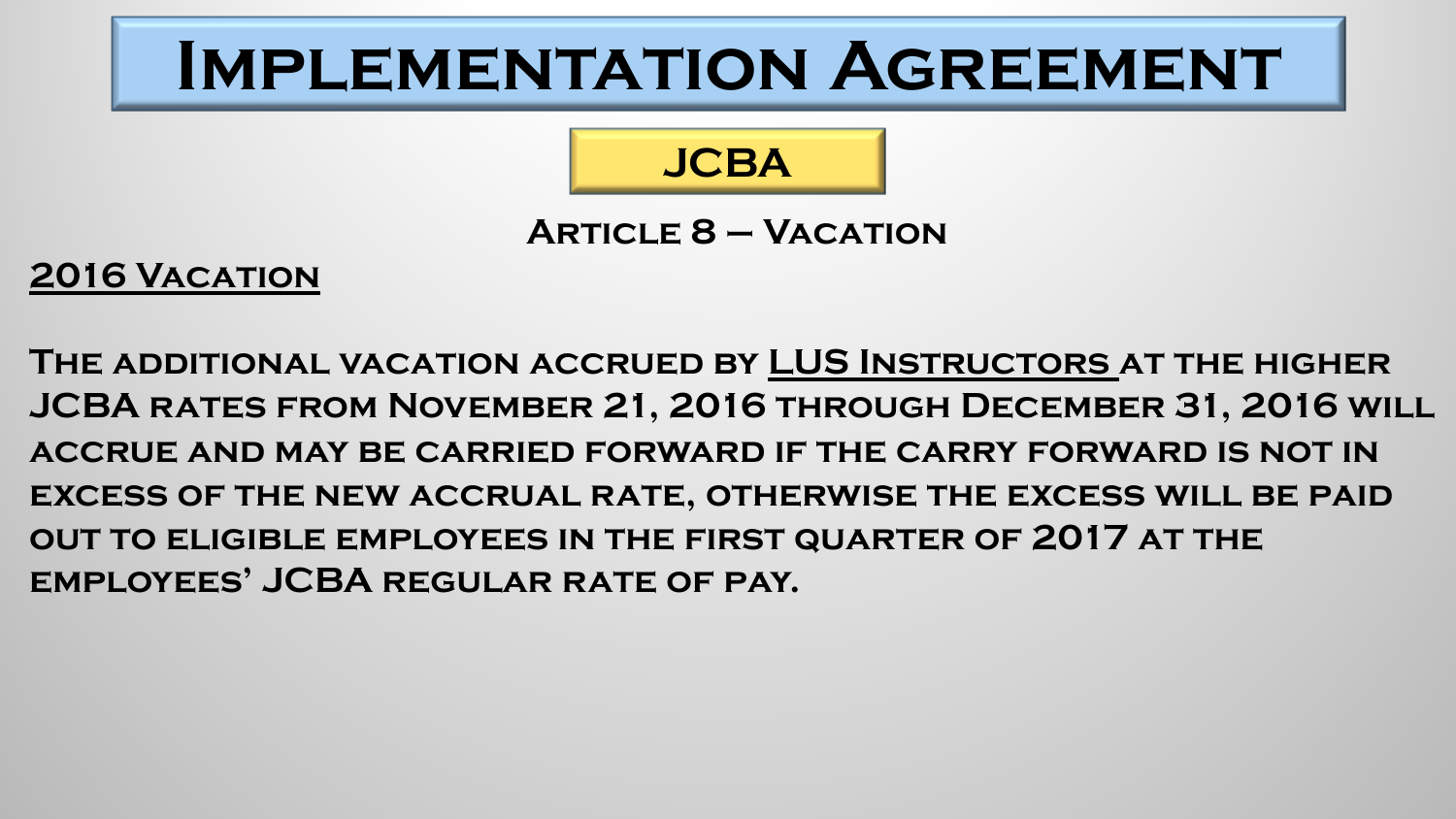#### **JCBA**

#### **Article 10 – Seniority**

**There are presently individuals on the LAA Seniority List (listed as Job Code "R") who will no longer be included under the new Seniority List per Article 10, Paragraph (G). On DOS these individuals will be offered on a one-time basis the opportunity to return an opening in a covered position. If the individual does not return then their name will be removed from the Seniority List. The actual Occupational Seniority List at DOS will be amended for those individuals who were not accruing seniority.**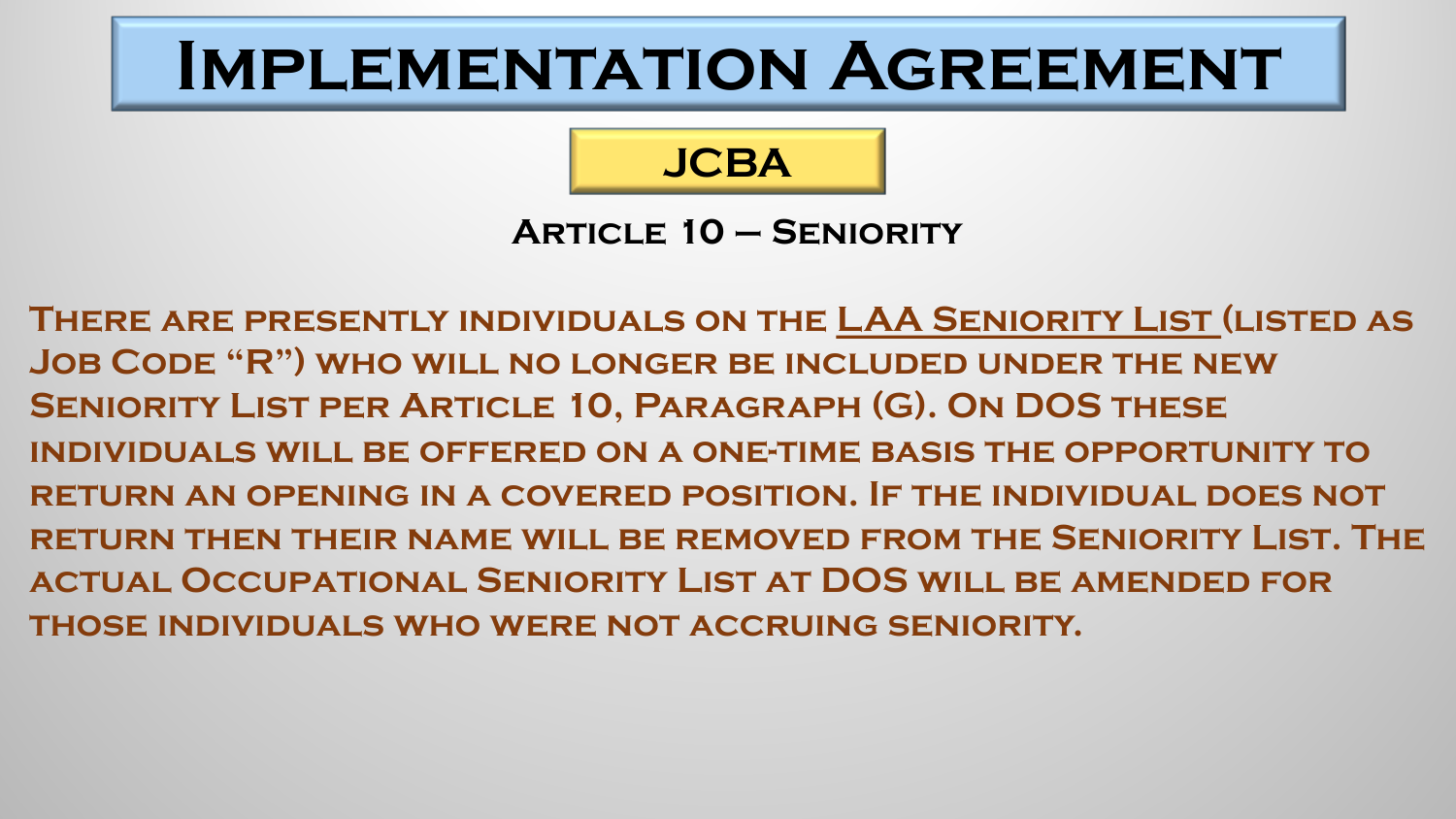### **JCBA**

**Article 34 - Sick Leave**

**Sick leave accrual at the JCBA rates under Article 34 will be effective November 21, 2016. Sick leave accrued at JCBA rates will be available to use effective January 1, 2017.**

**LUS Instructor Employees with accumulated sick leave credit in excess of 200 days on December 1, 2016 will be permitted to retain and use their existing accumulated sick leave balance but will not accrue sick leave under Article 34 until their total accumulated sick leave drops below two-hundred (200) days.**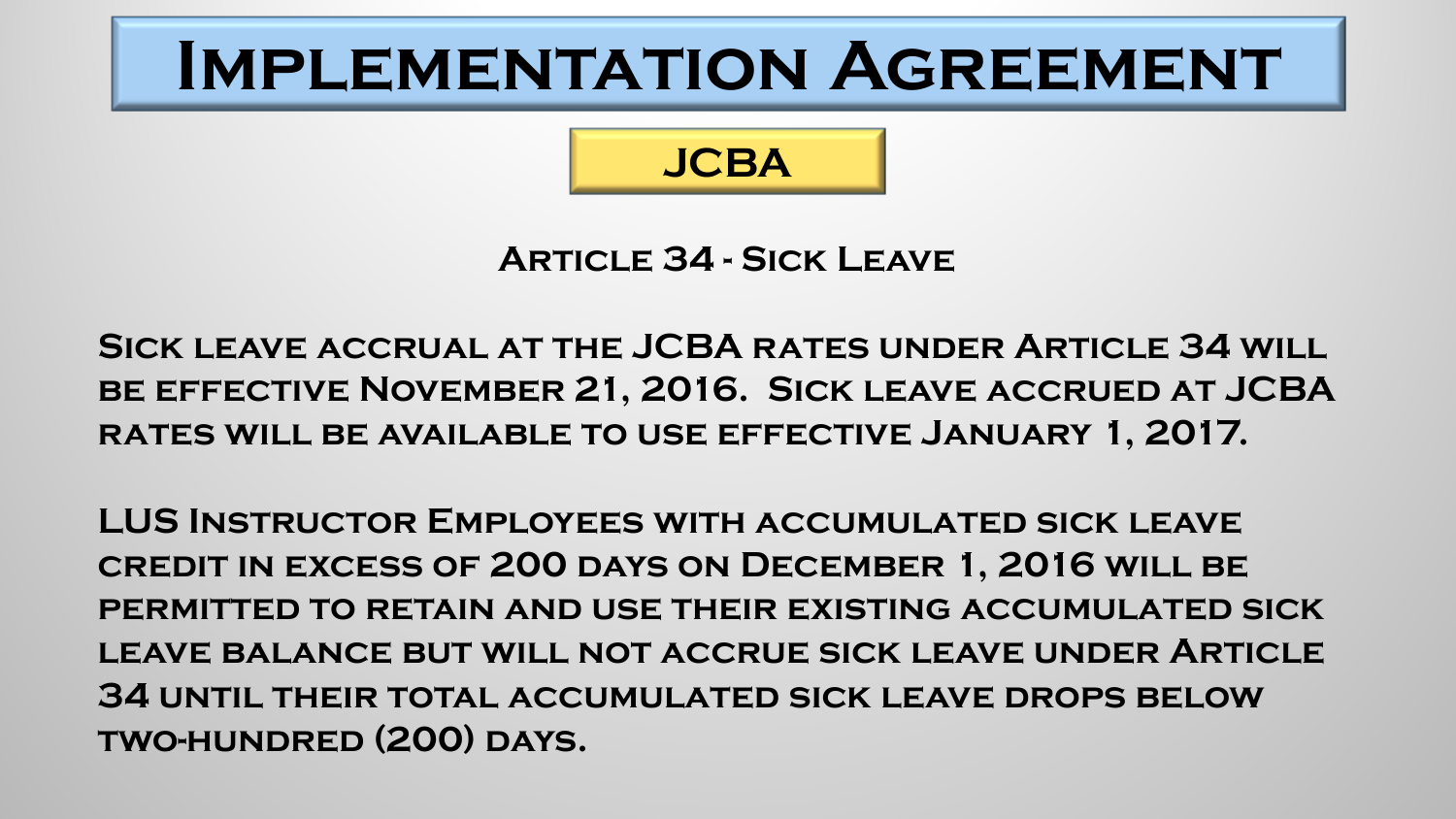### **JCBA**

#### **Article 40 - Retirement Benefit**

**LAA Instructors will continue to participate in the American Airlines, Inc. 401(k) Plan.**

**LUS Instructors will continue to participate in the US Airways, Inc. Employee Savings Plan ("LUS 401K Plan") through December 31, 2017. Provided, however, that the profit sharing contributions provided under the LUS 401(k) Plan will be made at a fixed rate of 7.5% of Compensation for the 2016 and 2017 Plan years.** 

**Effective January 1, 2018, Section 40 – Retirement Benefits of the JCBA will apply to LAA Instructors and LUS Instructors. LUS FCTIs will participate in the American Airlines, Inc. 401(K) Plan, effective January 1, 2018. There is no obligation to maintain the LUS 401K Plan for LUS Instructors after December 31, 2017.**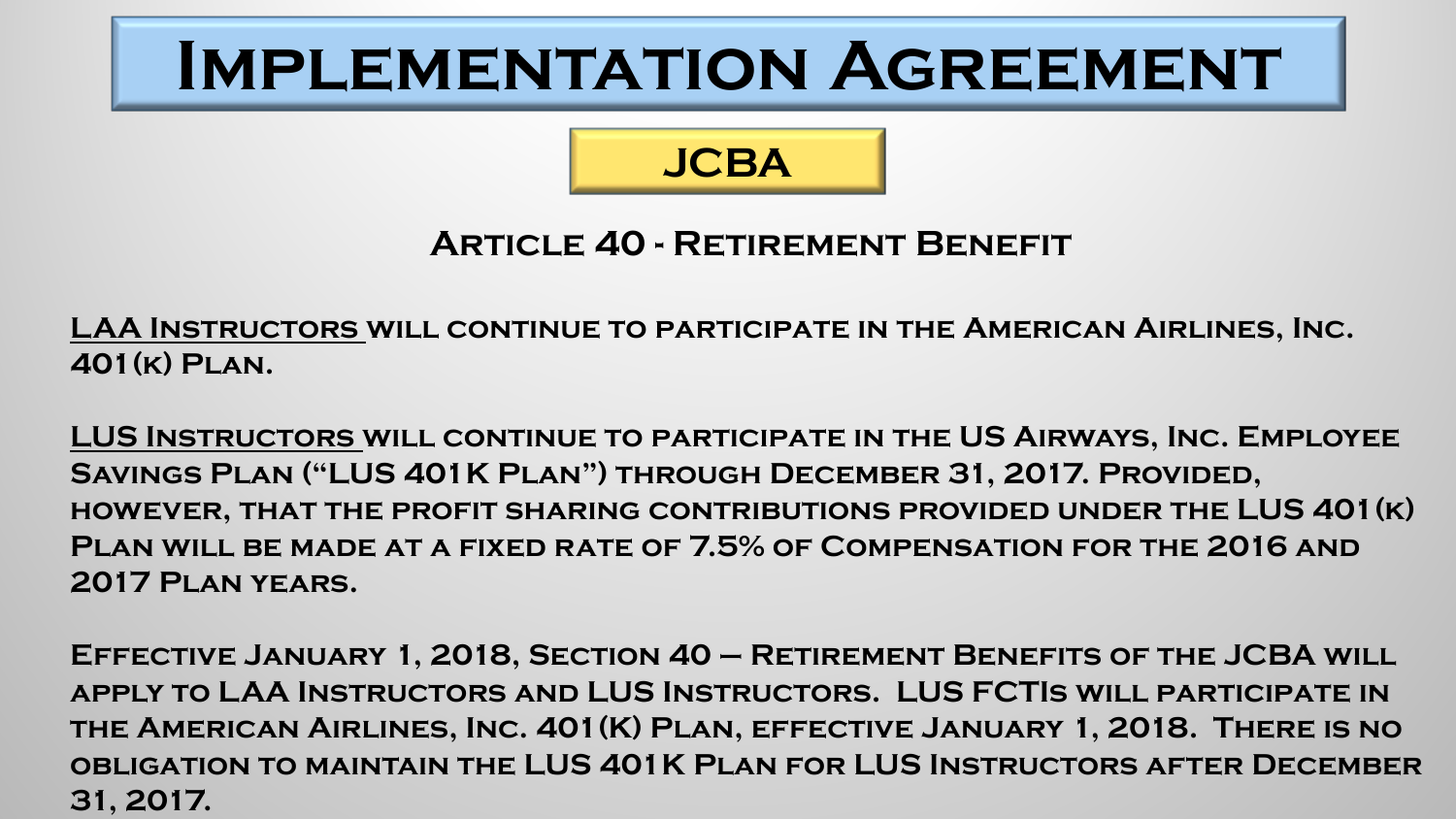### **JCBA**

#### **Article 41 – Insurance**

#### **Medical and Dental Plan**

**LUS Instructors will continue to participate in the US Airways, Inc. Group Health Plan until December 31, 2017. Effective January 1, 2018, LUS Instructors will participate in the American Airlines, Inc. Health and Welfare Plan for Active Employees, pursuant to Article 41.B. There is no obligation to maintain the US Airways, Inc. Group Health Plan for LUS Instructors after December 31, 2017.**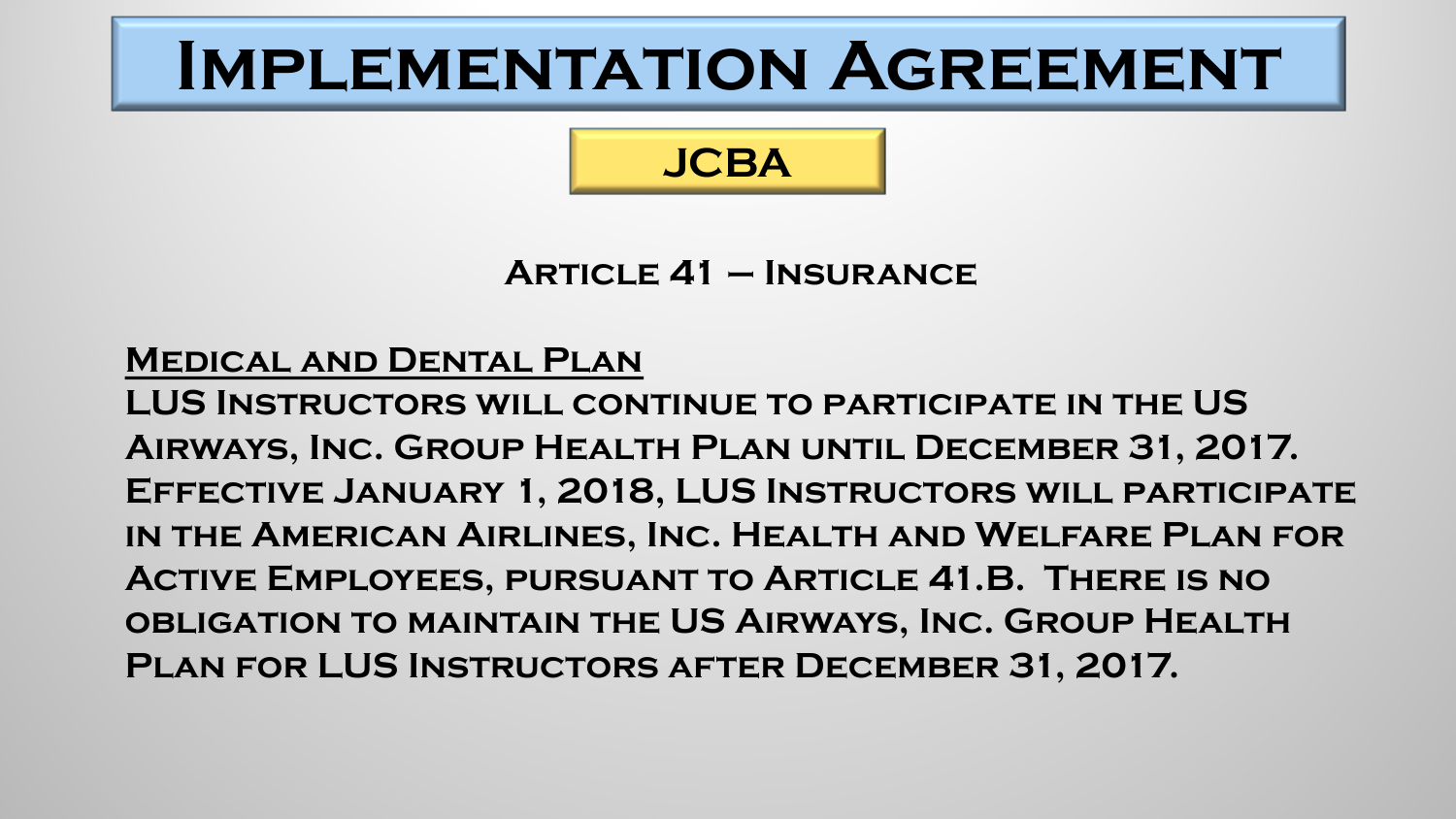### **JCBA**

#### **Compensatory Time**

**LUS Instructors with compensatory time in their bank greater than the maximum eighty (80) hours of compensatory time will be paid out the excess compensatory time based on the employees' pre-JCBA regular rate of pay. The excess compensatory time balance will be processed and paid out within ninety (90) days of the effective date of the Agreement.**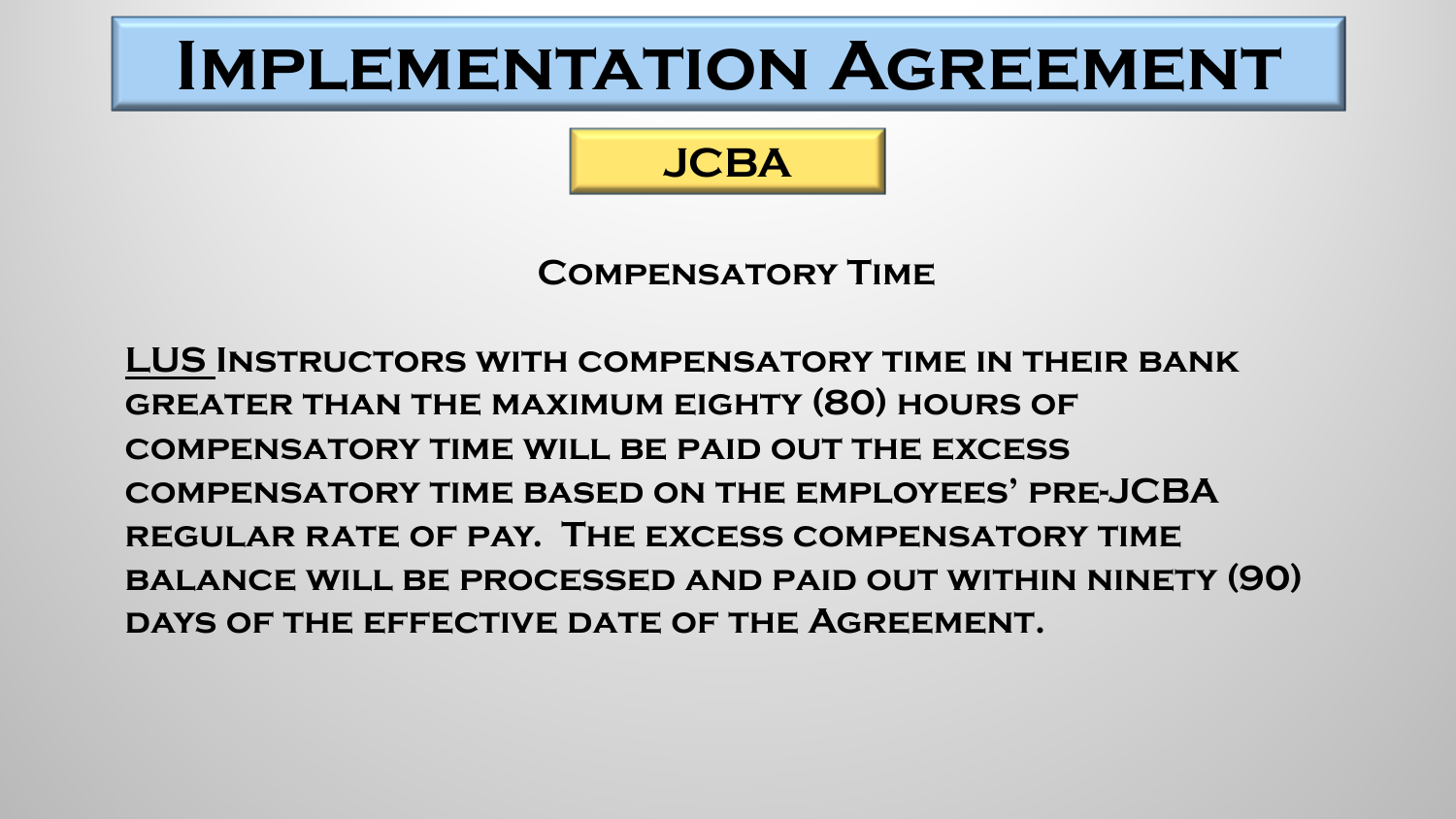### **JCBA**

#### **Profit Share**

#### **Each Instructor Will Participate in the AA profit share plan for 2016 and beyond.**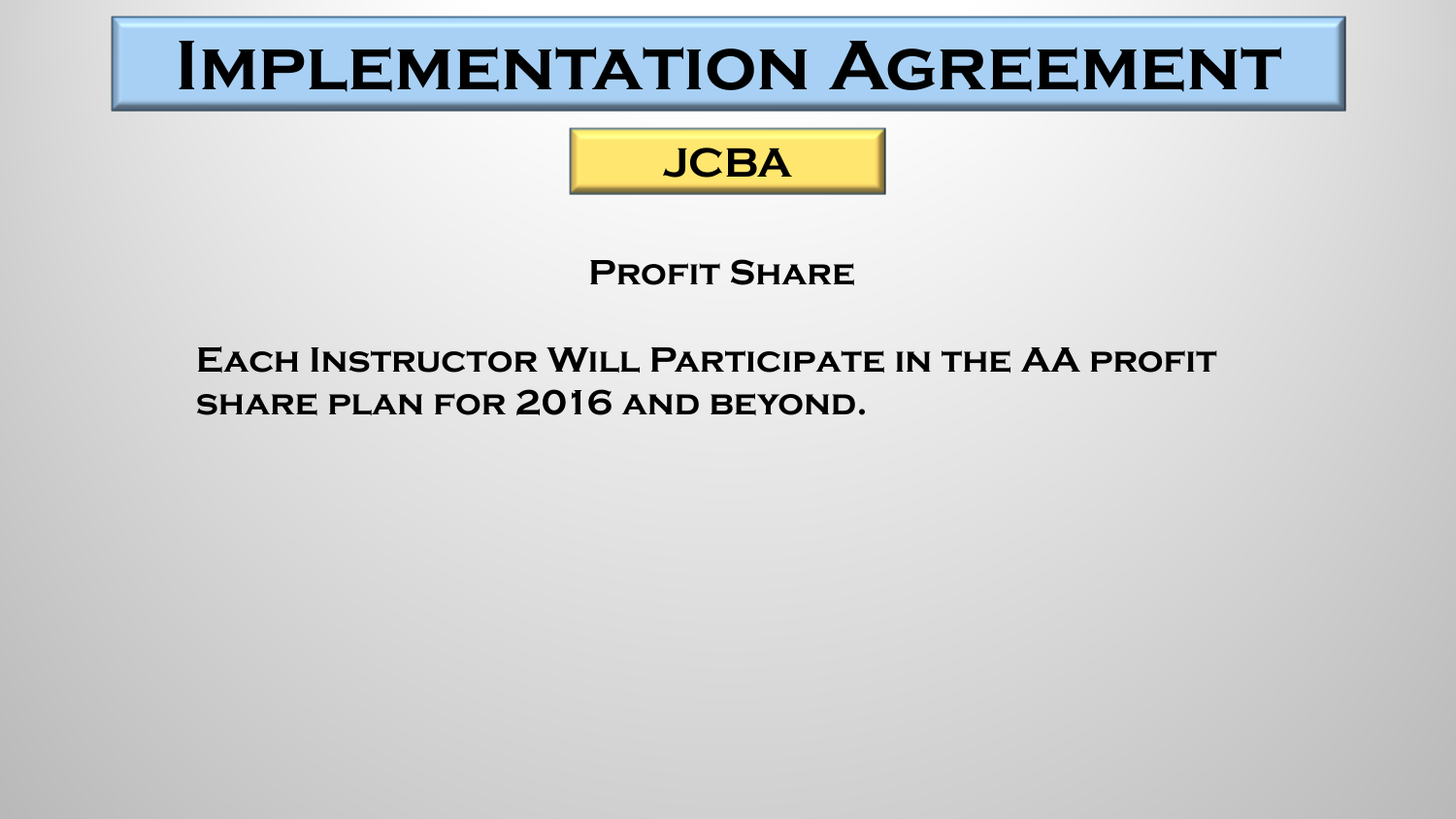### **JCBA**

#### **Lump Sum Payment**

**Each LUS Instructor on the seniority list as of DOS will receive an amount of Thirteen-thousand five-hundred dollars (\$13,500) payable within sixty (60) days from DOS. The Company will permit these funds to be designated by special election contribution in the 401(k) account.**